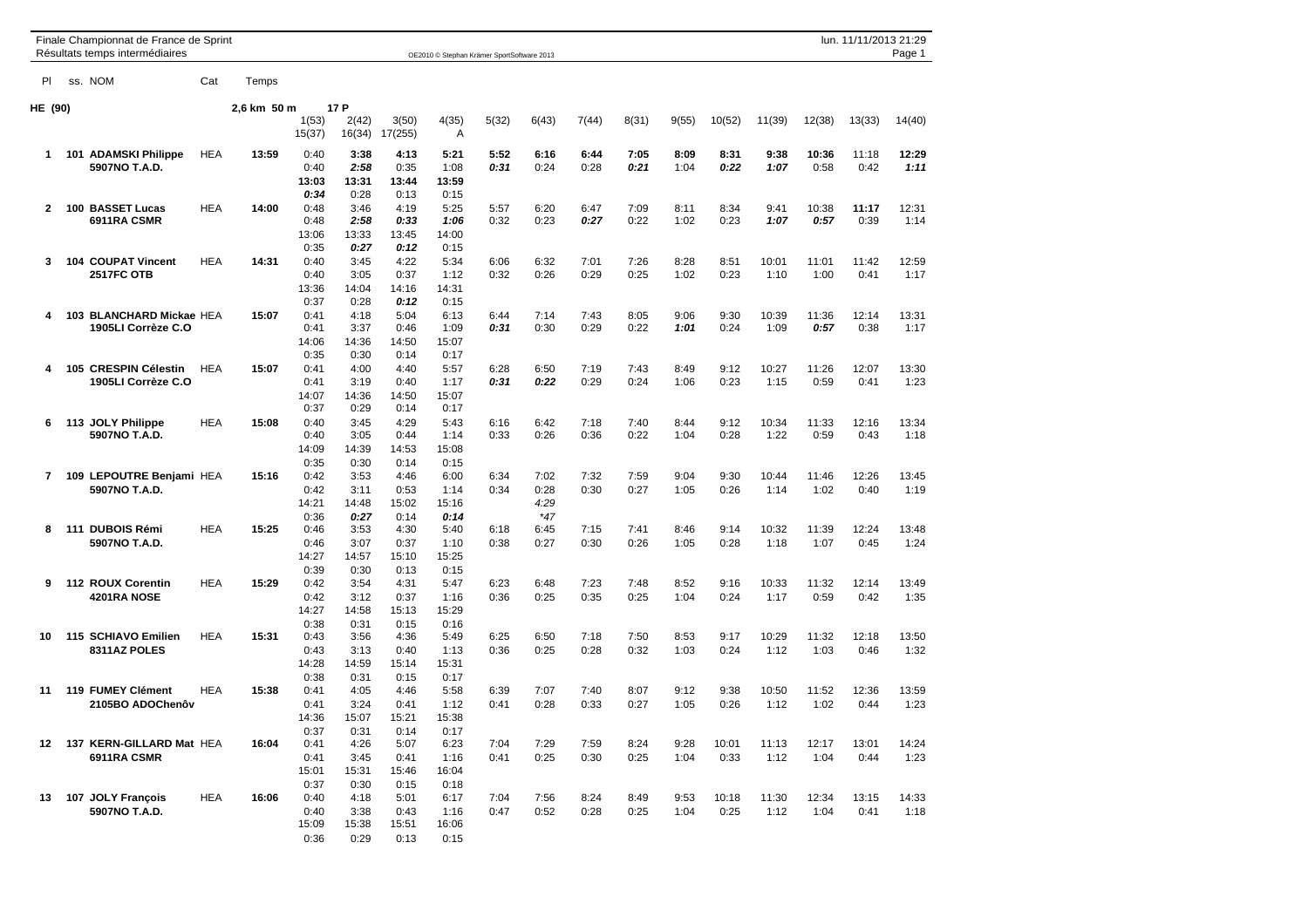|                | Finale Championnat de France de Sprint<br>Résultats temps intermédiaires |            |             |                               |                               |                               |                               | OE2010 © Stephan Krämer SportSoftware 2013 |              |              |              |              |               |               |               | lun. 11/11/2013 21:29 | Page 2        |
|----------------|--------------------------------------------------------------------------|------------|-------------|-------------------------------|-------------------------------|-------------------------------|-------------------------------|--------------------------------------------|--------------|--------------|--------------|--------------|---------------|---------------|---------------|-----------------------|---------------|
| PI.            | ss. NOM                                                                  | Cat        | Temps       |                               |                               |                               |                               |                                            |              |              |              |              |               |               |               |                       |               |
| <b>HE</b> (90) |                                                                          |            | 2,6 km 50 m |                               | 17 P                          | (suite)                       |                               |                                            |              |              |              |              |               |               |               |                       |               |
|                |                                                                          |            |             | 1(53)<br>15(37)               | 2(42)<br>16(34)               | 3(50)<br>17(255)              | 4(35)<br>Α                    | 5(32)                                      | 6(43)        | 7(44)        | 8(31)        | 9(55)        | 10(52)        | 11(39)        | 12(38)        | 13(33)                | 14(40)        |
| 14             | 118 VIEL Brieuc<br><b>2517FC OTB</b>                                     | <b>HEA</b> | 16:14       | 0:41<br>0:41<br>15:16<br>0:39 | 4:34<br>3:53<br>15:47<br>0:31 | 5:17<br>0:43<br>15:59<br>0:12 | 6:32<br>1:15<br>16:14<br>0:15 | 7:08<br>0:36                               | 7:35<br>0:27 | 8:05<br>0:30 | 8:31<br>0:26 | 9:39<br>1:08 | 10:04<br>0:25 | 11:15<br>1:11 | 12:19<br>1:04 | 13:09<br>0:50         | 14:37<br>1:28 |
| 15             | 533 MERLE Julien<br>4201RA NOSE                                          | HEB1       | 16:15       | 0:53<br>0:53<br>15:15<br>0:38 | 4:16<br>3:23<br>15:46<br>0:31 | 5:03<br>0:47<br>16:00<br>0:14 | 6:21<br>1:18<br>16:15<br>0:15 | 7:01<br>0:40                               | 7:26<br>0:25 | 8:01<br>0:35 | 8:27<br>0:26 | 9:37<br>1:10 | 10:04<br>0:27 | 11:21<br>1:17 | 12:23<br>1:02 | 13:09<br>0:46         | 14:37<br>1:28 |
| 15             | 126 RAUTURIER Maxime HEA<br>7807IF GO78                                  |            | 16:15       | 0:37<br>0:37<br>15:18<br>0:40 | 4:28<br>3:51<br>15:46<br>0:28 | 5:09<br>0:41<br>15:59<br>0:13 | 6:24<br>1:15<br>16:15<br>0:16 | 7:02<br>0:38                               | 7:30<br>0:28 | 7:59<br>0:29 | 8:25<br>0:26 | 9:31<br>1:06 | 9:55<br>0:24  | 11:13<br>1:18 | 12:14<br>1:01 | 13:02<br>0:48         | 14:38<br>1:36 |
| 17             | 529 FUCHS Baptiste<br>7720IF TOM MEAUX                                   | HEB1       | 16:17       | 0:46<br>0:46<br>15:09<br>0:39 | 4:14<br>3:28<br>15:42<br>0:33 | 4:52<br>0:38<br>15:57<br>0:15 | 6:12<br>1:20<br>16:17<br>0:20 | 6:51<br>0:39                               | 7:20<br>0:29 | 7:50<br>0:30 | 8:16<br>0:26 | 9:28<br>1:12 | 9:52<br>0:24  | 11:11<br>1:19 | 12:18<br>1:07 | 13:03<br>0:45         | 14:30<br>1:27 |
| 18             | 123 PEYVEL Benoit<br>8311AZ POLES                                        | <b>HEA</b> | 16:18       | 0:42<br>0:42<br>15:16<br>0:40 | 4:29<br>3:47<br>15:46<br>0:30 | 5:15<br>0:46<br>16:00<br>0:14 | 6:33<br>1:18<br>16:18<br>0:18 | 7:13<br>0:40                               | 7:39<br>0:26 | 8:08<br>0:29 | 8:37<br>0:29 | 9:44<br>1:07 | 10:13<br>0:29 | 11:25<br>1:12 | 12:25<br>1:00 | 13:08<br>0:43         | 14:36<br>1:28 |
| 19             | 134 LEROY Simon<br>5907NO T.A.D.                                         | <b>HEA</b> | 16:22       | 0:45<br>0:45<br>15:17<br>0:42 | 4:04<br>3:19<br>15:51<br>0:34 | 4:44<br>0:40<br>16:05<br>0:14 | 6:07<br>1:23<br>16:22<br>0:17 | 6:42<br>0:35                               | 7:10<br>0:28 | 7:48<br>0:38 | 8:19<br>0:31 | 9:26<br>1:07 | 9:56<br>0:30  | 11:10<br>1:14 | 12:18<br>1:08 | 13:06<br>0:48         | 14:35<br>1:29 |
| 19             | 106 BODY Florentin<br>7305RA ECHO 73                                     | <b>HEA</b> | 16:22       | 0:39<br>0:39<br>15:18<br>0:40 | 4:28<br>3:49<br>15:51<br>0:33 | 5:08<br>0:40<br>16:05<br>0:14 | 6:26<br>1:18<br>16:22<br>0:17 | 7:08<br>0:42                               | 7:36<br>0:28 | 8:07<br>0:31 | 8:28<br>0:21 | 9:36<br>1:08 | 10:04<br>0:28 | 11:18<br>1:14 | 12:26<br>1:08 | 13:10<br>0:44         | 14:38<br>1:28 |
| 21             | 139 TINCHANT Johann<br><b>2517FC OTB</b>                                 | <b>HEA</b> | 16:25       | 0:45<br>0:45<br>15:19<br>0:40 | 4:12<br>3:27<br>15:51<br>0:32 | 4:51<br>0:39<br>16:06<br>0:15 | 6:10<br>1:19<br>16:25<br>0:19 | 6:46<br>0:36                               | 7:13<br>0:27 | 7:47<br>0:34 | 8:22<br>0:35 | 9:38<br>1:16 | 10:05<br>0:27 | 11:24<br>1:19 | 12:29<br>1:05 | 13:14<br>0:45         | 14:39<br>1:25 |
| 22             | 116 DANIEL Igor<br>1905LI Corrèze C.O                                    | <b>HEA</b> | 16:26       | 0:42<br>0:42<br>15:27<br>0:38 | 4:39<br>3:57<br>15:57<br>0:30 | 5:16<br>0:37<br>16:11<br>0:14 | 6:41<br>1:25<br>16:26<br>0:15 | 7:15<br>0:34                               | 7:41<br>0:26 | 8:12<br>0:31 | 8:37<br>0:25 | 9:45<br>1:08 | 10:10<br>0:25 | 11:27<br>1:17 | 12:30<br>1:03 | 13:15<br>0:45         | 14:49<br>1:34 |
| 23             | 128 BOURRIN Jean-Bap HEA<br>4203RA OE42                                  |            | 16:32       | 0:44<br>0:44<br>15:29<br>0:37 | 3:59<br>3:15<br>15:59<br>0:30 | 4:40<br>0:41<br>16:14<br>0:15 | 5:56<br>1:16<br>16:32<br>0:18 | 6:37<br>0:41                               | 7:07<br>0:30 | 7:35<br>0:28 | 8:02<br>0:27 | 9:10<br>1:08 | 9:46<br>0:36  | 11:06<br>1:20 | 12:37<br>1:31 | 13:18<br>0:41         | 14:52<br>1:34 |
| 24             | 510 LOUVET Franck<br>1905LI Corrèze C.O                                  | HEB1       | 16:41       | 0:43<br>0:43<br>15:40<br>0:41 | 4:38<br>3:55<br>16:11<br>0:31 | 5:19<br>0:41<br>16:25<br>0:14 | 6:39<br>1:20<br>16:41<br>0:16 | 7:14<br>0:35                               | 7:42<br>0:28 | 8:16<br>0:34 | 8:42<br>0:26 | 9:51<br>1:09 | 10:30<br>0:39 | 11:45<br>1:15 | 12:52<br>1:07 | 13:35<br>0:43         | 14:59<br>1:24 |
| 24             | 117 PARZYCH Jean-Mich HEA<br>3319AQ SMOG                                 |            | 16:41       | 0:38<br>0:38<br>15:40<br>0:38 | 4:31<br>3:53<br>16:10<br>0:30 | 5:14<br>0:43<br>16:24<br>0:14 | 6:31<br>1:17<br>16:41<br>0:17 | 7:27<br>0:56                               | 7:51<br>0:24 | 8:22<br>0:31 | 8:48<br>0:26 | 9:54<br>1:06 | 10:23<br>0:29 | 11:34<br>1:11 | 12:43<br>1:09 | 13:30<br>0:47         | 15:02<br>1:32 |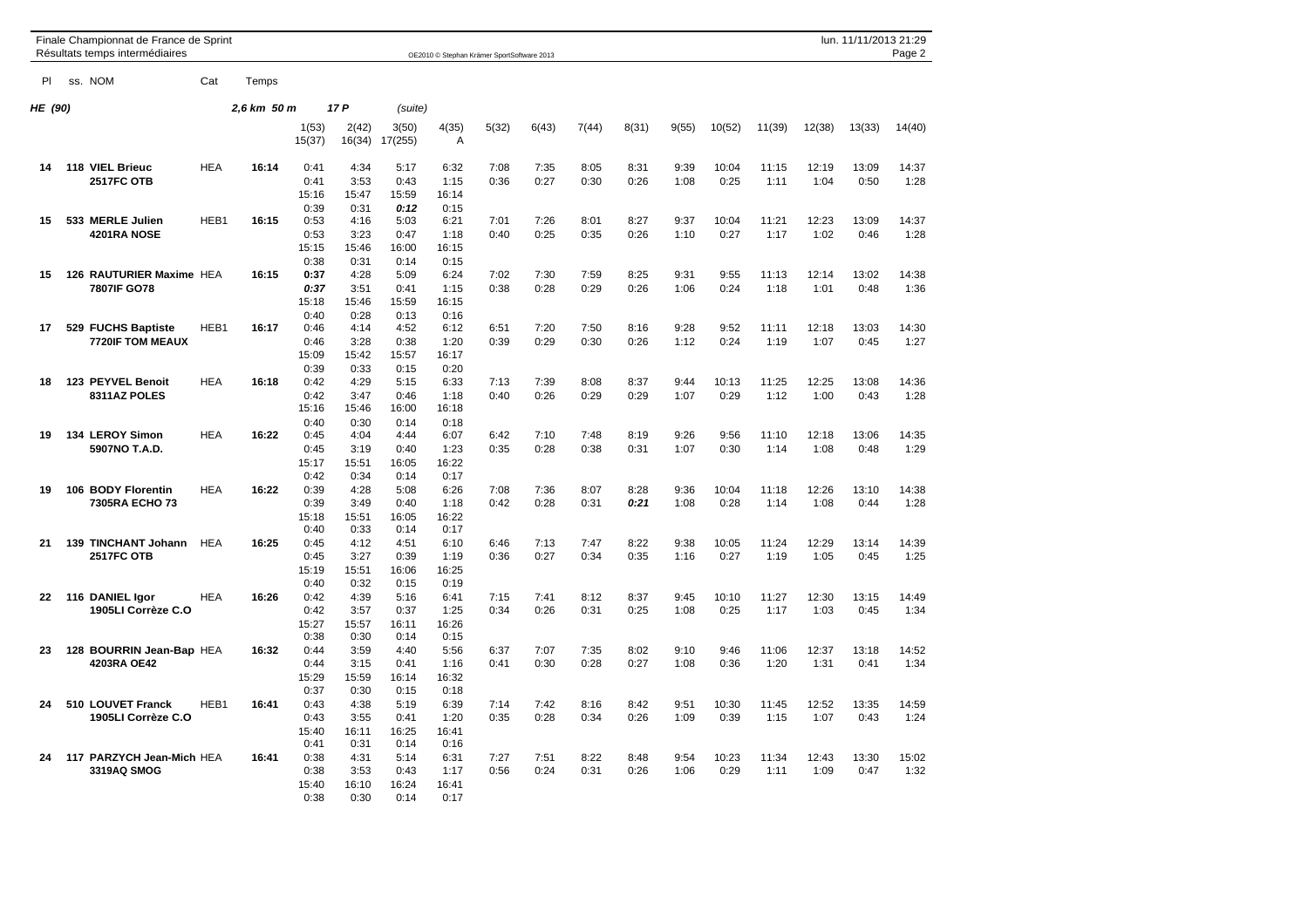|         | Finale Championnat de France de Sprint<br>Résultats temps intermédiaires |            |             |                                       |                                       |                                       |                                       | OE2010 © Stephan Krämer SportSoftware 2013 |                                |              |              |               |               |               |               | lun. 11/11/2013 21:29 | Page 3        |
|---------|--------------------------------------------------------------------------|------------|-------------|---------------------------------------|---------------------------------------|---------------------------------------|---------------------------------------|--------------------------------------------|--------------------------------|--------------|--------------|---------------|---------------|---------------|---------------|-----------------------|---------------|
| PI      | ss. NOM                                                                  | Cat        | Temps       |                                       |                                       |                                       |                                       |                                            |                                |              |              |               |               |               |               |                       |               |
| HE (90) |                                                                          |            | 2,6 km 50 m |                                       | 17 P                                  | (suite)                               |                                       |                                            |                                |              |              |               |               |               |               |                       |               |
|         |                                                                          |            |             | 1(53)<br>15(37)                       | 2(42)<br>16(34)                       | 3(50)<br>17(255)                      | 4(35)<br>A                            | 5(32)                                      | 6(43)                          | 7(44)        | 8(31)        | 9(55)         | 10(52)        | 11(39)        | 12(38)        | 13(33)                | 14(40)        |
| 26      | 530 MOTTET Martin<br><b>3502BR CRCO</b>                                  | HEB1       | 16:42       | 0:46<br>0:46<br>15:42                 | 4:45<br>3:59<br>16:13                 | 5:27<br>0:42<br>16:27                 | 6:51<br>1:24<br>16:42                 | 7:27<br>0:36                               | 7:53<br>0:26                   | 8:28<br>0:35 | 8:54<br>0:26 | 10:09<br>1:15 | 10:34<br>0:25 | 11:53<br>1:19 | 12:58<br>1:05 | 13:40<br>0:42         | 15:03<br>1:23 |
| 27      | <b>124 RAIMBAULT Juste</b><br>7703IF CSLG MELU                           | <b>HEA</b> | 16:46       | 0:39<br>0:41<br>0:41<br>15:39         | 0:31<br>4:34<br>3:53<br>16:11         | 0:14<br>5:20<br>0:46<br>16:27         | 0:15<br>6:42<br>1:22<br>16:46         | 7:20<br>0:38                               | 7:45<br>0:25                   | 8:21<br>0:36 | 8:48<br>0:27 | 9:57<br>1:09  | 10:24<br>0:27 | 11:42<br>1:18 | 12:51<br>1:09 | 13:36<br>0:45         | 15:01<br>1:25 |
| 28      | <b>122 VANNIER Fabrice</b><br>7703IF CSLG MELU                           | <b>HEA</b> | 16:47       | 0:38<br>0:43<br>0:43<br>15:44         | 0:32<br>4:44<br>4:01<br>16:15         | 0:16<br>5:22<br>0:38<br>16:29         | 0:19<br>6:44<br>1:22<br>16:47         | 7:22<br>0:38                               | 7:49<br>0:27                   | 8:20<br>0:31 | 8:49<br>0:29 | 9:59<br>1:10  | 10:26<br>0:27 | 11:43<br>1:17 | 12:46<br>1:03 | 13:36<br>0:50         | 15:05<br>1:29 |
| 29      | 131 CHARON Simon<br>2105BO ADOChenôv                                     | <b>HEA</b> | 16:51       | 0:39<br>0:43<br>0:43<br>15:49         | 0:31<br>4:41<br>3:58<br>16:21         | 0:14<br>5:23<br>0:42<br>16:35         | 0:18<br>6:44<br>1:21<br>16:51         | 7:17<br>0:33                               | 7:47<br>0:30                   | 8:26<br>0:39 | 8:54<br>0:28 | 10:05<br>1:11 | 10:30<br>0:25 | 11:52<br>1:22 | 12:55<br>1:03 | 13:42<br>0:47         | 15:10<br>1:28 |
| 30      | <b>121 PUECH Matthieu</b><br>8311AZ POLES                                | <b>HEA</b> | 16:58       | 0:39<br>0:58<br>0:58<br>15:56         | 0:32<br>4:56<br>3:58<br>16:29         | 0:14<br>5:41<br>0:45<br>16:42         | 0:16<br>6:57<br>1:16<br>16:58         | 7:34<br>0:37                               | 8:13<br>0:39                   | 8:44<br>0:31 | 9:08<br>0:24 | 10:15<br>1:07 | 10:44<br>0:29 | 12:03<br>1:19 | 13:04<br>1:01 | 13:50<br>0:46         | 15:19<br>1:29 |
| 31      | 120 SUTTER Olivier<br>6806AL COBuhl.Flo                                  | <b>HEA</b> | 17:00       | 0:37<br>0:49<br>0:49<br>15:56         | 0:33<br>4:58<br>4:09<br>16:29         | 0:13<br>5:38<br>0:40<br>16:45         | 0:16<br>7:01<br>1:23<br>17:00         | 7:36<br>0:35                               | 8:03<br>0:27                   | 8:34<br>0:31 | 8:59<br>0:25 | 10:10<br>1:11 | 10:35<br>0:25 | 11:55<br>1:20 | 13:00<br>1:05 | 13:46<br>0:46         | 15:15<br>1:29 |
| 31      | 125 GAUDUIN Maxime<br>5907NO T.A.D.                                      | <b>HEA</b> | 17:00       | 0:41<br>0:46<br>0:46<br>16:00<br>0:36 | 0:33<br>4:47<br>4:01<br>16:30<br>0:30 | 0:16<br>5:25<br>0:38<br>16:43<br>0:13 | 0:15<br>6:45<br>1:20<br>17:00<br>0:17 | 7:21<br>0:36                               | 7:47<br>0:26<br>12:41<br>$*33$ | 8:21<br>0:34 | 8:46<br>0:25 | 9:54<br>1:08  | 10:20<br>0:26 | 11:35<br>1:15 | 13:26<br>1:51 | 14:02<br>0:36         | 15:24<br>1:22 |
| 31      | <b>140 MAHIEU Pierre</b><br>5907NO T.A.D.                                | HEA        | 17:00       | 0:41<br>0:41<br>15:55<br>0:42         | 4:14<br>3:33<br>16:31<br>0:36         | 5:03<br>0:49<br>16:45<br>0:14         | 6:28<br>1:25<br>17:00<br>0:15         | 7:06<br>0:38                               | 7:36<br>0:30                   | 8:11<br>0:35 | 8:45<br>0:34 | 9:52<br>1:07  | 10:21<br>0:29 | 11:40<br>1:19 | 12:51<br>1:11 | 13:37<br>0:46         | 15:13<br>1:36 |
| 34      | 108 BAUDOT Rémi<br>4201RA NOSE                                           | <b>HEA</b> | 17:01       | 0:42<br>0:42<br>16:02<br>0:36         | 4:17<br>3:35<br>16:32<br>0:30         | 4:54<br>0:37<br>16:46<br>0:14         | 6:09<br>1:15<br>17:01<br>0:15         | 7:29<br>1:20                               | 7:51<br>0:22                   | 8:25<br>0:34 | 8:49<br>0:24 | 10:39<br>1:50 | 11:04<br>0:25 | 12:20<br>1:16 | 13:20<br>1:00 | 14:02<br>0:42         | 15:26<br>1:24 |
| 35      | 521 LOCATELLI Yann<br>7403RA CSA-EMHM                                    | HEB1       | 17:02       | 0:39<br>0:39<br>16:00<br>0:38         | 4:33<br>3:54<br>16:31<br>0:31         | 5:15<br>0:42<br>16:45<br>0:14         | 6:32<br>1:17<br>17:02<br>0:17         | 7:14<br>0:42                               | 7:45<br>0:31                   | 8:22<br>0:37 | 8:48<br>0:26 | 9:59<br>1:11  | 10:24<br>0:25 | 11:49<br>1:25 | 12:54<br>1:05 | 13:40<br>0:46         | 15:22<br>1:42 |
| 36      | 110 MAURIES Benjamin HEA<br>7807IF GO78                                  |            | 17:06       | 0:41<br>0:41<br>16:02<br>0:39         | 4:43<br>4:02<br>16:32<br>0:30         | 5:26<br>0:43<br>16:47<br>0:15         | 6:56<br>1:30<br>17:06<br>0:19         | 7:30<br>0:34                               | 7:58<br>0:28                   | 8:28<br>0:30 | 8:57<br>0:29 | 10:05<br>1:08 | 10:31<br>0:26 | 11:50<br>1:19 | 13:10<br>1:20 | 13:54<br>0:44         | 15:23<br>1:29 |
| 37      | <b>130 STEPHANY Antoine</b><br>7807IF GO78                               | HEA        | 17:09       | 0:40<br>0:40<br>16:07<br>0:37         | 3:48<br>3:08<br>16:38<br>0:31         | 4:25<br>0:37<br>16:52<br>0:14         | 5:41<br>1:16<br>17:09<br>0:17         | 7:03<br>1:22                               | 7:27<br>0:24<br>9:46<br>$*52$  | 7:58<br>0:31 | 8:23<br>0:25 | 10:09<br>1:46 | 10:39<br>0:30 | 11:54<br>1:15 | 13:03<br>1:09 | 13:48<br>0:45         | 15:30<br>1:42 |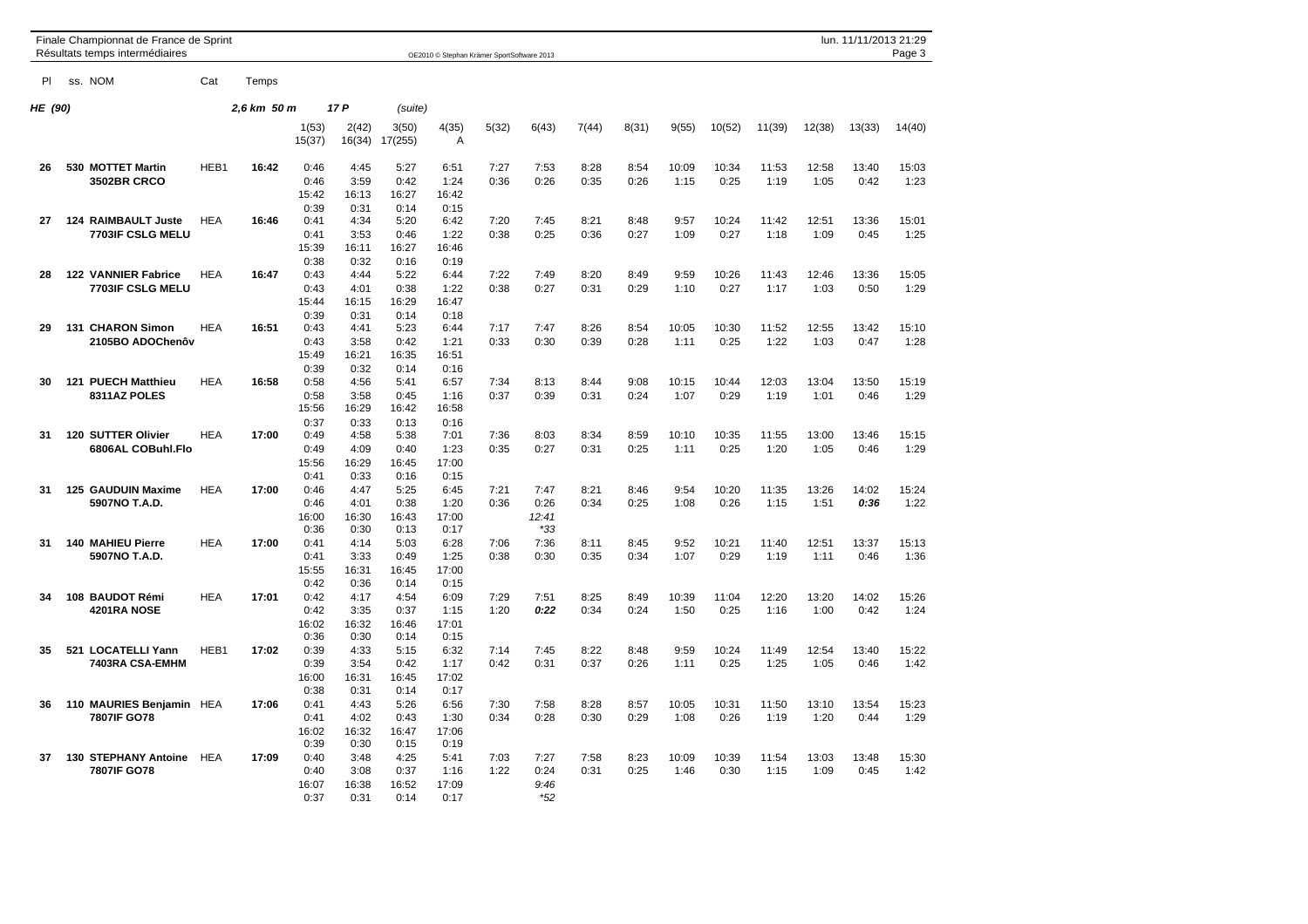|         | Finale Championnat de France de Sprint<br>Résultats temps intermédiaires |                  |             |                                       |                                       |                                       |                                       | OE2010 © Stephan Krämer SportSoftware 2013 |              |              |              |               |               |               |               | lun. 11/11/2013 21:29 | Page 4        |
|---------|--------------------------------------------------------------------------|------------------|-------------|---------------------------------------|---------------------------------------|---------------------------------------|---------------------------------------|--------------------------------------------|--------------|--------------|--------------|---------------|---------------|---------------|---------------|-----------------------|---------------|
| PI      | ss. NOM                                                                  | Cat              | Temps       |                                       |                                       |                                       |                                       |                                            |              |              |              |               |               |               |               |                       |               |
| HE (90) |                                                                          |                  | 2,6 km 50 m |                                       | 17 P                                  | (suite)                               |                                       |                                            |              |              |              |               |               |               |               |                       |               |
|         |                                                                          |                  |             | 1(53)<br>15(37)                       | 2(42)<br>16(34)                       | 3(50)<br>17(255)                      | 4(35)<br>A                            | 5(32)                                      | 6(43)        | 7(44)        | 8(31)        | 9(55)         | 10(52)        | 11(39)        | 12(38)        | 13(33)                | 14(40)        |
| 38      | 127 RINGOT Mathieu<br>6911RA CSMR                                        | <b>HEA</b>       | 17:11       | 0:56<br>0:56<br>16:09                 | 4:43<br>3:47<br>16:40                 | 5:27<br>0:44<br>16:54                 | 6:47<br>1:20<br>17:11                 | 7:27<br>0:40                               | 7:53<br>0:26 | 8:25<br>0:32 | 8:54<br>0:29 | 10:07<br>1:13 | 10:36<br>0:29 | 11:57<br>1:21 | 13:02<br>1:05 | 14:03<br>1:01         | 15:30<br>1:27 |
| 39      | 514 SIAUD Marius<br>8311AZ POLES                                         | HEB1             | 17:13       | 0:39<br>0:43<br>0:43<br>16:11         | 0:31<br>4:34<br>3:51<br>16:42         | 0:14<br>5:25<br>0:51<br>16:57         | 0:17<br>6:43<br>1:18<br>17:13         | 7:23<br>0:40                               | 7:51<br>0:28 | 8:38<br>0:47 | 9:04<br>0:26 | 10:15<br>1:11 | 10:47<br>0:32 | 12:03<br>1:16 | 13:06<br>1:03 | 13:51<br>0:45         | 15:31<br>1:40 |
| 40      | 522 LEQUINT Rémi<br>5907NO T.A.D.                                        | HEB1             | 17:15       | 0:40<br>0:41<br>0:41<br>16:17         | 0:31<br>4:47<br>4:06<br>16:47         | 0:15<br>5:35<br>0:48<br>17:01         | 0:16<br>6:57<br>1:22<br>17:15         | 7:50<br>0:53                               | 8:13<br>0:23 | 8:48<br>0:35 | 9:12<br>0:24 | 10:28<br>1:16 | 10:55<br>0:27 | 12:18<br>1:23 | 13:25<br>1:07 | 14:11<br>0:46         | 15:39<br>1:28 |
| 41      | 525 SOL Benoît<br>9404IF AS IGN                                          | HEB1             | 17:17       | 0:38<br>1:00<br>1:00<br>16:13         | 0:30<br>4:40<br>3:40<br>16:46         | 0:14<br>5:24<br>0:44<br>17:01         | 0:14<br>6:50<br>1:26<br>17:17         | 7:35<br>0:45                               | 8:02<br>0:27 | 8:40<br>0:38 | 9:08<br>0:28 | 10:19<br>1:11 | 10:52<br>0:33 | 12:10<br>1:18 | 13:14<br>1:04 | 14:03<br>0:49         | 15:31<br>1:28 |
| 41      | 528 DANEL Jerome<br>5906NO VALMO                                         | HEB <sub>1</sub> | 17:17       | 0:42<br>0:51<br>0:51<br>16:15         | 0:33<br>4:27<br>3:36<br>16:45         | 0:15<br>5:21<br>0:54<br>16:59         | 0:16<br>6:41<br>1:20<br>17:17         | 7:22<br>0:41                               | 7:45<br>0:23 | 8:25<br>0:40 | 9:02<br>0:37 | 10:09<br>1:07 | 10:37<br>0:28 | 11:57<br>1:20 | 13:00<br>1:03 | 14:11<br>1:11         | 15:37<br>1:26 |
| 43      | 515 THOMAS Johann<br>3105MP TOAC Orient                                  | HEB1             | 17:20       | 0:38<br>0:43<br>0:43<br>16:14         | 0:30<br>4:47<br>4:04<br>16:47         | 0:14<br>5:27<br>0:40<br>17:02         | 0:18<br>6:49<br>1:22<br>17:20         | 7:24<br>0:35                               | 7:49<br>0:25 | 8:23<br>0:34 | 8:49<br>0:26 | 9:59<br>1:10  | 10:27<br>0:28 | 11:56<br>1:29 | 13:04<br>1:08 | 13:52<br>0:48         | 15:35<br>1:43 |
| 44      | 527 CHABANCE Maxime HEB1<br>4201RA NOSE                                  |                  | 17:24       | 0:39<br>0:47<br>0:47<br>16:17<br>0:40 | 0:33<br>4:37<br>3:50<br>16:49<br>0:32 | 0:15<br>5:24<br>0:47<br>17:06<br>0:17 | 0:18<br>6:45<br>1:21<br>17:24<br>0:18 | 7:23<br>0:38                               | 7:52<br>0:29 | 8:28<br>0:36 | 8:55<br>0:27 | 10:10<br>1:15 | 10:36<br>0:26 | 12:01<br>1:25 | 13:06<br>1:05 | 14:05<br>0:59         | 15:37<br>1:32 |
| 45      | 519 TASSART Romain<br>6208NO B.A                                         | HEB1             | 17:25       | 0:53<br>0:53<br>16:21<br>0:42         | 4:44<br>3:51<br>16:53<br>0:32         | 5:30<br>0:46<br>17:08<br>0:15         | 7:00<br>1:30<br>17:25<br>0:17         | 7:38<br>0:38                               | 8:04<br>0:26 | 8:37<br>0:33 | 9:09<br>0:32 | 10:22<br>1:13 | 10:50<br>0:28 | 12:12<br>1:22 | 13:19<br>1:07 | 14:09<br>0:50         | 15:39<br>1:30 |
| 45      | 516 RUIZ Ludovic<br>8105MP BOA Albi                                      | HEB1             | 17:25       | 0:45<br>0:45<br>16:21<br>0:40         | 4:53<br>4:08<br>16:53<br>0:32         | 5:36<br>0:43<br>17:09<br>0:16         | 7:07<br>1:31<br>17:25<br>0:16         | 7:40<br>0:33                               | 8:07<br>0:27 | 8:38<br>0:31 | 9:03<br>0:25 | 10:23<br>1:20 | 10:51<br>0:28 | 12:15<br>1:24 | 13:24<br>1:09 | 14:12<br>0:48         | 15:41<br>1:29 |
| 47      | 129 JACOUD Andy<br>4201RA NOSE                                           | <b>HEA</b>       | 17:27       | 0:50<br>0:50<br>16:21<br>0:38         | 4:51<br>4:01<br>16:52<br>0:31         | 5:37<br>0:46<br>17:08<br>0:16         | 6:54<br>1:17<br>17:27<br>0:19         | 7:50<br>0:56                               | 8:16<br>0:26 | 8:45<br>0:29 | 9:12<br>0:27 | 10:21<br>1:09 | 10:58<br>0:37 | 12:11<br>1:13 | 13:18<br>1:07 | 13:58<br>0:40         | 15:43<br>1:45 |
| 48      | 524 DUPUY Francis<br>8105MP BOA Albi                                     | HEB1             | 17:29       | 0:40<br>0:40<br>16:23<br>0:43         | 4:38<br>3:58<br>16:56<br>0:33         | 5:24<br>0:46<br>17:12<br>0:16         | 6:47<br>1:23<br>17:29<br>0:17         | 7:30<br>0:43                               | 8:01<br>0:31 | 8:33<br>0:32 | 9:04<br>0:31 | 10:18<br>1:14 | 10:45<br>0:27 | 12:07<br>1:22 | 13:19<br>1:12 | 14:11<br>0:52         | 15:40<br>1:29 |
| 49      | 534 BEAUDENON Cédri HEB1<br><b>7716IF BALISE 77</b>                      |                  | 17:33       | 0:47<br>0:47<br>16:30<br>0:40         | 4:31<br>3:44<br>17:04<br>0:34         | 5:14<br>0:43<br>17:19<br>0:15         | 6:39<br>1:25<br>17:33<br>0:14         | 7:28<br>0:49                               | 7:54<br>0:26 | 8:30<br>0:36 | 8:58<br>0:28 | 10:12<br>1:14 | 10:41<br>0:29 | 12:02<br>1:21 | 13:11<br>1:09 | 14:04<br>0:53         | 15:50<br>1:46 |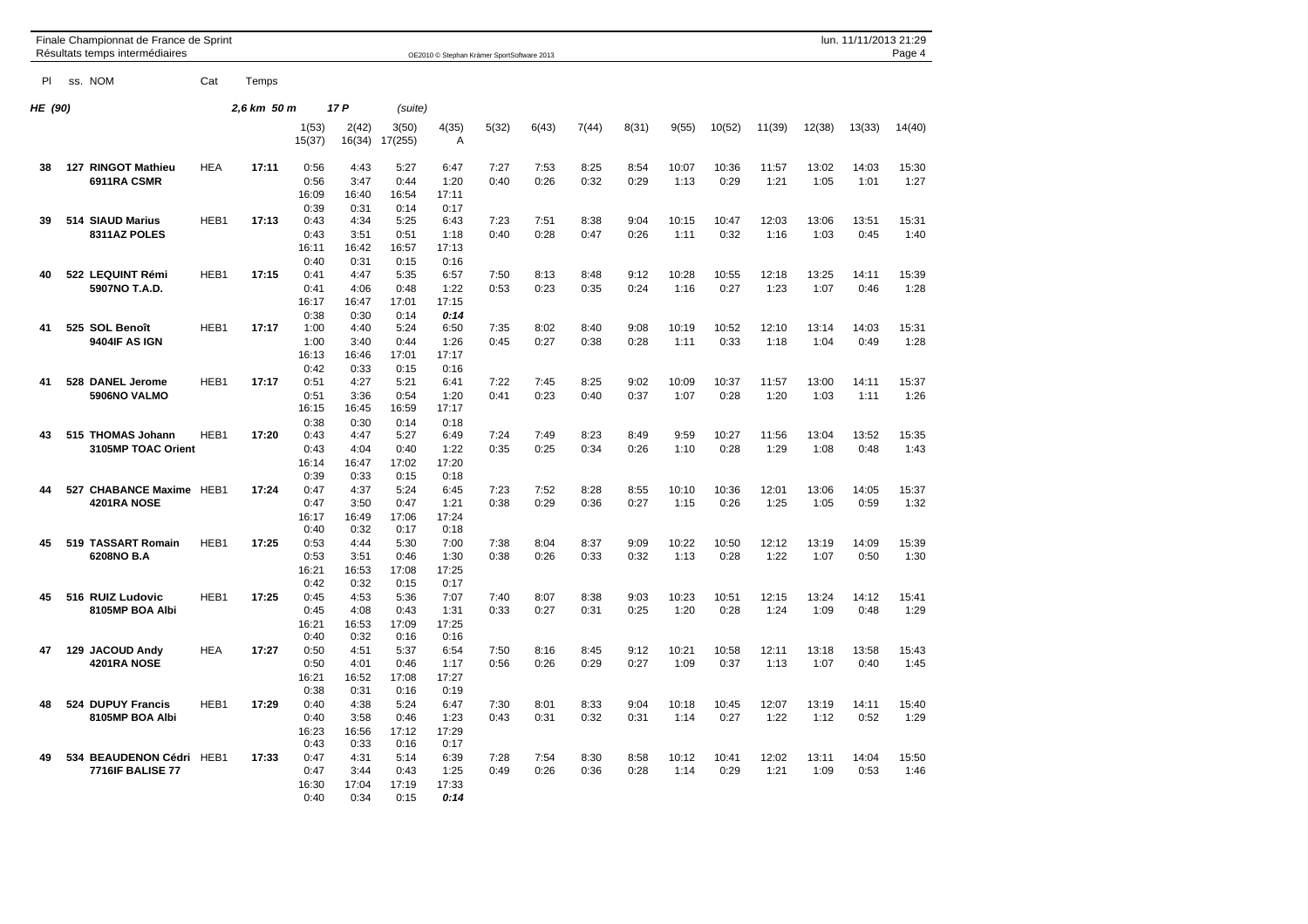|                | Finale Championnat de France de Sprint<br>Résultats temps intermédiaires |            |             |                 |                 |                  |                         | OE2010 © Stephan Krämer SportSoftware 2013 |               |       |       |       |        |        |        | lun. 11/11/2013 21:29 | Page 5 |
|----------------|--------------------------------------------------------------------------|------------|-------------|-----------------|-----------------|------------------|-------------------------|--------------------------------------------|---------------|-------|-------|-------|--------|--------|--------|-----------------------|--------|
| PI             | ss. NOM                                                                  | Cat        | Temps       |                 |                 |                  |                         |                                            |               |       |       |       |        |        |        |                       |        |
| <b>HE (90)</b> |                                                                          |            | 2.6 km 50 m |                 | 17 P            | (suite)          |                         |                                            |               |       |       |       |        |        |        |                       |        |
|                |                                                                          |            |             | 1(53)<br>15(37) | 2(42)<br>16(34) | 3(50)<br>17(255) | 4(35)<br>$\overline{A}$ | 5(32)                                      | 6(43)         | 7(44) | 8(31) | 9(55) | 10(52) | 11(39) | 12(38) | 13(33)                | 14(40) |
| 49             | 541 ELIAS Pierre                                                         | HEB1       | 17:33       | 0:50            | 4:26            | 5:19             | 6:43                    | 7:25                                       | 7:53          | 8:27  | 8:57  | 10:12 | 10:35  | 11:57  | 13:03  | 13:59                 | 15:46  |
|                | 1307PR ACA AIX EN                                                        |            |             | 0:50<br>16:29   | 3:36<br>17:01   | 0:53<br>17:16    | 1:24<br>17:33           | 0:42                                       | 0:28<br>5:02  | 0:34  | 0:30  | 1:15  | 0:23   | 1:22   | 1:06   | 0:56                  | 1:47   |
| 51             | 114 PAGE Pierrick                                                        | <b>HEA</b> | 17:41       | 0:43<br>0:49    | 0:32<br>4:33    | 0:15<br>5:20     | 0:17<br>6:34            | 7:12                                       | $*47$<br>7:38 | 8:16  | 8:42  | 9:45  | 10:09  | 11:33  | 14:03  | 14:45                 | 16:08  |
|                | 7403RA CSA-EMHM                                                          |            |             | 0:49            | 3:44            | 0:47             | 1:14                    | 0:38                                       | 0:26          | 0:38  | 0:26  | 1:03  | 0:24   | 1:24   | 2:30   | 0:42                  | 1:23   |
|                |                                                                          |            |             | 16:44           | 17:13           | 17:26            | 17:41                   |                                            |               |       |       |       |        |        |        |                       |        |
|                |                                                                          |            |             | 0:36            | 0:29            | 0:13             | 0:15                    |                                            |               |       |       |       |        |        |        |                       |        |
| 52             | 513 CORMIER Stephane HEB1                                                |            | 17:58       | 0:46            | 4:44            | 5:39             | 6:59                    | 7:34                                       | 8:01          | 8:36  | 9:04  | 10:14 | 10:42  | 12:13  | 13:14  | 14:23                 | 16:11  |
|                | <b>3705CE COTS</b>                                                       |            |             | 0:46            | 3:58            | 0:55             | 1:20                    | 0:35                                       | 0:27          | 0:35  | 0:28  | 1:10  | 0:28   | 1:31   | 1:01   | 1:09                  | 1:48   |
|                |                                                                          |            |             | 16:53<br>0:42   | 17:26<br>0:33   | 17:40<br>0:14    | 17:58<br>0:18           |                                            |               |       |       |       |        |        |        |                       |        |
| 52             | 512 BLOT Gregory                                                         | HEB1       | 17:58       | 0:44            | 4:57            | 5:38             | 7:02                    | 7:42                                       | 8:08          | 8:50  | 9:18  | 10:32 | 11:09  | 12:30  | 13:38  | 14:25                 | 16:08  |
|                | 2407AQ POP                                                               |            |             | 0:44            | 4:13            | 0:41             | 1:24                    | 0:40                                       | 0:26          | 0:42  | 0:28  | 1:14  | 0:37   | 1:21   | 1:08   | 0:47                  | 1:43   |
|                |                                                                          |            |             | 16:46           | 17:21           | 17:37            | 17:58                   |                                            |               |       |       |       |        |        |        |                       |        |
|                |                                                                          |            |             | 0:38            | 0:35            | 0:16             | 0:21                    |                                            |               |       |       |       |        |        |        |                       |        |
| 54             | 518 DUDOIGNON Ludov HEB1                                                 |            | 17:59       | 0:58            | 5:03            | 5:43             | 7:04                    | 7:38                                       | 8:05          | 8:39  | 9:09  | 10:21 | 11:09  | 12:29  | 13:36  | 14:25                 | 16:11  |
|                | 2604RA C.R.O.C.O                                                         |            |             | 0:58            | 4:05            | 0:40             | 1:21                    | 0:34                                       | 0:27          | 0:34  | 0:30  | 1:12  | 0:48   | 1:20   | 1:07   | 0:49                  | 1:46   |
|                |                                                                          |            |             | 16:50<br>0:39   | 17:23<br>0:33   | 17:39<br>0:16    | 17:59<br>0:20           |                                            |               |       |       |       |        |        |        |                       |        |
| 55             | 138 GIRARD Baptiste                                                      | <b>HEA</b> | 18:06       | 0:51            | 5:01            | 5:51             | 7:16                    | 7:56                                       | 8:25          | 8:57  | 9:22  | 10:35 | 11:05  | 12:21  | 13:33  | 14:26                 | 16:17  |
|                | <b>2508FC BALISE 25</b>                                                  |            |             | 0:51            | 4:10            | 0:50             | 1:25                    | 0:40                                       | 0:29          | 0:32  | 0:25  | 1:13  | 0:30   | 1:16   | 1:12   | 0:53                  | 1:51   |
|                |                                                                          |            |             | 16:57           | 17:35           | 17:51            | 18:06                   |                                            |               |       |       |       |        |        |        |                       |        |
|                |                                                                          |            |             | 0:40            | 0:38            | 0:16             | 0:15                    |                                            |               |       |       |       |        |        |        |                       |        |
| 56             | 531 TOUSSAINT Stéphan HEB1                                               |            | 18:11       | 0:45            | 5:03            | 5:48             | 7:17                    | 8:25                                       | 8:53          | 9:24  | 9:50  | 11:04 | 11:32  | 12:49  | 14:03  | 14:49                 | 16:25  |
|                | 7703IF CSLG MELU                                                         |            |             | 0:45            | 4:18            | 0:45             | 1:29                    | 1:08                                       | 0:28          | 0:31  | 0:26  | 1:14  | 0:28   | 1:17   | 1:14   | 0:46                  | 1:36   |
|                |                                                                          |            |             | 17:05<br>0:40   | 17:37<br>0:32   | 17:52<br>0:15    | 18:11<br>0:19           |                                            |               |       |       |       |        |        |        |                       |        |
| 57             | 507 DOLCI Mathias                                                        | HEB1       | 18:20       | 0:50            | 5:14            | 5:57             | 7:25                    | 8:02                                       | 8:30          | 9:09  | 9:36  | 10:56 | 11:26  | 12:51  | 14:05  | 14:55                 | 16:28  |
|                | 6806AL COBuhl.Flo                                                        |            |             | 0:50            | 4:24            | 0:43             | 1:28                    | 0:37                                       | 0:28          | 0:39  | 0:27  | 1:20  | 0:30   | 1:25   | 1:14   | 0:50                  | 1:33   |
|                |                                                                          |            |             | 17:10           | 17:44           | 18:01            | 18:20                   |                                            |               |       |       |       |        |        |        |                       |        |
|                |                                                                          |            |             | 0:42            | 0:34            | 0:17             | 0:19                    |                                            |               |       |       |       |        |        |        |                       |        |
| 58             | 133 BOUVIER William                                                      | <b>HEA</b> | 18:27       | 0:47            | 4:45            | 5:23             | 6:37                    | 7:29                                       | 8:16          | 8:45  | 9:12  | 10:18 | 10:47  | 13:18  | 14:25  | 15:10                 | 16:38  |
|                | 1905LI Corrèze C.O                                                       |            |             | 0:47<br>17:21   | 3:58<br>17:52   | 0:38<br>18:07    | 1:14<br>18:27           | 0:52                                       | 0:47          | 0:29  | 0:27  | 1:06  | 0:29   | 2:31   | 1:07   | 0:45                  | 1:28   |
|                |                                                                          |            |             | 0:43            | 0:31            | 0:15             | 0:20                    |                                            |               |       |       |       |        |        |        |                       |        |
| 59             | 135 GODEFROY Bruno                                                       | <b>HEA</b> | 18:30       | 0:39            | 4:43            | 5:31             | 6:55                    | 7:30                                       | 8:00          | 8:31  | 9:04  | 10:16 | 10:45  | 12:03  | 14:17  | 15:06                 | 16:42  |
|                | 7707IF OPA MONTIG                                                        |            |             | 0:39            | 4:04            | 0:48             | 1:24                    | 0:35                                       | 0:30          | 0:31  | 0:33  | 1:12  | 0:29   | 1:18   | 2:14   | 0:49                  | 1:36   |
|                |                                                                          |            |             | 17:25           | 17:58           | 18:13            | 18:30                   |                                            | 13:25         |       |       |       |        |        |        |                       |        |
|                |                                                                          |            |             | 0:43            | 0:33            | 0:15             | 0:17                    |                                            | $*33$         |       |       |       |        |        |        |                       |        |
| 60             | 535 MITHOUARD Patrick HEB1                                               |            | 18:31       | 0:46            | 5:09            | 5:51             | 7:25                    | 8:01                                       | 8:30          | 9:04  | 9:37  | 10:53 | 11:19  | 12:58  | 14:09  | 15:10                 | 16:41  |
|                | 9105IF COLE                                                              |            |             | 0:46<br>17:22   | 4:23<br>17:58   | 0:42<br>18:14    | 1:34<br>18:31           | 0:36                                       | 0:29          | 0:34  | 0:33  | 1:16  | 0:26   | 1:39   | 1:11   | 1:01                  | 1:31   |
|                |                                                                          |            |             | 0:41            | 0:36            | 0:16             | 0:17                    |                                            |               |       |       |       |        |        |        |                       |        |
| 61             | 136 LE BORGNE Julien HEA                                                 |            | 18:32       | 0:40            | 4:38            | 5:18             | 6:36                    | 7:17                                       | 7:44          | 8:18  | 8:44  | 9:56  | 10:27  | 11:50  | 14:21  | 15:09                 | 16:42  |
|                | 2904BR Quimper 29                                                        |            |             | 0:40            | 3:58            | 0:40             | 1:18                    | 0:41                                       | 0:27          | 0:34  | 0:26  | 1:12  | 0:31   | 1:23   | 2:31   | 0:48                  | 1:33   |
|                |                                                                          |            |             | 17:24           | 17:59           | 18:14            | 18:32                   |                                            |               |       |       |       |        |        |        |                       |        |
|                |                                                                          |            |             | 0:42            | 0:35            | 0:15             | 0:18                    |                                            |               |       |       |       |        |        |        |                       |        |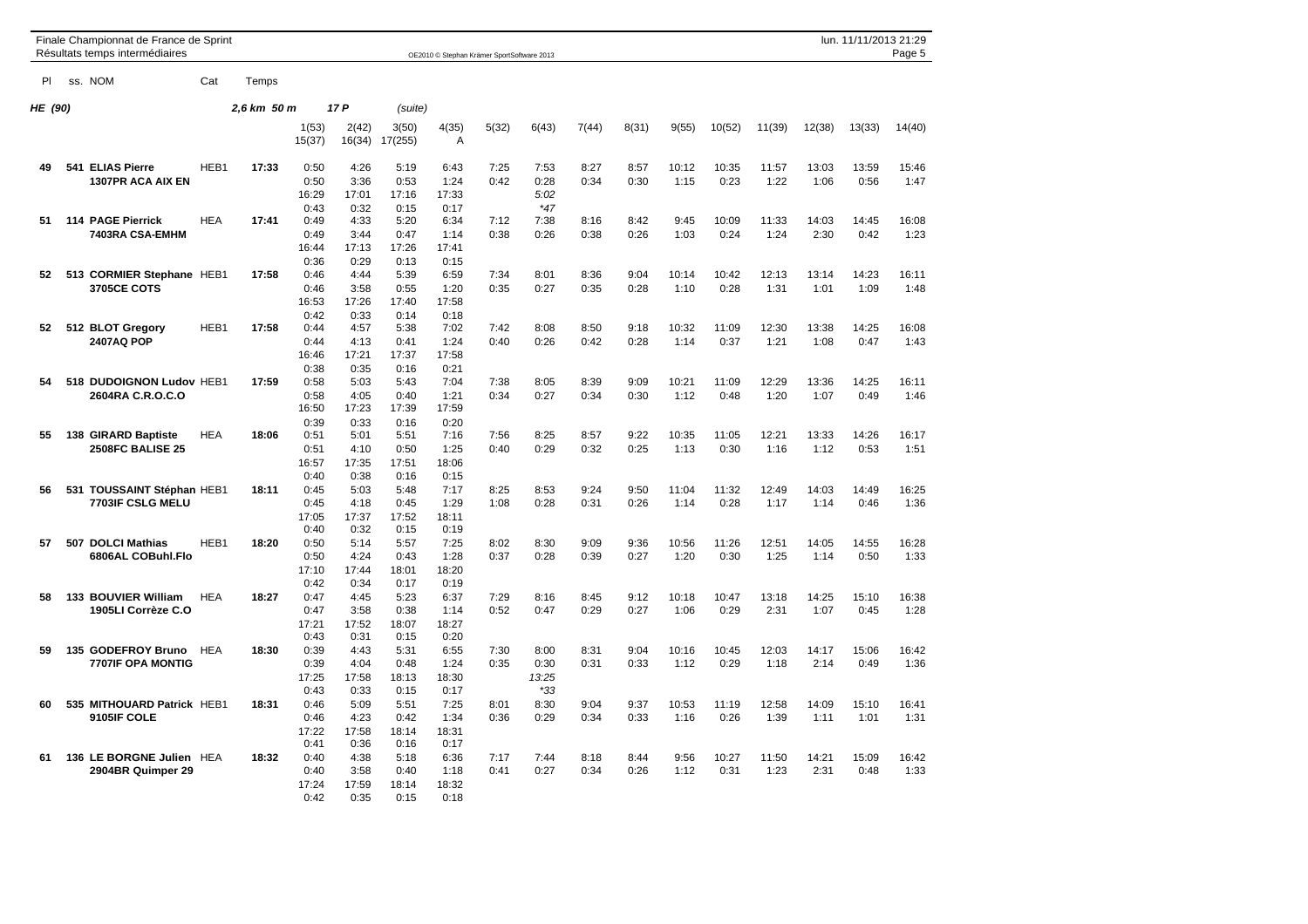|         | Finale Championnat de France de Sprint<br>Résultats temps intermédiaires |                  |             |                      |                 |                      |                      | OE2010 © Stephan Krämer SportSoftware 2013 |              |              |              |       |               |               |               | lun. 11/11/2013 21:29 | Page 6 |
|---------|--------------------------------------------------------------------------|------------------|-------------|----------------------|-----------------|----------------------|----------------------|--------------------------------------------|--------------|--------------|--------------|-------|---------------|---------------|---------------|-----------------------|--------|
| PI      | ss. NOM                                                                  | Cat              | Temps       |                      |                 |                      |                      |                                            |              |              |              |       |               |               |               |                       |        |
| HE (90) |                                                                          |                  | 2,6 km 50 m |                      | 17 P            | (suite)              |                      |                                            |              |              |              |       |               |               |               |                       |        |
|         |                                                                          |                  |             | 1(53)<br>15(37)      | 2(42)<br>16(34) | 3(50)<br>17(255)     | 4(35)<br>A           | 5(32)                                      | 6(43)        | 7(44)        | 8(31)        | 9(55) | 10(52)        | 11(39)        | 12(38)        | 13(33)                | 14(40) |
| 62      | 542 DOREMUS Luc                                                          | HEB1             | 18:35       | 0:47                 | 5:05            | 5:59                 | 7:29                 | 8:07                                       | 8:35         | 9:07         | 9:34         | 10:51 | 11:34         | 12:56         | 14:02         | 15:03                 | 16:49  |
|         | 8607PC Poitiers CO                                                       |                  |             | 0:47<br>17:31        | 4:18<br>18:04   | 0:54<br>18:19        | 1:30<br>18:35        | 0:38                                       | 0:28         | 0:32         | 0:27         | 1:17  | 0:43          | 1:22          | 1:06          | 1:01                  | 1:46   |
| 63      | 500 BESTEL Thierry<br>9105IF COLE                                        | HEB1             | 18:45       | 0:42<br>0:50<br>0:50 | 0:33<br>5:07    | 0:15<br>5:49<br>0:42 | 0:16<br>7:17<br>1:28 | 7:57<br>0:40                               | 8:28<br>0:31 | 9:05<br>0:37 | 9:35<br>0:30 | 10:49 | 11:18<br>0:29 | 12:39<br>1:21 | 14:22<br>1:43 | 15:10<br>0:48         | 16:54  |
|         |                                                                          |                  |             | 17:35                | 4:17<br>18:09   | 18:26                | 18:45                |                                            |              |              |              | 1:14  |               |               |               |                       | 1:44   |
| 64      | 536 SANT Guilhem                                                         | HEB1             | 18:50       | 0:41<br>0:57         | 0:34<br>4:47    | 0:17<br>5:32         | 0:19<br>7:06         | 7:45                                       | 8:14         | 8:56         | 9:25         | 10:47 | 11:15         | 12:48         | 13:59         | 15:02                 | 16:58  |
|         | 8105MP BOA Albi                                                          |                  |             | 0:57<br>17:40        | 3:50<br>18:17   | 0:45<br>18:33        | 1:34<br>18:50        | 0:39                                       | 0:29         | 0:42         | 0:29         | 1:22  | 0:28          | 1:33          | 1:11          | 1:03                  | 1:56   |
| 64      | 539 LE GOFF Loic                                                         | HEB1             | 18:50       | 0:42<br>0:49         | 0:37<br>5:14    | 0:16<br>6:04         | 0:17<br>7:35         | 8:20                                       | 8:46         | 9:26         | 9:57         | 11:10 | 11:42         | 13:08         | 14:15         | 15:06                 | 16:55  |
|         | 6307AU Balise 63                                                         |                  |             | 0:49<br>17:39        | 4:25<br>18:16   | 0:50<br>18:31        | 1:31<br>18:50        | 0:45                                       | 0:26         | 0:40         | 0:31         | 1:13  | 0:32          | 1:26          | 1:07          | 0:51                  | 1:49   |
| 66      | 505 PICARD Vincent                                                       | HEB <sub>1</sub> | 19:05       | 0:44<br>0:44         | 0:37<br>4:39    | 0:15<br>5:27         | 0:19<br>7:01         | 7:42                                       | 8:18         | 9:00         | 9:37         | 10:58 | 11:31         | 13:03         | 14:20         | 15:18                 | 17:05  |
|         | 3408LR AMSO34                                                            |                  |             | 0:44<br>17:49        | 3:55<br>18:26   | 0:48<br>18:44        | 1:34<br>19:05        | 0:41                                       | 0:36         | 0:42         | 0:37         | 1:21  | 0:33          | 1:32          | 1:17          | 0:58                  | 1:47   |
| 67      | 547 DENAIX Michel                                                        | HEB1             | 19:11       | 0:44<br>0:47         | 0:37<br>5:03    | 0:18<br>5:48         | 0:21<br>7:21         | 8:01                                       | 8:33         | 9:09         | 9:34         | 10:56 | 11:27         | 12:58         | 14:14         | 15:42                 | 17:13  |
|         | 7403RA CSA-EMHM                                                          |                  |             | 0:47<br>17:56        | 4:16<br>18:34   | 0:45<br>18:51        | 1:33<br>19:11        | 0:40                                       | 0:32         | 0:36         | 0:25         | 1:22  | 0:31          | 1:31          | 1:16          | 1:28                  | 1:31   |
| 67      | 546 PRINS Gregory                                                        | HEB1             | 19:11       | 0:43<br>0:46         | 0:38<br>4:57    | 0:17<br>5:43         | 0:20<br>7:11         | 7:50                                       | 8:19         | 8:57         | 9:29         | 10:47 | 11:37         | 13:09         | 14:31         | 15:20                 | 17:14  |
|         | 6208NO B.A                                                               |                  |             | 0:46<br>17:55        | 4:11<br>18:32   | 0:46<br>18:50        | 1:28<br>19:11        | 0:39                                       | 0:29         | 0:38         | 0:32         | 1:18  | 0:50          | 1:32          | 1:22          | 0:49                  | 1:54   |
| 69      | 502 JOURDANA Sylvain HEB1                                                |                  | 19:35       | 0:41<br>0:52         | 0:37<br>5:33    | 0:18<br>6:19         | 0:21<br>7:51         | 9:03                                       | 9:32         | 10:05        | 10:33        | 11:53 | 12:22         | 13:56         | 15:08         | 15:55                 | 17:43  |
|         | 4705AQ N.O.R.D.                                                          |                  |             | 0:52<br>18:27        | 4:41<br>19:03   | 0:46<br>19:18        | 1:32<br>19:35        | 1:12                                       | 0:29         | 0:33         | 0:28         | 1:20  | 0:29          | 1:34          | 1:12          | 0:47                  | 1:48   |
| 70      | 545 PAGE Philippe                                                        | HEB1             | 19:40       | 0:44<br>0:47         | 0:36<br>5:15    | 0:15<br>6:00         | 0:17<br>7:25         | 8:06                                       | 8:37         | 9:09         | 9:39         | 11:35 | 12:04         | 13:26         | 14:39         | 15:29                 | 17:53  |
|         | 6804AL COColmar                                                          |                  |             | 0:47<br>18:32        | 4:28<br>19:04   | 0:45<br>19:19        | 1:25<br>19:40        | 0:41                                       | 0:31         | 0:32         | 0:30         | 1:56  | 0:29          | 1:22          | 1:13          | 0:50                  | 2:24   |
| 71      | 508 PINEAU Laurent                                                       | HEB1             | 19:41       | 0:39<br>0:58         | 0:32<br>5:50    | 0:15<br>6:31         | 0:21<br>8:01         | 8:39                                       | 9:10         | 9:48         | 10:19        | 11:36 | 12:05         | 13:33         | 14:50         | 16:08                 | 17:47  |
|         | 5702LO CSAG METZ                                                         |                  |             | 0:58<br>18:31        | 4:52<br>19:05   | 0:41<br>19:22        | 1:30<br>19:41        | 0:38                                       | 0:31         | 0:38         | 0:31         | 1:17  | 0:29          | 1:28          | 1:17          | 1:18                  | 1:39   |
| 72      | 543 DALIBARD Nicolas                                                     | HEB1             | 20:00       | 0:44<br>0:49         | 0:34<br>5:35    | 0:17<br>6:42         | 0:19<br>8:17         | 9:00                                       | 9:33         | 10:08        | 10:39        | 12:05 | 12:37         | 14:02         | 15:19         | 16:15                 | 18:05  |
|         | 6804AL COColmar                                                          |                  |             | 0:49<br>18:51        | 4:46<br>19:25   | 1:07<br>19:42        | 1:35<br>20:00        | 0:43                                       | 0:33         | 0:35         | 0:31         | 1:26  | 0:32          | 1:25          | 1:17          | 0:56                  | 1:50   |
| 73      | 506 QUINQUENEL Herv HEB1                                                 |                  | 20:03       | 0:46<br>0:52         | 0:34<br>5:41    | 0:17<br>6:30         | 0:18<br>8:02         | 8:45                                       | 9:21         | 10:03        | 10:39        | 12:01 | 12:34         | 14:04         | 15:24         | 16:18                 | 18:00  |
|         | 9404IF AS IGN                                                            |                  |             | 0:52                 | 4:49<br>19:22   | 0:49                 | 1:32<br>20:03        | 0:43                                       | 0:36         | 0:42         | 0:36         | 1:22  | 0:33          | 1:30          | 1:20          | 0:54                  | 1:42   |
|         |                                                                          |                  |             | 18:45<br>0:45        | 0:37            | 19:42<br>0:20        | 0:21                 |                                            |              |              |              |       |               |               |               |                       |        |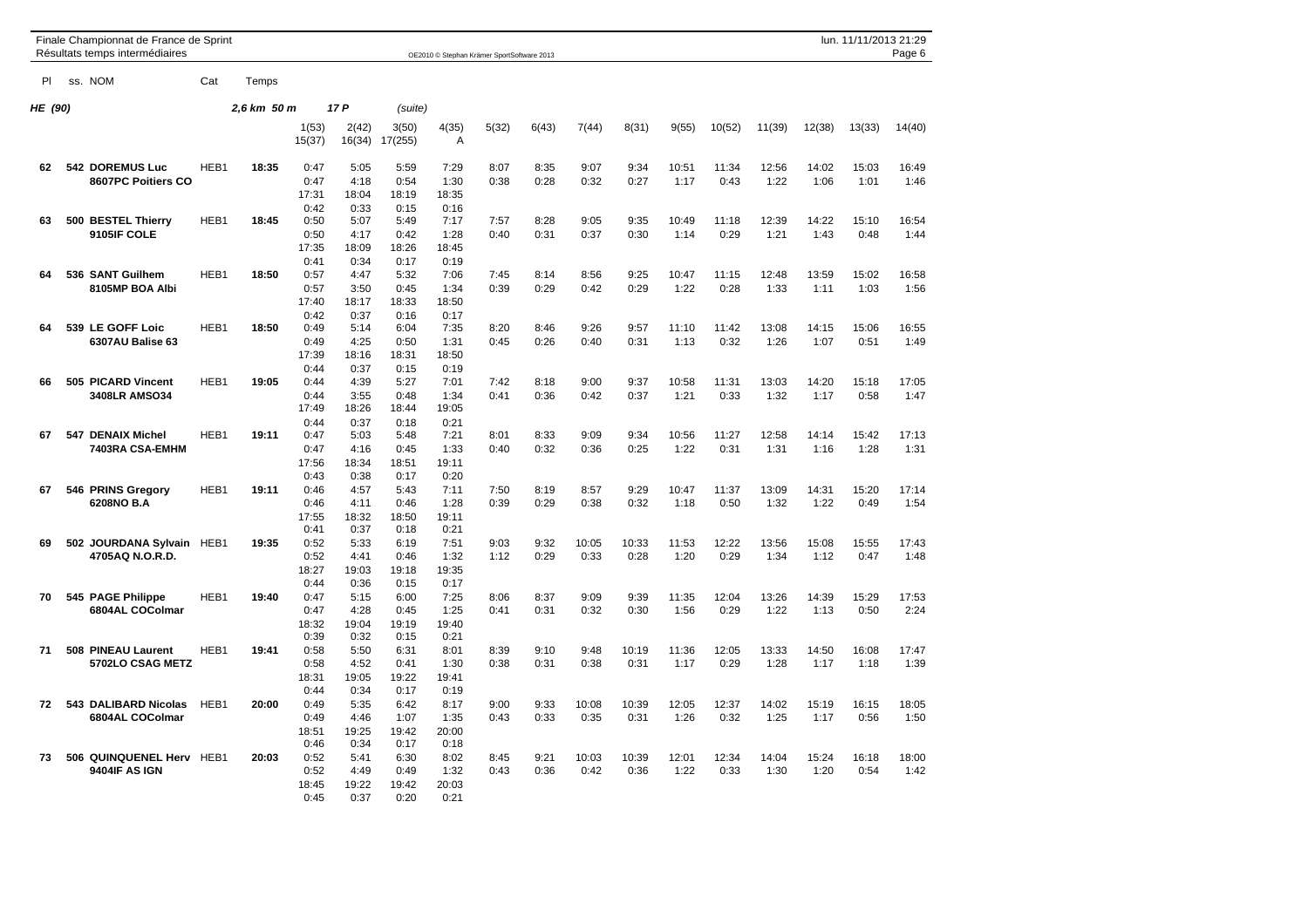|         |     | Finale Championnat de France de Sprint<br>Résultats temps intermédiaires |            |             |                 |                 |                  |                         | OE2010 © Stephan Krämer SportSoftware 2013 |       |       |       |       |        |        |        | lun. 11/11/2013 21:29 | Page 7 |
|---------|-----|--------------------------------------------------------------------------|------------|-------------|-----------------|-----------------|------------------|-------------------------|--------------------------------------------|-------|-------|-------|-------|--------|--------|--------|-----------------------|--------|
| PI.     |     | ss. NOM                                                                  | Cat        | Temps       |                 |                 |                  |                         |                                            |       |       |       |       |        |        |        |                       |        |
| HE (90) |     |                                                                          |            | 2.6 km 50 m |                 | 17 P            | (suite)          |                         |                                            |       |       |       |       |        |        |        |                       |        |
|         |     |                                                                          |            |             | 1(53)<br>15(37) | 2(42)<br>16(34) | 3(50)<br>17(255) | 4(35)<br>$\overline{A}$ | 5(32)                                      | 6(43) | 7(44) | 8(31) | 9(55) | 10(52) | 11(39) | 12(38) | 13(33)                | 14(40) |
| 74      |     | 540 LEMAIRE Yann-Pierr HEB1                                              |            | 20:08       | 0:51            | 5:41            | 7:28             | 8:51                    | 9:30                                       | 9:58  | 10:34 | 11:02 | 12:20 | 12:52  | 14:21  | 15:36  | 16:44                 | 18:16  |
|         |     | 7807IF GO78                                                              |            |             | 0:51            | 4:50            | 1:47             | 1:23                    | 0:39                                       | 0:28  | 0:36  | 0:28  | 1:18  | 0:32   | 1:29   | 1:15   | 1:08                  | 1:32   |
|         |     |                                                                          |            |             | 19:00           | 19:34           | 19:51            | 20:08                   |                                            |       |       |       |       |        |        |        |                       |        |
|         |     |                                                                          |            |             | 0:44            | 0:34            | 0:17             | 0:17                    |                                            |       |       |       |       |        |        |        |                       |        |
| 74      |     | 548 LACHAUME Patrick HEB1                                                |            | 20:08       | 0:51            | 5:44            | 6:34             | 8:06                    | 8:49                                       | 9:29  | 10:14 | 10:43 | 12:03 | 12:34  | 14:05  | 15:21  | 16:25                 | 18:03  |
|         |     | 5907NO T.A.D.                                                            |            |             | 0:51            | 4:53            | 0:50             | 1:32                    | 0:43                                       | 0:40  | 0:45  | 0:29  | 1:20  | 0:31   | 1:31   | 1:16   | 1:04                  | 1:38   |
|         |     |                                                                          |            |             | 18:58           | 19:34           | 19:50            | 20:08                   |                                            |       |       |       |       |        |        |        |                       |        |
|         |     |                                                                          |            |             | 0:55            | 0:36            | 0:16             | 0:18                    |                                            |       |       |       |       |        |        |        |                       |        |
| 76      |     | 501 COLIN Franck                                                         | HEB1       | 20:11       | 0:46            | 5:06            | 5:47             | 7:15                    | 7:53                                       | 8:24  | 9:01  | 9:30  | 10:58 | 11:43  | 14:25  | 15:38  | 16:32                 | 18:19  |
|         |     | 6806AL COBuhl.Flo                                                        |            |             | 0:46            | 4:20            | 0:41             | 1:28                    | 0:38                                       | 0:31  | 0:37  | 0:29  | 1:28  | 0:45   | 2:42   | 1:13   | 0:54                  | 1:47   |
|         |     |                                                                          |            |             | 19:00           | 19:34           | 19:51            | 20:11                   |                                            |       |       |       |       |        |        |        |                       |        |
| 77      |     | 509 VINCENT Sébastien HEB1                                               |            | 20:25       | 0:41<br>0:50    | 0:34<br>6:00    | 0:17<br>6:51     | 0:20<br>8:32            | 9:09                                       | 9:44  | 10:24 | 10:56 | 12:24 | 12:58  | 14:28  | 15:46  | 16:37                 | 18:22  |
|         |     | 8311AZ POLES                                                             |            |             | 0:50            | 5:10            | 0:51             | 1:41                    | 0:37                                       | 0:35  | 0:40  | 0:32  | 1:28  | 0:34   | 1:30   | 1:18   | 0:51                  | 1:45   |
|         |     |                                                                          |            |             | 19:08           | 19:46           | 20:04            | 20:25                   |                                            |       |       |       |       |        |        |        |                       |        |
|         |     |                                                                          |            |             | 0:46            | 0:38            | 0:18             | 0:21                    |                                            |       |       |       |       |        |        |        |                       |        |
| 78      |     | 504 DEVRIEUX Robin                                                       | HEB1       | 20:30       | 0:46            | 5:22            | 6:06             | 7:38                    | 8:17                                       | 8:47  | 9:24  | 9:59  | 11:59 | 12:53  | 14:25  | 15:50  | 16:42                 | 18:22  |
|         |     | 4203RA OE42                                                              |            |             | 0:46            | 4:36            | 0:44             | 1:32                    | 0:39                                       | 0:30  | 0:37  | 0:35  | 2:00  | 0:54   | 1:32   | 1:25   | 0:52                  | 1:40   |
|         |     |                                                                          |            |             | 19:09           | 19:47           | 20:05            | 20:30                   |                                            | 11:29 |       |       |       |        |        |        |                       |        |
|         |     |                                                                          |            |             | 0:47            | 0:38            | 0:18             | 0:25                    |                                            | $*52$ |       |       |       |        |        |        |                       |        |
| 79      |     | 523 RAUTURIER Benoit HEB1                                                |            | 21:14       | 0:54            | 5:06            | 5:59             | 7:29                    | 8:06                                       | 8:39  | 9:15  | 9:43  | 10:57 | 11:33  | 12:56  | 14:01  | 16:49                 | 18:45  |
|         |     | 7807IF GO78                                                              |            |             | 0:54            | 4:12            | 0:53             | 1:30                    | 0:37                                       | 0:33  | 0:36  | 0:28  | 1:14  | 0:36   | 1:23   | 1:05   | 2:48                  | 1:56   |
|         |     |                                                                          |            |             | 19:37           | 20:20           | 20:43            | 21:14                   |                                            | 14:59 |       |       |       |        |        |        |                       |        |
|         |     |                                                                          |            |             | 0:52            | 0:43            | 0:23             | 0:31                    |                                            | $*40$ |       |       |       |        |        |        |                       |        |
| 80      | 544 | <b>GRUSELLE Fabien HEB1</b>                                              |            | 21:22       | 0:53            | 5:34            | 6:20             | 7:52                    | 10:31                                      | 10:58 | 11:38 | 12:08 | 13:28 | 14:03  | 15:32  | 16:46  | 17:38                 | 19:28  |
|         |     | <b>9404IF AS IGN</b>                                                     |            |             | 0:53            | 4:41            | 0:46             | 1:32                    | 2:39                                       | 0:27  | 0:40  | 0:30  | 1:20  | 0:35   | 1:29   | 1:14   | 0:52                  | 1:50   |
|         |     |                                                                          |            |             | 20:10           | 20:45           | 21:03            | 21:22                   |                                            |       |       |       |       |        |        |        |                       |        |
|         |     |                                                                          |            |             | 0:42            | 0:35            | 0:18             | 0:19                    |                                            |       |       |       |       |        |        |        |                       |        |
|         |     | 132 SOUCAT Cyril                                                         | <b>HEA</b> | pm          | 0:44            | 4:16            | 4:59             | 6:19                    | 6:59                                       | 7:23  | 7:52  | 8:19  | 9:25  | 9:50   | 11:03  | -----  | 12:07                 | 13:33  |
|         |     | 7720IF TOM MEAUX                                                         |            |             | 0:44            | 3:32            | 0:43             | 1:20                    | 0:40                                       | 0:24  | 0:29  | 0:27  | 1:06  | 0:25   | 1:13   |        | 1:04                  | 1:26   |
|         |     |                                                                          |            |             | 14:09           | 14:40           | 14:54            | 15:10                   |                                            |       |       |       |       |        |        |        |                       |        |
|         |     |                                                                          |            |             | 0:36            | 0:31            | 0:14             | 0:16                    |                                            |       |       |       |       |        |        |        |                       |        |
|         |     | 102 CAPBERN Loïc                                                         | <b>HEA</b> | pm          | 0:51            | 4:37            | 5:11             | 6:25                    | 6:57                                       | 7:21  | 7:50  | 8:14  | 10:02 | -----  | 11:06  | 12:09  | 12:52                 | 14:20  |
|         |     | 3105MP TOAC Orient                                                       |            |             | 0:51            | 3:46            | 0:34             | 1:14                    | 0:32                                       | 0:24  | 0:29  | 0:24  | 1:48  |        | 1:04   | 1:03   | 0:43                  | 1:28   |
|         |     |                                                                          |            |             | 15:11           | 15:40           | 15:53            | 16:10                   |                                            | 9:40  |       |       |       |        |        |        |                       |        |
|         |     |                                                                          |            |             | 0:51            | 0:29            | 0:13             | 0:17                    |                                            | $*52$ |       |       |       |        |        |        |                       |        |
|         |     | 503 POULAIN Joel                                                         | HEB1       | pm          | 2:07            | 1.1.1.1         | $1 - 1 - 1$      | -----                   | 7:42                                       | ----- | 8:37  | ----- | ----- |        | 12:33  | -----  | 14:56                 | -----  |
|         |     | 5909NO GSO                                                               |            |             | 2:07            |                 |                  |                         | 5:35                                       |       | 0:55  |       |       |        | 3:56   |        | 2:23                  |        |
|         |     |                                                                          |            |             | -----           | -----           | -----            | 16:27                   |                                            |       |       |       |       |        |        |        |                       |        |
|         |     | 532 GOETTMANN Pierre- HEB1                                               |            |             | 0:44            | 5:05            | 5:54             | 1:31<br>7:21            | 8:08                                       | 8:37  | 9:12  | 9:40  | 11:41 | -----  | 12:53  | 14:06  | 14:55                 | 16:49  |
|         |     | 6804AL COColmar                                                          |            | pm          | 0:44            | 4:21            | 0:49             | 1:27                    | 0:47                                       | 0:29  | 0:35  | 0:28  | 2:01  |        | 1:12   | 1:13   | 0:49                  | 1:54   |
|         |     |                                                                          |            |             | 17:32           | 18:08           | 18:25            | 18:47                   |                                            | 11:13 |       |       |       |        |        |        |                       |        |
|         |     |                                                                          |            |             | 0:43            | 0:36            | 0:17             | 0:22                    |                                            | $*52$ |       |       |       |        |        |        |                       |        |
|         |     | 526 GHIBAUDO Nicolas HEB1                                                |            | pm          | 0:58            | 5:10            | 10:36            | 11:58                   | 14:53                                      | 15:25 | 15:58 | 16:27 | 17:45 | 18:13  | 19:45  | 20:56  | 21:47                 | 23:50  |
|         |     | 4203RA OE42                                                              |            |             | 0:58            | 4:12            | 5:26             | 1:22                    | 2:55                                       | 0:32  | 0:33  | 0:29  | 1:18  | 0:28   | 1:32   | 1:11   | 0:51                  | 2:03   |
|         |     |                                                                          |            |             | 24:34           | 25:12           | 1.111            | 25:57                   |                                            |       |       |       |       |        |        |        |                       |        |
|         |     |                                                                          |            |             | 0:44            | 0:38            |                  | 0:45                    |                                            |       |       |       |       |        |        |        |                       |        |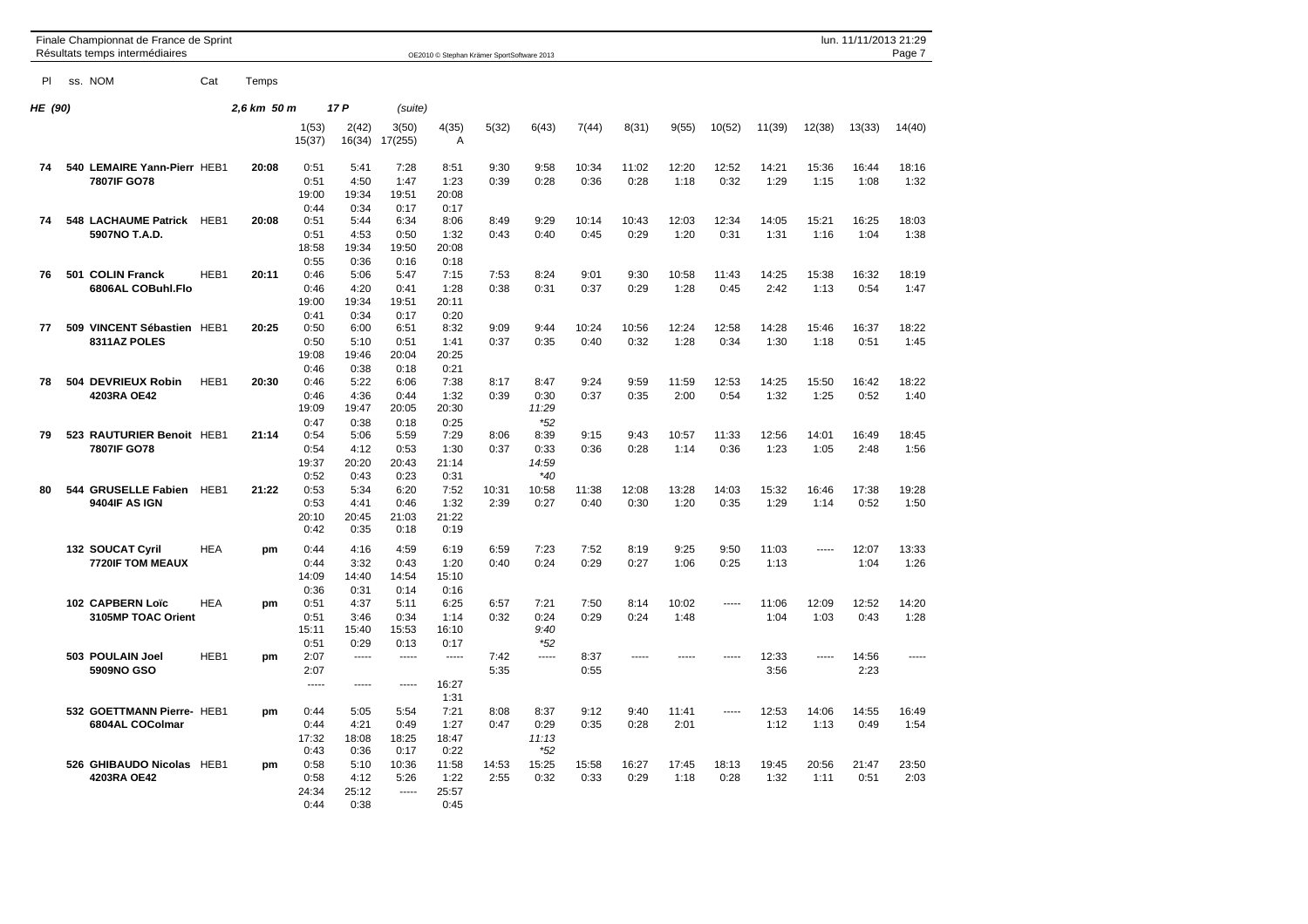|                | Finale Championnat de France de Sprint<br>Résultats temps intermédiaires |            |             |                                       |                                       |                               | OE2010 © Stephan Krämer SportSoftware 2013 |              |              |              |              |               |               |               |               | lun. 11/11/2013 21:29 | Page 8        |
|----------------|--------------------------------------------------------------------------|------------|-------------|---------------------------------------|---------------------------------------|-------------------------------|--------------------------------------------|--------------|--------------|--------------|--------------|---------------|---------------|---------------|---------------|-----------------------|---------------|
| PI             | ss. NOM                                                                  | Cat        | Temps       |                                       |                                       |                               |                                            |              |              |              |              |               |               |               |               |                       |               |
| <b>HE (90)</b> |                                                                          |            | 2,6 km 50 m |                                       | 17P                                   | (suite)                       |                                            |              |              |              |              |               |               |               |               |                       |               |
|                |                                                                          |            |             | 1(53)<br>15(37)                       | 2(42)<br>16(34)                       | 3(50)<br>17(255)              | 4(35)<br>A                                 | 5(32)        | 6(43)        | 7(44)        | 8(31)        | 9(55)         | 10(52)        | 11(39)        | 12(38)        | 13(33)                | 14(40)        |
|                | 520 GILLARD Hugues<br><b>7716IF BALISE 77</b>                            | HEB1       | disq.       | 0:54<br>0:54<br>17:16                 | 5:14<br>4:20<br>17:48                 | 5:59<br>0:45<br>18:03         | 7:43<br>1:44<br>18:22                      | 8:21<br>0:38 | 8:53<br>0:32 | 9:25<br>0:32 | 9:52<br>0:27 | 11:09<br>1:17 | 11:40<br>0:31 | 13:01<br>1:21 | 14:14<br>1:13 | 15:04<br>0:50         | 16:37<br>1:33 |
| nc             | 537 DELENNE Pierre<br><b>1307PR ACA AIX EN</b>                           | HEB1       | 18:23       | 0:39<br>0:59<br>0:59<br>17:13<br>0:44 | 0:32<br>4:37<br>3:38<br>17:45<br>0:32 | 0:15<br>5:31<br>0:54<br>18:02 | 0:19<br>7:00<br>1:29<br>18:23<br>0:21      | 7:44<br>0:44 | 8:18<br>0:34 | 9:03<br>0:45 | 9:30<br>0:27 | 10:46<br>1:16 | 11:19<br>0:33 | 12:43<br>1:24 | 13:55<br>1:12 | 14:45<br>0:50         | 16:29<br>1:44 |
|                | 517 GAINE Francis<br><b>2517FC OTB</b>                                   | HEB1       | abs         | -----<br>-----                        | -----<br>-----                        | 0:17<br>-----<br>-----        | -----                                      |              |              |              |              |               |               |               |               |                       |               |
|                | 538 BARTHELEMY Matthi HEB1<br>7004FC V.H.S.O.                            |            | abs         | -----<br>$- - - - -$                  | -----<br>-----                        | -----<br>-----                |                                            |              |              |              |              |               |               |               |               |                       |               |
|                | 511 CHATELON David<br>4203RA OE42                                        | HEB1       | abs         | -----<br>-----                        |                                       | -----                         |                                            |              |              |              |              |               |               |               |               |                       |               |
| DE (83)        |                                                                          |            | 2,1 km 35 m |                                       | 14 P                                  |                               |                                            |              |              |              |              |               |               |               |               |                       |               |
|                |                                                                          |            |             | 1(61)<br>Α                            | 2(46)                                 | 3(47)                         | 4(35)                                      | 5(32)        | 6(48)        | 7(54)        | 8(31)        | 9(49)         | 10(39)        | 11(33)        | 12(56)        | 13(34)                | 14(255)       |
| 1              | 2 VERCELLOTTI Léa<br><b>2517FC OTB</b>                                   | <b>DEA</b> | 13:09       | 0:32<br>0:32<br>13:09<br>0:17         | 3:19<br>2:47                          | 3:45<br>0:26                  | 5:13<br>1:28                               | 5:53<br>0:40 | 6:13<br>0:20 | 6:39<br>0:26 | 7:08<br>0:29 | 8:06<br>0:58  | 9:37<br>1:31  | 10:51<br>1:14 | 11:57<br>1:06 | 12:36<br>0:39         | 12:52<br>0:16 |
| $\overline{2}$ | 1 BASSET Isia<br>6911RA CSMR                                             | <b>DEA</b> | 13:18       | 0:32<br>0:32<br>13:18<br>0:18         | 3:24<br>2:52                          | 3:46<br>0:22                  | 5:17<br>1:31                               | 5:55<br>0:38 | 6:14<br>0:19 | 6:52<br>0:38 | 7:17<br>0:25 | 8:19<br>1:02  | 9:48<br>1:29  | 10:51<br>1:03 | 12:01<br>1:10 | 12:45<br>0:44         | 13:00<br>0:15 |
| 3              | 3 CHATAING Amélie<br>4201RA NOSE                                         | <b>DEA</b> | 13:19       | 0:34<br>0:34<br>13:19<br>0:16         | 3:27<br>2:53                          | 3:51<br>0:24                  | 5:19<br>1:28                               | 5:55<br>0:36 | 6:18<br>0:23 | 6:54<br>0:36 | 7:20<br>0:26 | 8:23<br>1:03  | 9:51<br>1:28  | 10:55<br>1:04 | 12:05<br>1:10 | 12:48<br>0:43         | 13:03<br>0:15 |
| 4              | 6 BEAUVISAGE Lauria DEA<br>7807IF GO78                                   |            | 13:57       | 0:32<br>0:32<br>13:57<br>0:19         | 3:29<br>2:57                          | 3:55<br>0:26                  | 5:32<br>1:37                               | 6:15<br>0:43 | 6:38<br>0:23 | 7:07<br>0:29 | 7:35<br>0:28 | 8:39<br>1:04  | 10:12<br>1:33 | 11:20<br>1:08 | 12:38<br>1:18 | 13:24<br>0:46         | 13:38<br>0:14 |
| 5              | 10 KEMP Emily<br>4201RA NOSE                                             | <b>DEA</b> | 14:02       | 0:36<br>0:36<br>14:02<br>0:19         | 3:37<br>3:01                          | 4:01<br>0:24                  | 5:37<br>1:36                               | 6:21<br>0:44 | 6:43<br>0:22 | 7:19<br>0:36 | 7:48<br>0:29 | 8:52<br>1:04  | 10:25<br>1:33 | 11:29<br>1:04 | 12:42<br>1:13 | 13:26<br>0:44         | 13:43<br>0:17 |
| 6              | 4 VERCELLOTTI Capu DEA<br><b>2517FC OTB</b>                              |            | 14:11       | 0:35<br>0:35<br>14:11                 | 3:33<br>2:58                          | 3:59<br>0:26                  | 5:30<br>1:31                               | 6:08<br>0:38 | 6:30<br>0:22 | 6:58<br>0:28 | 7:27<br>0:29 | 8:31<br>1:04  | 10:39<br>2:08 | 11:38<br>0:59 | 12:51<br>1:13 | 13:38<br>0:47         | 13:54<br>0:16 |

0:17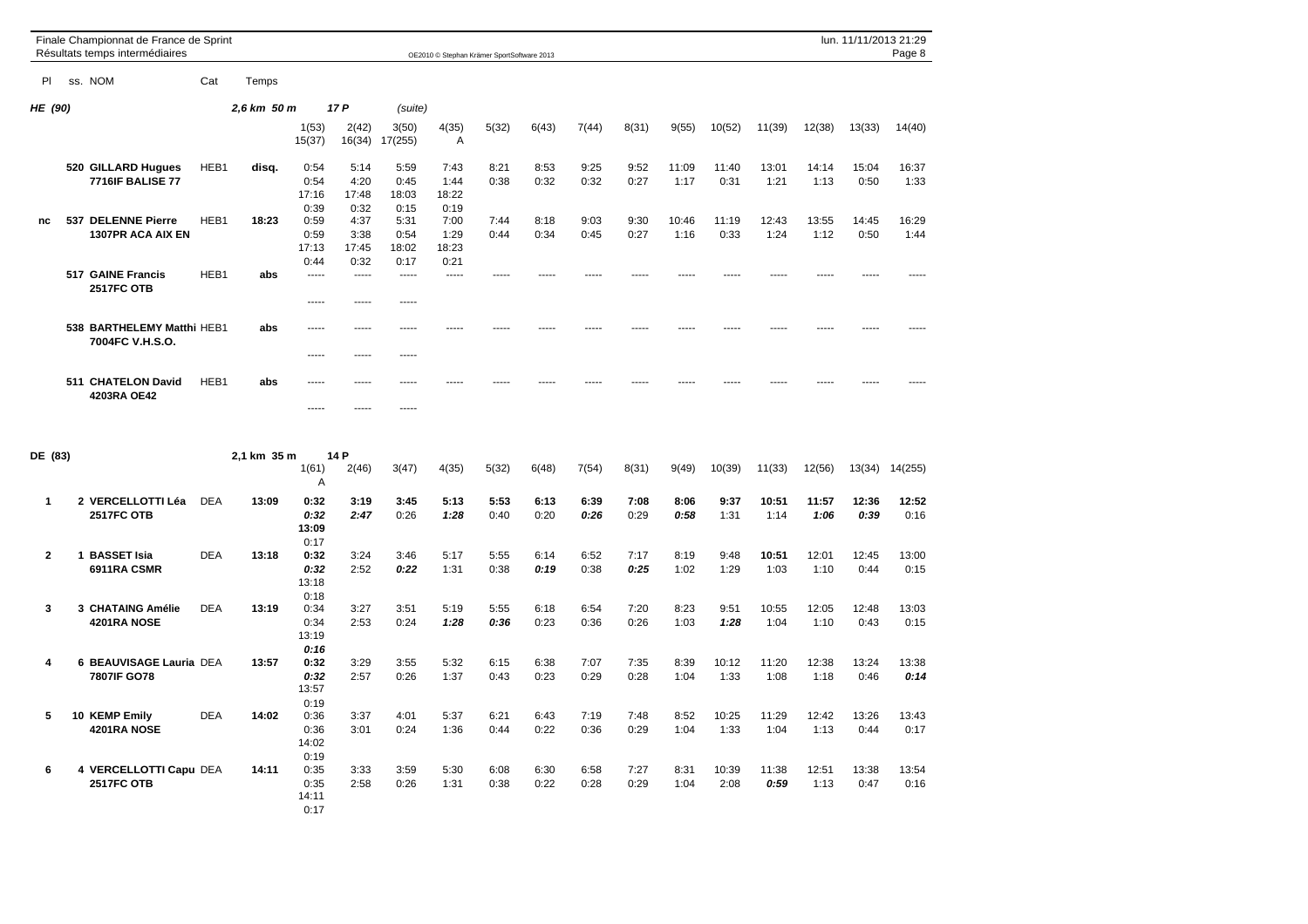|                | Finale Championnat de France de Sprint<br>Résultats temps intermédiaires |            |             |                                       |              |              |              | OE2010 © Stephan Krämer SportSoftware 2013 |              |              |              |               |               |               |               | lun. 11/11/2013 21:29 | Page 9        |
|----------------|--------------------------------------------------------------------------|------------|-------------|---------------------------------------|--------------|--------------|--------------|--------------------------------------------|--------------|--------------|--------------|---------------|---------------|---------------|---------------|-----------------------|---------------|
| PI             | ss. NOM                                                                  | Cat        | Temps       |                                       |              |              |              |                                            |              |              |              |               |               |               |               |                       |               |
| DE (83)        |                                                                          |            | 2,1 km 35 m |                                       | 14 P         | (suite)      |              |                                            |              |              |              |               |               |               |               |                       |               |
|                |                                                                          |            |             | 1(61)<br>Α                            | 2(46)        | 3(47)        | 4(35)        | 5(32)                                      | 6(48)        | 7(54)        | 8(31)        | 9(49)         | 10(39)        | 11(33)        | 12(56)        | 13(34)                | 14(255)       |
| $\overline{7}$ | <b>13 BACKSCHEIDER E</b><br>6911RA CSMR                                  | <b>DEA</b> | 14:28       | 0:34<br>0:34<br>14:28<br>0:19         | 3:38<br>3:04 | 4:03<br>0:25 | 5:41<br>1:38 | 6:19<br>0:38                               | 6:42<br>0:23 | 7:21<br>0:39 | 7:50<br>0:29 | 8:57<br>1:07  | 10:32<br>1:35 | 11:54<br>1:22 | 13:09<br>1:15 | 13:53<br>0:44         | 14:09<br>0:16 |
| $\overline{7}$ | <b>14 DODIN Céline</b><br>8809LO HVO                                     | <b>DEA</b> | 14:28       | 0:36<br>0:36<br>14:28                 | 3:31<br>2:55 | 3:54<br>0:23 | 5:33<br>1:39 | 6:15<br>0:42                               | 6:40<br>0:25 | 7:20<br>0:40 | 7:45<br>0:25 | 8:46<br>1:01  | 10:40<br>1:54 | 11:50<br>1:10 | 13:04<br>1:14 | 13:51<br>0:47         | 14:07<br>0:16 |
| 9              | 9 D'HARREVILLE Kari DEA<br>8809LO HVO                                    |            | 14:50       | 0:21<br>0:36<br>0:36<br>14:50<br>0:21 | 3:34<br>2:58 | 4:02<br>0:28 | 5:45<br>1:43 | 6:25<br>0:40                               | 6:45<br>0:20 | 7:27<br>0:42 | 7:55<br>0:28 | 8:59<br>1:04  | 10:36<br>1:37 | 11:58<br>1:22 | 13:20<br>1:22 | 14:11<br>0:51         | 14:29<br>0:18 |
| 10             | 8 BOUCHET Charlotte DEA<br>4201RA NOSE                                   |            | 14:58       | 0:32<br>0:32<br>14:58<br>0:23         | 3:31<br>2:59 | 3:56<br>0:25 | 5:31<br>1:35 | 6:13<br>0:42                               | 6:35<br>0:22 | 7:01<br>0:26 | 7:29<br>0:28 | 8:33<br>1:04  | 10:44<br>2:11 | 11:55<br>1:11 | 13:31<br>1:36 | 14:17<br>0:46         | 14:35<br>0:18 |
| 11             | 23 MERCIER Agnès<br>5907NO T.A.D.                                        | <b>DEA</b> | 15:26       | 0:42<br>0:42<br>15:26<br>0:20         | 4:04<br>3:22 | 4:32<br>0:28 | 6:20<br>1:48 | 7:01<br>0:41                               | 7:24<br>0:23 | 8:11<br>0:47 | 8:43<br>0:32 | 9:49<br>1:06  | 11:25<br>1:36 | 12:41<br>1:16 | 14:01<br>1:20 | 14:49<br>0:48         | 15:06<br>0:17 |
| 12             | 11 CERMAKOVA Kristy<br>0615AZ VSAO                                       | DEA        | 15:42       | 0:35<br>0:35<br>15:42<br>0:22         | 3:42<br>3:07 | 4:12<br>0:30 | 5:45<br>1:33 | 6:27<br>0:42                               | 6:49<br>0:22 | 7:37<br>0:48 | 8:14<br>0:37 | 9:17<br>1:03  | 11:19<br>2:02 | 13:02<br>1:43 | 14:18<br>1:16 | 15:03<br>0:45         | 15:20<br>0:17 |
| 13             | 426 COCTEAU Vanessa<br><b>2508FC BALISE 25</b>                           | <b>DEB</b> | 15:54       | 0:42<br>0:42<br>15:54<br>0:20         | 3:47<br>3:05 | 4:14<br>0:27 | 5:46<br>1:32 | 6:46<br>1:00                               | 7:05<br>0:19 | 7:44<br>0:39 | 8:15<br>0:31 | 9:18<br>1:03  | 11:32<br>2:14 | 13:07<br>1:35 | 14:31<br>1:24 | 15:18<br>0:47         | 15:34<br>0:16 |
| 14             | <b>15 CHATELON Lucile</b><br>4203RA OE42                                 | <b>DEA</b> | 15:56       | 0:36<br>0:36<br>15:56<br>0:21         | 3:56<br>3:20 | 4:23<br>0:27 | 6:17<br>1:54 | 7:24<br>1:07                               | 7:44<br>0:20 | 8:15<br>0:31 | 8:44<br>0:29 | 10:08<br>1:24 | 11:56<br>1:48 | 13:09<br>1:13 | 14:27<br>1:18 | 15:17<br>0:50         | 15:35<br>0:18 |
| 15             | 27 VARRON Stephanie DEA<br>9404IF AS IGN                                 |            | 15:59       | 0:40<br>0:40<br>15:59<br>0:19         | 3:57<br>3:17 | 4:26<br>0:29 | 6:18<br>1:52 | 7:03<br>0:45                               | 7:27<br>0:24 | 8:01<br>0:34 | 8:30<br>0:29 | 9:37<br>1:07  | 11:39<br>2:02 | 13:11<br>1:32 | 14:30<br>1:19 | 15:19<br>0:49         | 15:40<br>0:21 |
| 16             | 5 D'HARREVILLE Méla DEA<br>8809LO HVO                                    |            | 16:15       | 0:35<br>0:35<br>16:15<br>0:21         | 3:42<br>3:07 | 4:08<br>0:26 | 5:43<br>1:35 | 7:15<br>1:32                               | 7:37<br>0:22 | 8:03<br>0:26 | 8:31<br>0:28 | 9:39<br>1:08  | 11:58<br>2:19 | 13:29<br>1:31 | 14:47<br>1:18 | 15:35<br>0:48         | 15:54<br>0:19 |
| 17             | 21 DESRUMAUX Marie<br>5906NO VALMO                                       | <b>DEA</b> | 16:21       | 0:37<br>0:37<br>16:21<br>0:21         | 4:03<br>3:26 | 4:34<br>0:31 | 6:20<br>1:46 | 7:08<br>0:48                               | 7:43<br>0:35 | 8:15<br>0:32 | 8:49<br>0:34 | 10:00<br>1:11 | 12:08<br>2:08 | 13:25<br>1:17 | 14:47<br>1:22 | 15:40<br>0:53         | 16:00<br>0:20 |
| 18             | <b>17 LOTERIE Laurine</b><br>5907NO T.A.D.                               | <b>DEA</b> | 16:28       | 0:40<br>0:40<br>16:28<br>0:19         | 3:47<br>3:07 | 4:14<br>0:27 | 6:04<br>1:50 | 7:24<br>1:20                               | 7:46<br>0:22 | 8:19<br>0:33 | 8:52<br>0:33 | 10:05<br>1:13 | 12:14<br>2:09 | 13:43<br>1:29 | 15:02<br>1:19 | 15:52<br>0:50         | 16:09<br>0:17 |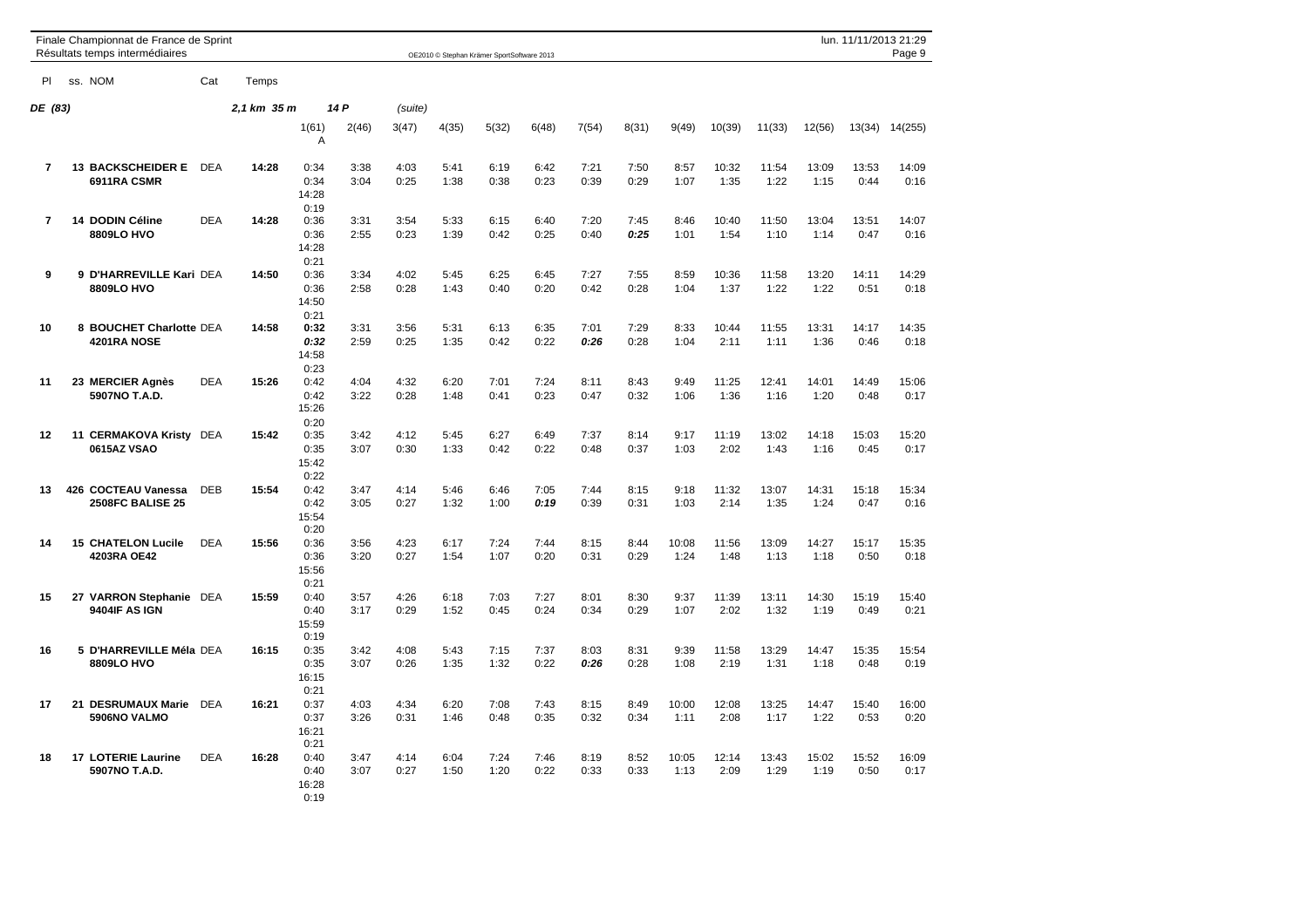|         | Finale Championnat de France de Sprint<br>Résultats temps intermédiaires |            |             |                               |              |                               |              | OE2010 © Stephan Krämer SportSoftware 2013 |              |              |               |               |               |               |               | lun. 11/11/2013 21:29 | Page 10       |
|---------|--------------------------------------------------------------------------|------------|-------------|-------------------------------|--------------|-------------------------------|--------------|--------------------------------------------|--------------|--------------|---------------|---------------|---------------|---------------|---------------|-----------------------|---------------|
| PI      | ss. NOM                                                                  | Cat        | Temps       |                               |              |                               |              |                                            |              |              |               |               |               |               |               |                       |               |
| DE (83) |                                                                          |            | 2,1 km 35 m |                               | 14 P         | (suite)                       |              |                                            |              |              |               |               |               |               |               |                       |               |
|         |                                                                          |            |             | 1(61)<br>Α                    | 2(46)        | 3(47)                         | 4(35)        | 5(32)                                      | 6(48)        | 7(54)        | 8(31)         | 9(49)         | 10(39)        | 11(33)        | 12(56)        | 13(34)                | 14(255)       |
| 19      | 26 RAUTURIER Camille DEA<br>7807IF GO78                                  |            | 16:29       | 0:41<br>0:41<br>16:29<br>0:22 | 4:11<br>3:30 | 4:40<br>0:29                  | 6:32<br>1:52 | 7:24<br>0:52                               | 7:49<br>0:25 | 8:29<br>0:40 | 9:03<br>0:34  | 10:18<br>1:15 | 12:09<br>1:51 | 13:33<br>1:24 | 14:59<br>1:26 | 15:47<br>0:48         | 16:07<br>0:20 |
| 20      | 38 MONTERRAT Amand DEA<br>4203RA OE42                                    |            | 16:37       | 0:39<br>0:39<br>16:37<br>0:23 | 4:05<br>3:26 | 4:36<br>0:31                  | 6:34<br>1:58 | 7:22<br>0:48                               | 7:49<br>0:27 | 8:31<br>0:42 | 9:06<br>0:35  | 10:20<br>1:14 | 12:13<br>1:53 | 13:31<br>1:18 | 15:00<br>1:29 | 15:55<br>0:55         | 16:14<br>0:19 |
| 21      | 25 HUEBER Nicole<br>6806AL COBuhl.Flo                                    | <b>DEA</b> | 16:38       | 0:39<br>0:39<br>16:38<br>0:22 | 4:04<br>3:25 | 4:31<br>0:27                  | 6:24<br>1:53 | 7:14<br>0:50                               | 7:36<br>0:22 | 8:17<br>0:41 | 8:47<br>0:30  | 9:53<br>1:06  | 12:18<br>2:25 | 13:46<br>1:28 | 15:08<br>1:22 | 15:58<br>0:50         | 16:16<br>0:18 |
| 22      | 400 WYMER Isabelle<br><b>2508FC BALISE 25</b>                            | <b>DEB</b> | 16:41       | 0:40<br>0:40<br>16:41<br>0:21 | 4:06<br>3:26 | 4:37<br>0:31                  | 6:26<br>1:49 | 7:10<br>0:44                               | 7:37<br>0:27 | 8:09<br>0:32 | 8:40<br>0:31  | 9:54<br>1:14  | 11:47<br>1:53 | 13:44<br>1:57 | 15:07<br>1:23 | 16:00<br>0:53         | 16:20<br>0:20 |
| 23      | 16 MARCHEGAY Tiphan DEA<br>1905LI Corrèze C.O                            |            | 17:11       | 0:37<br>0:37<br>17:11<br>0:23 | 3:57<br>3:20 | 4:25<br>0:28<br>8:11<br>$*44$ | 6:15<br>1:50 | 7:11<br>0:56                               | 7:33<br>0:22 | 8:23<br>0:50 | 8:55<br>0:32  | 10:54<br>1:59 | 12:51<br>1:57 | 14:20<br>1:29 | 15:39<br>1:19 | 16:29<br>0:50         | 16:48<br>0:19 |
| 24      | 408 ROYER Aurore<br>4201RA NOSE                                          | DEB        | 17:22       | 0:43<br>0:43<br>17:22<br>0:23 | 4:38<br>3:55 | 5:08<br>0:30                  | 7:01<br>1:53 | 7:49<br>0:48                               | 8:18<br>0:29 | 9:04<br>0:46 | 9:38<br>0:34  | 11:00<br>1:22 | 12:53<br>1:53 | 14:11<br>1:18 | 15:44<br>1:33 | 16:39<br>0:55         | 16:59<br>0:20 |
| 25      | 416 RUIZ Celine<br>8105MP BOA Albi                                       | <b>DEB</b> | 17:25       | 0:40<br>0:40<br>17:25<br>0:21 | 4:16<br>3:36 | 4:49<br>0:33                  | 6:43<br>1:54 | 7:41<br>0:58                               | 8:10<br>0:29 | 9:01<br>0:51 | 9:33<br>0:32  | 10:48<br>1:15 | 12:39<br>1:51 | 14:18<br>1:39 | 15:49<br>1:31 | 16:44<br>0:55         | 17:04<br>0:20 |
| 26      | 28 OLIVIER Sandra<br><b>7716IF BALISE 77</b>                             | <b>DEA</b> | 17:30       | 0:43<br>0:43<br>17:30<br>0:20 | 4:28<br>3:45 | 5:00<br>0:32                  | 6:55<br>1:55 | 7:53<br>0:58                               | 8:20<br>0:27 | 8:56<br>0:36 | 9:28<br>0:32  | 10:43<br>1:15 | 13:02<br>2:19 | 14:24<br>1:22 | 15:57<br>1:33 | 16:51<br>0:54         | 17:10<br>0:19 |
| 27      | <b>409 PETINON Christine</b><br>2301LI CRO2                              | DEB        | 17:44       | 0:46<br>0:46<br>17:44<br>0:20 | 4:12<br>3:26 | 4:50<br>0:38                  | 6:52<br>2:02 | 8:06<br>1:14                               | 8:41<br>0:35 | 9:39<br>0:58 | 10:15<br>0:36 | 11:35<br>1:20 | 13:26<br>1:51 | 14:54<br>1:28 | 16:15<br>1:21 | 17:06<br>0:51         | 17:24<br>0:18 |
| 28      | <b>RAYMONDAUD Lea</b><br>40<br>3319AQ SMOG                               | <b>DEA</b> | 18:01       | 0:45<br>0:45<br>18:01<br>0:22 | 4:26<br>3:41 | 5:05<br>0:39                  | 7:04<br>1:59 | 8:00<br>0:56                               | 8:34<br>0:34 | 9:20<br>0:46 | 9:53<br>0:33  | 11:20<br>1:27 | 13:13<br>1:53 | 14:48<br>1:35 | 16:23<br>1:35 | 17:20<br>0:57         | 17:39<br>0:19 |
| 28      | 417 MIAILHE Pascale<br>8404PR OPA                                        | <b>DEB</b> | 18:01       | 0:43<br>0:43<br>18:01<br>0:23 | 4:13<br>3:30 | 4:42<br>0:29                  | 6:32<br>1:50 | 7:17<br>0:45                               | 7:45<br>0:28 | 8:26<br>0:41 | 9:00<br>0:34  | 10:16<br>1:16 | 12:42<br>2:26 | 14:24<br>1:42 | 16:22<br>1:58 | 17:19<br>0:57         | 17:38<br>0:19 |
| 30      | <b>34 TINCHANT Estelle</b><br><b>2517FC OTB</b>                          | <b>DEA</b> | 18:03       | 0:42<br>0:42<br>18:03<br>0:22 | 4:41<br>3:59 | 5:13<br>0:32                  | 7:13<br>2:00 | 8:10<br>0:57                               | 8:36<br>0:26 | 9:15<br>0:39 | 9:50<br>0:35  | 11:10<br>1:20 | 13:10<br>2:00 | 14:55<br>1:45 | 16:29<br>1:34 | 17:23<br>0:54         | 17:41<br>0:18 |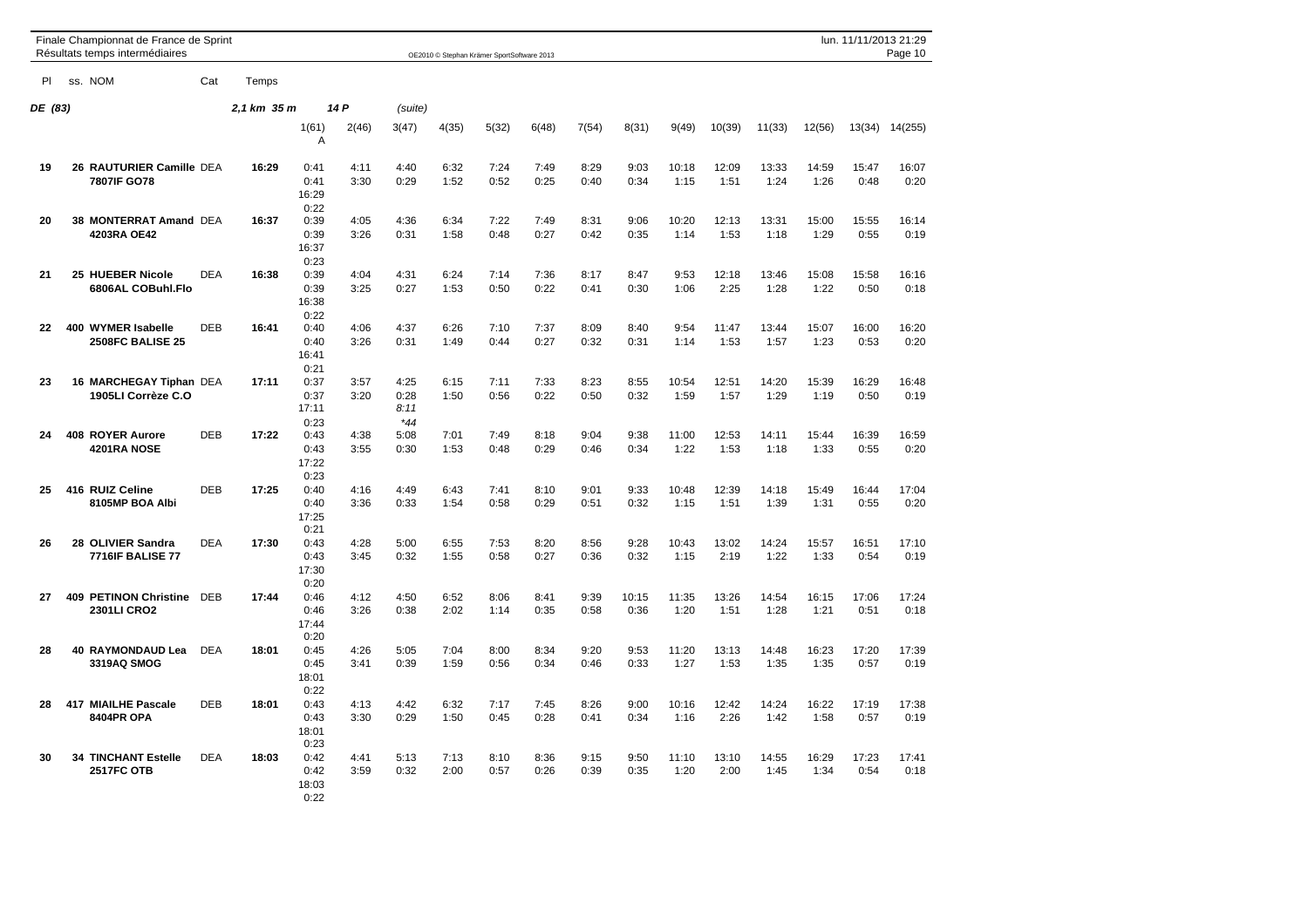|         | Finale Championnat de France de Sprint<br>Résultats temps intermédiaires |            |             |                               |              |                               |              | OE2010 © Stephan Krämer SportSoftware 2013 |               |               |               |               |               |               |               | lun. 11/11/2013 21:29 | Page 11       |
|---------|--------------------------------------------------------------------------|------------|-------------|-------------------------------|--------------|-------------------------------|--------------|--------------------------------------------|---------------|---------------|---------------|---------------|---------------|---------------|---------------|-----------------------|---------------|
| PI      | ss. NOM                                                                  | Cat        | Temps       |                               |              |                               |              |                                            |               |               |               |               |               |               |               |                       |               |
| DE (83) |                                                                          |            | 2,1 km 35 m |                               | 14 P         | (suite)                       |              |                                            |               |               |               |               |               |               |               |                       |               |
|         |                                                                          |            |             | 1(61)<br>Α                    | 2(46)        | 3(47)                         | 4(35)        | 5(32)                                      | 6(48)         | 7(54)         | 8(31)         | 9(49)         | 10(39)        | 11(33)        | 12(56)        | 13(34)                | 14(255)       |
| 31      | <b>18 MIOTTO Elodie</b><br>4708AQ V.A.S.C.O.                             | <b>DEA</b> | 18:09       | 0:33<br>0:33<br>18:09<br>0:19 | 6:21<br>5:48 | 6:44<br>0:23                  | 8:40<br>1:56 | 9:18<br>0:38                               | 9:40<br>0:22  | 10:14<br>0:34 | 10:47<br>0:33 | 12:12<br>1:25 | 14:08<br>1:56 | 15:20<br>1:12 | 16:45<br>1:25 | 17:34<br>0:49         | 17:50<br>0:16 |
| 32      | 404 ROULLEAUX Noemi DEB<br>9105IF COLE                                   |            | 18:31       | 0:42<br>0:42<br>18:31<br>0:24 | 4:29<br>3:47 | 4:59<br>0:30                  | 7:09<br>2:10 | 8:02<br>0:53                               | 8:29<br>0:27  | 9:17<br>0:48  | 9:50<br>0:33  | 11:13<br>1:23 | 13:38<br>2:25 | 15:06<br>1:28 | 16:46<br>1:40 | 17:47<br>1:01         | 18:07<br>0:20 |
| 32      | 31 DESRUMAUX Celine DEA<br>5906NO VALMO                                  |            | 18:31       | 0:42<br>0:42<br>18:31<br>0:23 | 4:18<br>3:36 | 4:55<br>0:37                  | 6:51<br>1:56 | 7:40<br>0:49                               | 8:05<br>0:25  | 8:44<br>0:39  | 9:16<br>0:32  | 10:23<br>1:07 | 12:42<br>2:19 | 15:21<br>2:39 | 17:00<br>1:39 | 17:49<br>0:49         | 18:08<br>0:19 |
| 34      | 30<br><b>FONTAINE Helise</b><br>5907NO T.A.D.                            | <b>DEA</b> | 18:35       | 0:45<br>0:45<br>18:35<br>0:20 | 4:23<br>3:38 | 4:58<br>0:35                  | 7:01<br>2:03 | 7:57<br>0:56                               | 8:27<br>0:30  | 9:04<br>0:37  | 9:42<br>0:38  | 11:02<br>1:20 | 13:03<br>2:01 | 15:17<br>2:14 | 17:00<br>1:43 | 17:56<br>0:56         | 18:15<br>0:19 |
| 35      | 432 DUDOIGNON Jocely DEB<br>2604RA C.R.O.C.O                             |            | 18:37       | 0:41<br>0:41<br>18:37<br>0:21 | 4:28<br>3:47 | 5:03<br>0:35                  | 7:01<br>1:58 | 8:03<br>1:02                               | 8:39<br>0:36  | 9:33<br>0:54  | 10:14<br>0:41 | 11:33<br>1:19 | 13:43<br>2:10 | 15:22<br>1:39 | 16:59<br>1:37 | 17:55<br>0:56         | 18:16<br>0:21 |
| 36      | 12 HUEBER Diane<br>6806AL COBuhl.Flo                                     | <b>DEA</b> | 18:40       | 0:36<br>0:36<br>18:40<br>0:21 | 5:58<br>5:22 | 6:49<br>0:51<br>6:13<br>$*51$ | 8:27<br>1:38 | 9:26<br>0:59                               | 9:48<br>0:22  | 10:30<br>0:42 | 10:57<br>0:27 | 12:02<br>1:05 | 13:51<br>1:49 | 15:34<br>1:43 | 17:16<br>1:42 | 18:02<br>0:46         | 18:19<br>0:17 |
| 37      | 35 SERRAND Hélène<br>3105MP TOAC Orient                                  | <b>DEA</b> | 18:45       | 0:40<br>0:40<br>18:45<br>0:21 | 6:32<br>5:52 | 7:03<br>0:31                  | 8:50<br>1:47 | 9:45<br>0:55                               | 10:13<br>0:28 | 10:52<br>0:39 | 11:25<br>0:33 | 12:29<br>1:04 | 14:12<br>1:43 | 15:57<br>1:45 | 17:22<br>1:25 | 18:09<br>0:47         | 18:24<br>0:15 |
| 38      | 402 BARRAL Anne<br><b>1303PR MARCO</b>                                   | <b>DEB</b> | 18:47       | 0:42<br>0:42<br>18:47<br>0:21 | 4:25<br>3:43 | 4:55<br>0:30                  | 6:58<br>2:03 | 9:12<br>2:14                               | 9:33<br>0:21  | 10:07<br>0:34 | 10:43<br>0:36 | 11:58<br>1:15 | 14:01<br>2:03 | 15:46<br>1:45 | 17:12<br>1:26 | 18:06<br>0:54         | 18:26<br>0:20 |
| 39      | 24 VALENTIN Emmanu<br>4709AQ PSNO                                        | DEA        | 18:51       | 0:45<br>0:45<br>18:51<br>0:22 | 5:22<br>4:37 | 5:53<br>0:31                  | 7:54<br>2:01 | 8:51<br>0:57                               | 9:15<br>0:24  | 10:09<br>0:54 | 10:46<br>0:37 | 11:55<br>1:09 | 13:40<br>1:45 | 15:58<br>2:18 | 17:22<br>1:24 | 18:11<br>0:49         | 18:29<br>0:18 |
| 40      | 420<br><b>ROBYN Laurence</b><br>5906NO VALMO                             | DEB        | 18:57       | 0:48<br>0:48<br>18:57<br>0:22 | 4:41<br>3:53 | 5:13<br>0:32                  | 7:09<br>1:56 | 8:02<br>0:53                               | 8:32<br>0:30  | 9:17<br>0:45  | 10:01<br>0:44 | 11:21<br>1:20 | 14:15<br>2:54 | 15:40<br>1:25 | 17:18<br>1:38 | 18:14<br>0:56         | 18:35<br>0:21 |
| 41      | 39 BERGER-CAPBERN DEA<br>3105MP TOAC Orient                              |            | 19:04       | 0:42<br>0:42<br>19:04<br>0:24 | 4:27<br>3:45 | 5:03<br>0:36                  | 7:04<br>2:01 | 8:27<br>1:23                               | 8:53<br>0:26  | 9:39<br>0:46  | 10:14<br>0:35 | 11:29<br>1:15 | 13:57<br>2:28 | 15:54<br>1:57 | 17:26<br>1:32 | 18:19<br>0:53         | 18:40<br>0:21 |
| 42      | 401<br><b>GRESSET-BOURGE DEB</b><br>3105MP TOAC Orient                   |            | 19:05       | 0:42<br>0:42<br>19:05<br>0:21 | 4:16<br>3:34 | 4:50<br>0:34                  | 6:39<br>1:49 | 9:11<br>2:32                               | 9:31<br>0:20  | 10:13<br>0:42 | 10:52<br>0:39 | 12:11<br>1:19 | 14:25<br>2:14 | 16:02<br>1:37 | 17:30<br>1:28 | 18:25<br>0:55         | 18:44<br>0:19 |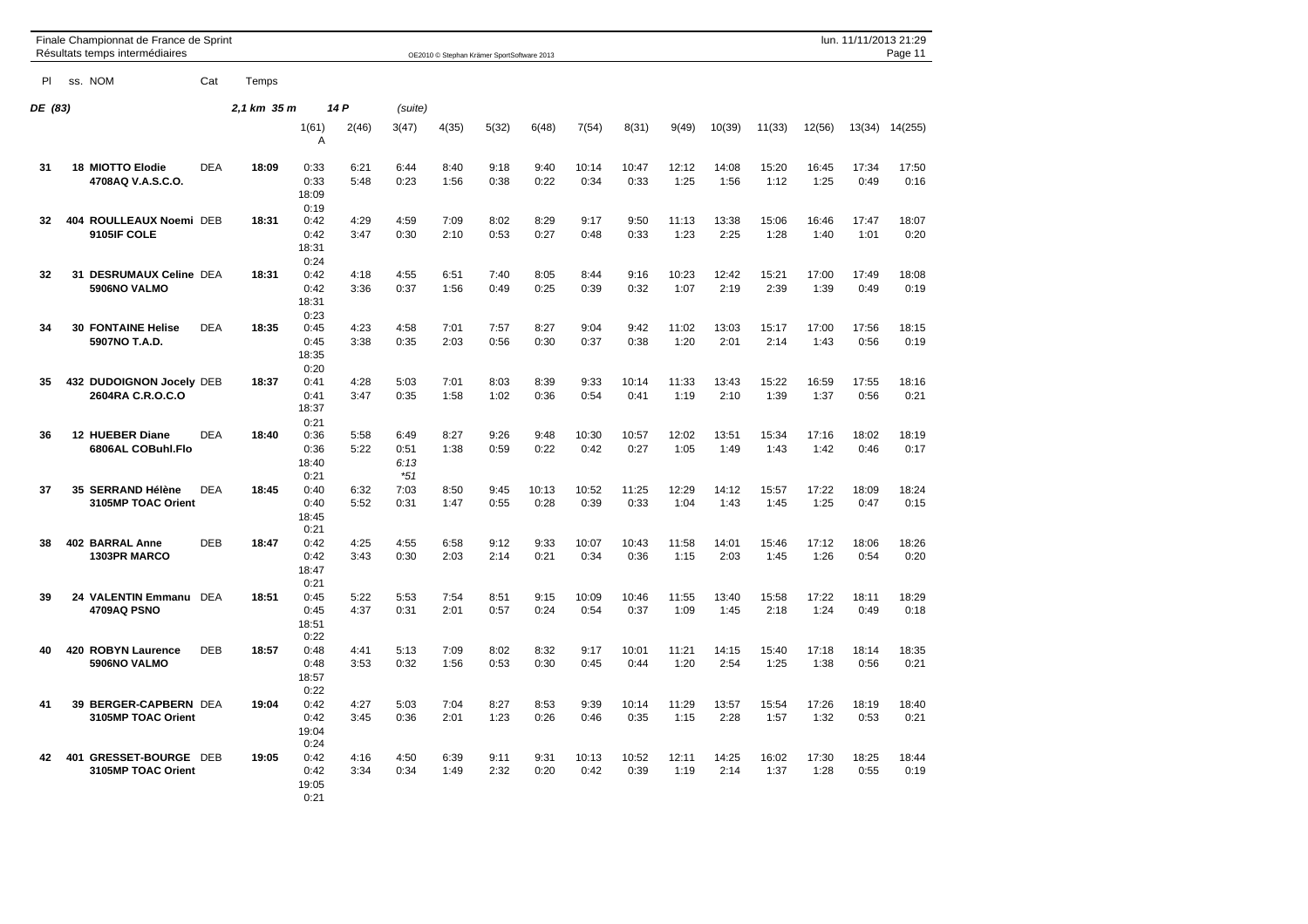|         |         | Finale Championnat de France de Sprint<br>Résultats temps intermédiaires |            |             |                               |              |                              |              | OE2010 © Stephan Krämer SportSoftware 2013 |               |               |               |               |               |               |               |               | lun. 11/11/2013 21:29<br>Page 12 |
|---------|---------|--------------------------------------------------------------------------|------------|-------------|-------------------------------|--------------|------------------------------|--------------|--------------------------------------------|---------------|---------------|---------------|---------------|---------------|---------------|---------------|---------------|----------------------------------|
| PI      | ss. NOM |                                                                          | Cat        | Temps       |                               |              |                              |              |                                            |               |               |               |               |               |               |               |               |                                  |
| DE (83) |         |                                                                          |            | 2,1 km 35 m |                               | 14 P         | (suite)                      |              |                                            |               |               |               |               |               |               |               |               |                                  |
|         |         |                                                                          |            |             | 1(61)<br>Α                    | 2(46)        | 3(47)                        | 4(35)        | 5(32)                                      | 6(48)         | 7(54)         | 8(31)         | 9(49)         | 10(39)        | 11(33)        | 12(56)        | 13(34)        | 14(255)                          |
| 43      |         | 412 LAROCHE Maroussi DEB<br><b>4504CE ASCO ORLE</b>                      |            | 19:11       | 1:14<br>1:14<br>19:11<br>0:22 | 5:05<br>3:51 | 5:38<br>0:33                 | 7:34<br>1:56 | 9:23<br>1:49                               | 9:46<br>0:23  | 10:32<br>0:46 | 11:01<br>0:29 | 12:19<br>1:18 | 14:11<br>1:52 | 15:53<br>1:42 | 17:33<br>1:40 | 18:28<br>0:55 | 18:49<br>0:21                    |
| 44      |         | 421 VADUREL Pauline<br>5907NO T.A.D.                                     | <b>DEB</b> | 19:13       | 0:43<br>0:43<br>19:13<br>0:26 | 4:58<br>4:15 | 5:30<br>0:32                 | 7:38<br>2:08 | 8:37<br>0:59                               | 9:05<br>0:28  | 9:47<br>0:42  | 10:25<br>0:38 | 11:46<br>1:21 | 14:30<br>2:44 | 16:00<br>1:30 | 17:33<br>1:33 | 18:28<br>0:55 | 18:47<br>0:19                    |
| 45      |         | 424 JOLIVEAU Elodie<br>7720IF TOM MEAUX                                  | <b>DEB</b> | 19:16       | 0:52<br>0:52<br>19:16<br>0:25 | 4:58<br>4:06 | 5:28<br>0:30                 | 7:52<br>2:24 | 8:46<br>0:54                               | 9:15<br>0:29  | 10:07<br>0:52 | 10:48<br>0:41 | 12:14<br>1:26 | 14:19<br>2:05 | 15:57<br>1:38 | 17:32<br>1:35 | 18:30<br>0:58 | 18:51<br>0:21                    |
| 46      |         | <b>403 BOUCHAN Estelle</b><br><b>2517FC OTB</b>                          | <b>DEB</b> | 19:28       | 0:38<br>0:38<br>19:28<br>0:17 | 4:21<br>3:43 | 4:57<br>0:36                 | 6:52<br>1:55 | 7:51<br>0:59                               | 8:30<br>0:39  | 9:13<br>0:43  | 9:50<br>0:37  | 11:04<br>1:14 | 13:40<br>2:36 | 16:28<br>2:48 | 17:52<br>1:24 | 18:50<br>0:58 | 19:11<br>0:21                    |
| 47      |         | 20 IZARD Aurelie<br>8105MP BOA Albi                                      | <b>DEA</b> | 19:33       | 0:39<br>0:39<br>19:33<br>0:19 | 6:53<br>6:14 | 7:25<br>0:32                 | 9:21<br>1:56 | 10:26<br>1:05                              | 10:55<br>0:29 | 11:42<br>0:47 | 12:15<br>0:33 | 13:25<br>1:10 | 15:15<br>1:50 | 16:51<br>1:36 | 18:14<br>1:23 | 18:59<br>0:45 | 19:14<br>0:15                    |
| 48      |         | 405 MONJAUZE Marion<br>8311AZ POLES                                      | DEB        | 19:36       | 0:46<br>0:46<br>19:36<br>0:25 | 4:44<br>3:58 | 5:19<br>0:35                 | 7:34<br>2:15 | 8:23<br>0:49                               | 8:54<br>0:31  | 9:32<br>0:38  | 10:08<br>0:36 | 11:32<br>1:24 | 13:56<br>2:24 | 15:28<br>1:32 | 17:08<br>1:40 | 18:49<br>1:41 | 19:11<br>0:22                    |
| 49      |         | 36 HABERKORN Valéri DEA<br>2105BO ADOChenôv                              |            | 19:37       | 0:41<br>0:41<br>19:37<br>0:22 | 4:15<br>3:34 | 4:45<br>0:30                 | 6:48<br>2:03 | 8:24<br>1:36                               | 8:47<br>0:23  | 9:34<br>0:47  | 10:10<br>0:36 | 11:30<br>1:20 | 14:50<br>3:20 | 16:32<br>1:42 | 18:01<br>1:29 | 18:55<br>0:54 | 19:15<br>0:20                    |
| 50      |         | 410 BRUNDU-LEMAIRE DEB<br>7807IF GO78                                    |            | 19:43       | 0:40<br>0:40<br>19:43<br>0:24 | 5:23<br>4:43 | 5:54<br>0:31                 | 7:56<br>2:02 | 9:00<br>1:04                               | 9:26<br>0:26  | 10:12<br>0:46 | 10:43<br>0:31 | 11:58<br>1:15 | 13:45<br>1:47 | 16:38<br>2:53 | 18:07<br>1:29 | 19:01<br>0:54 | 19:19<br>0:18                    |
| 51      |         | <b>7 MORLON Marie</b><br>5702LO CSAG METZ                                | <b>DEA</b> | 19:46       | 0:35<br>0:35<br>19:46<br>0:22 | 6:43<br>6:08 | 7:12<br>0:29<br>11:42<br>*44 | 8:51<br>1:39 | 10:21<br>1:30                              | 10:43<br>0:22 | 12:11<br>1:28 | 12:38<br>0:27 | 13:47<br>1:09 | 15:25<br>1:38 | 17:07<br>1:42 | 18:21<br>1:14 | 19:05<br>0:44 | 19:24<br>0:19                    |
| 52      |         | 22 LEFUMAT Sandra<br>3319AQ SMOG                                         | <b>DEA</b> | 19:49       | 0:36<br>0:36<br>19:49<br>0:20 | 7:10<br>6:34 | 7:40<br>0:30                 | 9:37<br>1:57 | 10:25<br>0:48                              | 10:48<br>0:23 | 11:35<br>0:47 | 12:05<br>0:30 | 13:14<br>1:09 | 15:28<br>2:14 | 16:53<br>1:25 | 18:21<br>1:28 | 19:10<br>0:49 | 19:29<br>0:19                    |
| 53      |         | 411 REMOUET M-Pierre<br>8311AZ POLES                                     | <b>DEB</b> | 19:53       | 0:48<br>0:48<br>19:53<br>0:25 | 5:07<br>4:19 | 5:44<br>0:37                 | 7:59<br>2:15 | 8:54<br>0:55                               | 9:24<br>0:30  | 10:17<br>0:53 | 10:52<br>0:35 | 12:29<br>1:37 | 14:52<br>2:23 | 16:30<br>1:38 | 18:10<br>1:40 | 19:08<br>0:58 | 19:28<br>0:20                    |
| 54      |         | 32 ROULLAUD-ESTANC DEA<br>1103LR RDPA                                    |            | 20:16       | 0:37<br>0:37<br>20:16<br>0:22 | 3:54<br>3:17 | 4:27<br>0:33                 | 6:24<br>1:57 | 7:13<br>0:49                               | 7:38<br>0:25  | 9:01<br>1:23  | 9:34<br>0:33  | 11:08<br>1:34 | 13:22<br>2:14 | 17:00<br>3:38 | 18:44<br>1:44 | 19:34<br>0:50 | 19:54<br>0:20                    |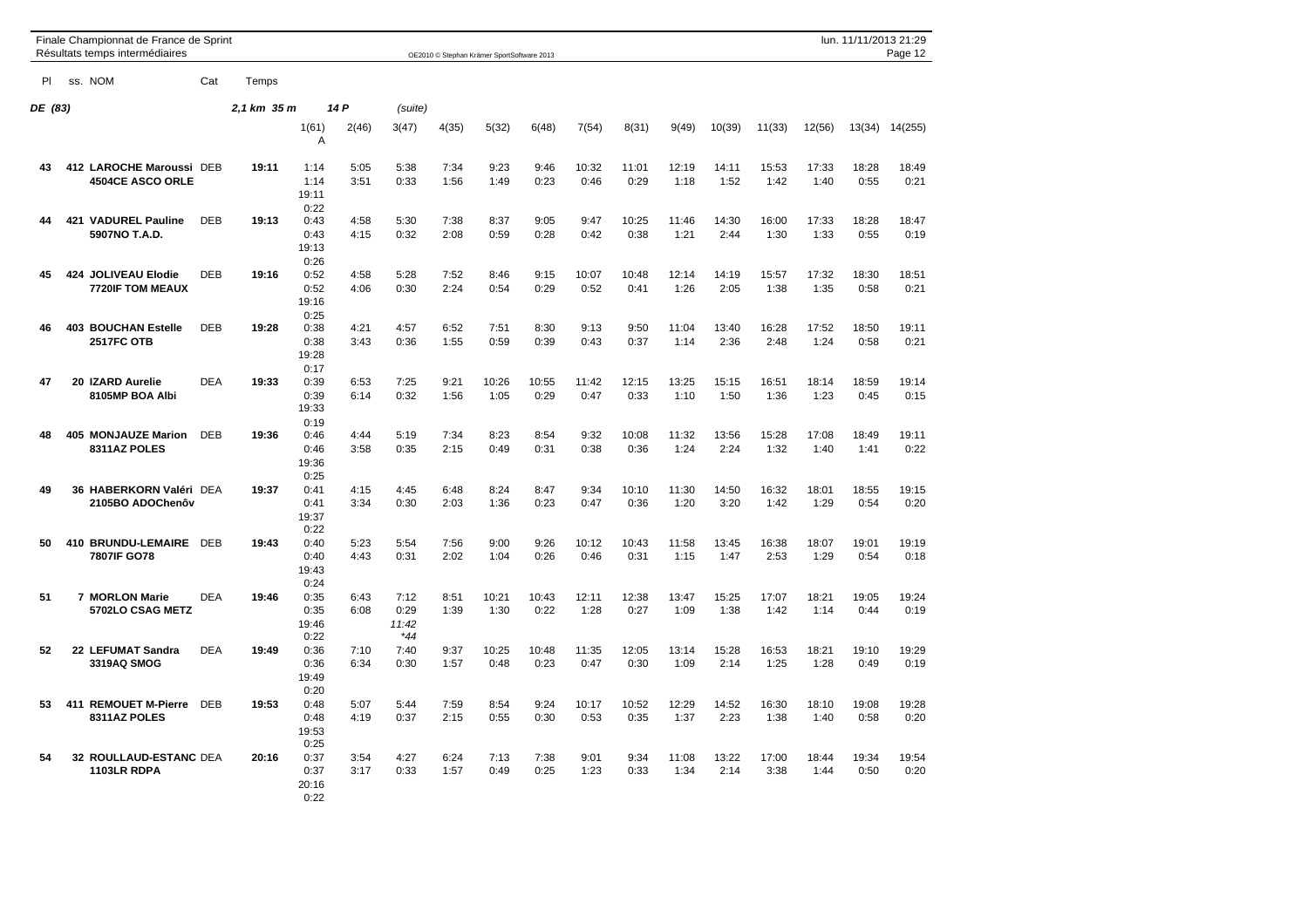|         |     | Finale Championnat de France de Sprint<br>Résultats temps intermédiaires |            |             |                               |              |              |               | OE2010 © Stephan Krämer SportSoftware 2013 |               |               |               |               |               |               |               |               | lun. 11/11/2013 21:29<br>Page 13 |
|---------|-----|--------------------------------------------------------------------------|------------|-------------|-------------------------------|--------------|--------------|---------------|--------------------------------------------|---------------|---------------|---------------|---------------|---------------|---------------|---------------|---------------|----------------------------------|
| PI      |     | ss. NOM                                                                  | Cat        | Temps       |                               |              |              |               |                                            |               |               |               |               |               |               |               |               |                                  |
| DE (83) |     |                                                                          |            | 2,1 km 35 m |                               | 14 P         | (suite)      |               |                                            |               |               |               |               |               |               |               |               |                                  |
|         |     |                                                                          |            |             | 1(61)<br>Α                    | 2(46)        | 3(47)        | 4(35)         | 5(32)                                      | 6(48)         | 7(54)         | 8(31)         | 9(49)         | 10(39)        | 11(33)        | 12(56)        | 13(34)        | 14(255)                          |
| 55      |     | 406 PICAZO Sophie<br><b>8405PR CS PERTUI</b>                             | DEB        | 20:25       | 0:46<br>0:46<br>20:25<br>0:25 | 6:51<br>6:05 | 7:25<br>0:34 | 9:31<br>2:06  | 10:28<br>0:57                              | 10:54<br>0:26 | 11:47<br>0:53 | 12:23<br>0:36 | 13:39<br>1:16 | 15:33<br>1:54 | 17:16<br>1:43 | 18:40<br>1:24 | 19:37<br>0:57 | 20:00<br>0:23                    |
| 56      |     | 430 BESTEL Florence<br>9105IF COLE                                       | DEB        | 20:38       | 0:53<br>0:53<br>20:38<br>0:23 | 5:01<br>4:08 | 5:34<br>0:33 | 7:58<br>2:24  | 8:58<br>1:00                               | 9:24<br>0:26  | 10:07<br>0:43 | 10:47<br>0:40 | 12:07<br>1:20 | 15:00<br>2:53 | 16:56<br>1:56 | 19:00<br>2:04 | 19:56<br>0:56 | 20:15<br>0:19                    |
| 57      |     | 37 RODRIGUEZ Delphi DEA<br>4709AQ PSNO                                   |            | 20:50       | 0:50<br>0:50<br>20:50<br>0:21 | 7:33<br>6:43 | 8:01<br>0:28 | 10:15<br>2:14 | 11:00<br>0:45                              | 11:24<br>0:24 | 12:01<br>0:37 | 12:37<br>0:36 | 13:54<br>1:17 | 16:02<br>2:08 | 17:50<br>1:48 | 19:20<br>1:30 | 20:10<br>0:50 | 20:29<br>0:19                    |
| 57      | 407 | <b>OLIGO Virginie</b><br><b>5604BR COL</b>                               | <b>DEB</b> | 20:50       | 0:46<br>0:46<br>20:50<br>0:20 | 7:09<br>6:23 | 7:46<br>0:37 | 9:40<br>1:54  | 10:31<br>0:51                              | 11:00<br>0:29 | 11:37<br>0:37 | 12:08<br>0:31 | 13:42<br>1:34 | 15:55<br>2:13 | 17:32<br>1:37 | 19:10<br>1:38 | 20:11<br>1:01 | 20:30<br>0:19                    |
| 59      |     | 413 BOUYGUES Laetitia DEB<br>3308AQ SAGC CEST                            |            | 21:08       | 0:45<br>0:45<br>21:08<br>0:20 | 6:37<br>5:52 | 7:01<br>0:24 | 9:39<br>2:38  | 10:22<br>0:43                              | 10:47<br>0:25 | 11:27<br>0:40 | 11:58<br>0:31 | 13:06<br>1:08 | 15:15<br>2:09 | 18:04<br>2:49 | 19:41<br>1:37 | 20:30<br>0:49 | 20:48<br>0:18                    |
| 59      |     | 29 KIRILOV Aurélie<br>5906NO VALMO                                       | <b>DEA</b> | 21:08       | 0:59<br>0:59<br>21:08<br>0:23 | 7:29<br>6:30 | 8:00<br>0:31 | 10:02<br>2:02 | 11:11<br>1:09                              | 11:36<br>0:25 | 12:13<br>0:37 | 12:44<br>0:31 | 13:55<br>1:11 | 16:36<br>2:41 | 17:59<br>1:23 | 19:36<br>1:37 | 20:26<br>0:50 | 20:45<br>0:19                    |
| 61      |     | 422 CHEVALIER Carolin DEB<br>8702LI ORIENTATIO                           |            | 21:15       | 0:46<br>0:46<br>21:15<br>0:23 | 5:01<br>4:15 | 5:41<br>0:40 | 7:52<br>2:11  | 8:54<br>1:02                               | 9:44<br>0:50  | 10:25<br>0:41 | 11:06<br>0:41 | 12:35<br>1:29 | 15:43<br>3:08 | 17:13<br>1:30 | 19:30<br>2:17 | 20:29<br>0:59 | 20:52<br>0:23                    |
| 62      |     | 439 LAPEYRE Frederiqu DEB<br>1905LI Corrèze C.O                          |            | 21:20       | 0:46<br>0:46<br>21:20<br>0:21 | 7:35<br>6:49 | 8:12<br>0:37 | 10:20<br>2:08 | 11:10<br>0:50                              | 11:42<br>0:32 | 12:46<br>1:04 | 13:25<br>0:39 | 14:45<br>1:20 | 16:39<br>1:54 | 18:01<br>1:22 | 19:48<br>1:47 | 20:40<br>0:52 | 20:59<br>0:19                    |
| 63      | 33  | <b>JACOB Florence</b><br>8405PR CS PERTUI                                | <b>DEA</b> | 21:25       | 0:46<br>0:46<br>21:25<br>0:21 | 5:47<br>5:01 | 6:15<br>0:28 | 8:25<br>2:10  | 9:18<br>0:53                               | 9:46<br>0:28  | 10:28<br>0:42 | 12:32<br>2:04 | 13:46<br>1:14 | 16:00<br>2:14 | 18:27<br>2:27 | 19:52<br>1:25 | 20:44<br>0:52 | 21:04<br>0:20                    |
| 64      | 427 | <b>BEAUMARD BOCQU DEB</b><br><b>1705PC CMO</b>                           |            | 21:35       | 0:54<br>0:54<br>21:35<br>0:26 | 5:10<br>4:16 | 5:53<br>0:43 | 8:08<br>2:15  | 9:46<br>1:38                               | 10:17<br>0:31 | 11:10<br>0:53 | 11:51<br>0:41 | 13:15<br>1:24 | 16:06<br>2:51 | 18:10<br>2:04 | 19:52<br>1:42 | 20:48<br>0:56 | 21:09<br>0:21                    |
| 65      |     | 428 VILLETTE Emeline<br>7719IF ERCO                                      | <b>DEB</b> | 21:47       | 0:50<br>0:50<br>21:47<br>0:22 | 5:44<br>4:54 | 6:23<br>0:39 | 8:41<br>2:18  | 9:56<br>1:15                               | 10:27<br>0:31 | 11:22<br>0:55 | 12:06<br>0:44 | 13:36<br>1:30 | 16:13<br>2:37 | 18:24<br>2:11 | 20:12<br>1:48 | 21:06<br>0:54 | 21:25<br>0:19                    |
| 66      |     | 414 CHARDOT Julia<br>7807IF GO78                                         | DEB        | 22:00       | 0:39<br>0:39<br>22:00<br>0:20 | 7:48<br>7:09 | 8:18<br>0:30 | 10:29<br>2:11 | 11:19<br>0:50                              | 11:45<br>0:26 | 12:34<br>0:49 | 13:03<br>0:29 | 14:21<br>1:18 | 17:14<br>2:53 | 18:41<br>1:27 | 20:28<br>1:47 | 21:22<br>0:54 | 21:40<br>0:18                    |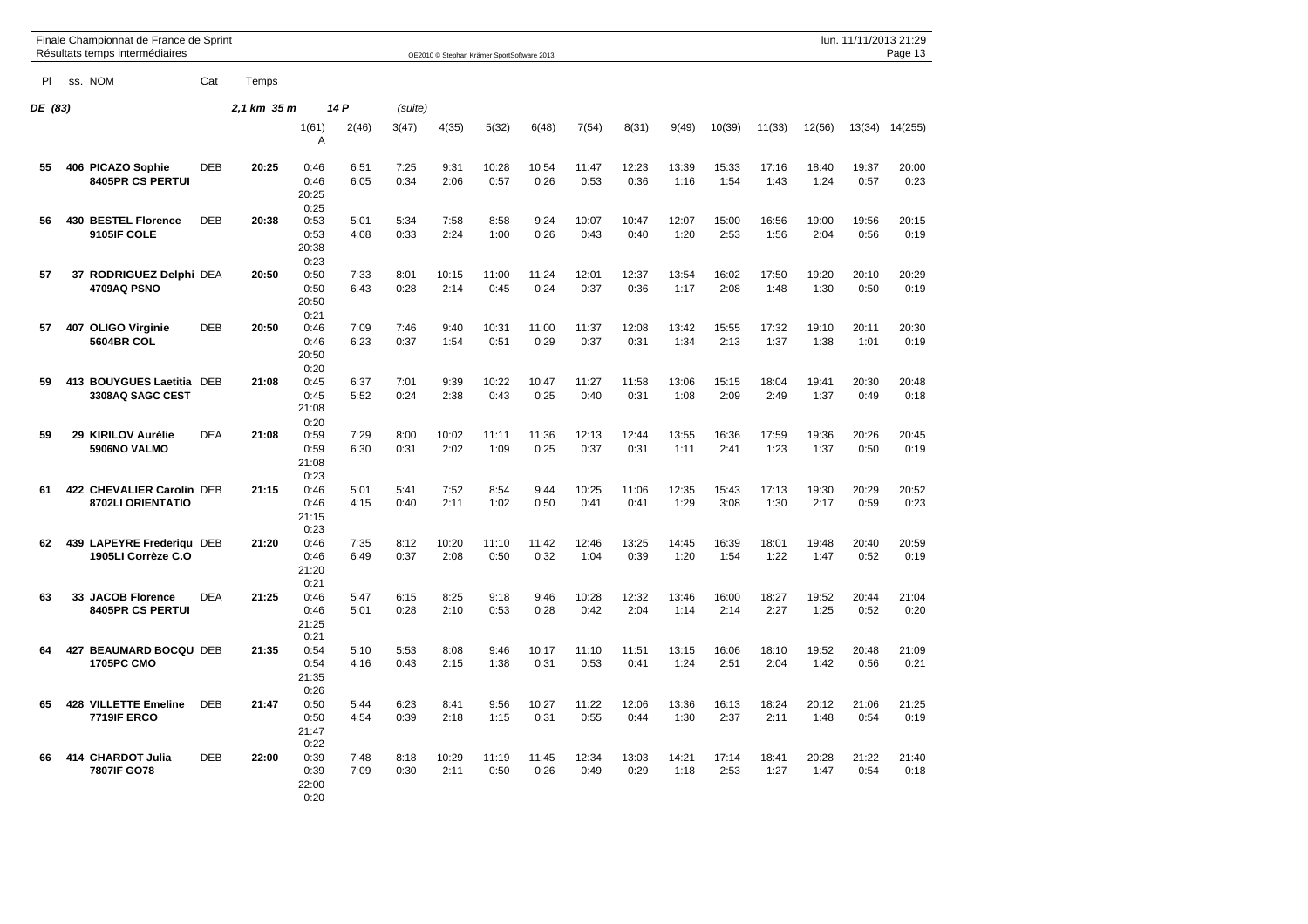|         |     | Finale Championnat de France de Sprint<br>Résultats temps intermédiaires |            |             |                               |              |              |               | OE2010 © Stephan Krämer SportSoftware 2013 |               |               |               |               |               |               |               |               | lun. 11/11/2013 21:29<br>Page 14 |
|---------|-----|--------------------------------------------------------------------------|------------|-------------|-------------------------------|--------------|--------------|---------------|--------------------------------------------|---------------|---------------|---------------|---------------|---------------|---------------|---------------|---------------|----------------------------------|
| PI      |     | ss. NOM                                                                  | Cat        | Temps       |                               |              |              |               |                                            |               |               |               |               |               |               |               |               |                                  |
| DE (83) |     |                                                                          |            | 2,1 km 35 m |                               | 14 P         | (suite)      |               |                                            |               |               |               |               |               |               |               |               |                                  |
|         |     |                                                                          |            |             | 1(61)<br>A                    | 2(46)        | 3(47)        | 4(35)         | 5(32)                                      | 6(48)         | 7(54)         | 8(31)         | 9(49)         | 10(39)        | 11(33)        | 12(56)        | 13(34)        | 14(255)                          |
| 67      |     | 440 BONDIVENNE Marie DEB<br>6408AQ COOL                                  |            | 22:05       | 0:51<br>0:51<br>22:05<br>0:26 | 5:08<br>4:17 | 5:42<br>0:34 | 8:11<br>2:29  | 9:09<br>0:58                               | 9:38<br>0:29  | 10:44<br>1:06 | 11:23<br>0:39 | 14:01<br>2:38 | 16:47<br>2:46 | 18:41<br>1:54 | 20:18<br>1:37 | 21:17<br>0:59 | 21:39<br>0:22                    |
| 68      |     | 423 CROENNE Marielle<br>0308AU AVCC                                      | <b>DEB</b> | 22:15       | 0:48<br>0:48<br>22:15<br>0:24 | 5:04<br>4:16 | 5:40<br>0:36 | 8:13<br>2:33  | 10:20<br>2:07                              | 11:08<br>0:48 | 11:41<br>0:33 | 12:20<br>0:39 | 13:44<br>1:24 | 16:13<br>2:29 | 18:13<br>2:00 | 20:35<br>2:22 | 21:27<br>0:52 | 21:51<br>0:24                    |
| 69      |     | 429 LE CAM Muriel<br><b>3502BR CRCO</b>                                  | <b>DEB</b> | 22:17       | 0:43<br>0:43<br>22:17<br>0:25 | 7:27<br>6:44 | 8:09<br>0:42 | 10:23<br>2:14 | 11:22<br>0:59                              | 11:49<br>0:27 | 12:40<br>0:51 | 13:15<br>0:35 | 14:34<br>1:19 | 16:38<br>2:04 | 19:05<br>2:27 | 20:38<br>1:33 | 21:31<br>0:53 | 21:52<br>0:21                    |
| 70      | 418 | <b>DELHOTAL Valerie</b><br><b>1104LR CORBIERE</b>                        | <b>DEB</b> | 22:33       | 0:48<br>0:48<br>22:33<br>0:26 | 7:13<br>6:25 | 7:44<br>0:31 | 10:01<br>2:17 | 10:49<br>0:48                              | 11:14<br>0:25 | 13:06<br>1:52 | 13:38<br>0:32 | 14:49<br>1:11 | 17:30<br>2:41 | 19:16<br>1:46 | 20:52<br>1:36 | 21:47<br>0:55 | 22:07<br>0:20                    |
| 71      |     | 415 BERJOAN Claudie<br><b>3408LR AMSO34</b>                              | <b>DEB</b> | 22:38       | 0:45<br>0:45<br>22:38<br>0:28 | 5:06<br>4:21 | 5:44<br>0:38 | 7:54<br>2:10  | 9:04<br>1:10                               | 9:37<br>0:33  | 11:12<br>1:35 | 12:05<br>0:53 | 13:40<br>1:35 | 16:01<br>2:21 | 18:55<br>2:54 | 20:42<br>1:47 | 21:46<br>1:04 | 22:10<br>0:24                    |
| 72      |     | 419 DECARPIGNY Gwlad DEB<br>5907NO T.A.D.                                |            | 23:02       | 0:50<br>0:50<br>23:02<br>0:28 | 4:54<br>4:04 | 5:29<br>0:35 | 7:51<br>2:22  | 8:43<br>0:52                               | 9:11<br>0:28  | 9:53<br>0:42  | 10:26<br>0:33 | 13:04<br>2:38 | 17:40<br>4:36 | 19:24<br>1:44 | 21:05<br>1:41 | 22:10<br>1:05 | 22:34<br>0:24                    |
| 73      | 431 | <b>CONIEL Anne</b><br><b>5604BR COL</b>                                  | <b>DEB</b> | 23:53       | 0:53<br>0:53<br>23:53<br>0:39 | 6:06<br>5:13 | 6:44<br>0:38 | 9:33<br>2:49  | 10:37<br>1:04                              | 11:10<br>0:33 | 11:57<br>0:47 | 13:11<br>1:14 | 15:04<br>1:53 | 17:37<br>2:33 | 19:41<br>2:04 | 21:34<br>1:53 | 22:44<br>1:10 | 23:14<br>0:30                    |
| 74      |     | 441 PEAN Anne Sophie<br><b>3408LR AMSO34</b>                             | <b>DEB</b> | 24:00       | 0:47<br>0:47<br>24:00<br>0:27 | 5:57<br>5:10 | 6:44<br>0:47 | 9:29<br>2:45  | 10:44<br>1:15                              | 11:18<br>0:34 | 12:11<br>0:53 | 13:00<br>0:49 | 14:44<br>1:44 | 17:51<br>3:07 | 19:51<br>2:00 | 21:57<br>2:06 | 23:08<br>1:11 | 23:33<br>0:25                    |
| 75      |     | 434 TERRILLON M-Ther DEB<br>4012AQ B.R.O.S                               |            | 24:17       | 0:46<br>0:46<br>24:17<br>0:25 | 5:41<br>4:55 | 6:24<br>0:43 | 8:42<br>2:18  | 9:48<br>1:06                               | 10:18<br>0:30 | 11:12<br>0:54 | 12:04<br>0:52 | 13:30<br>1:26 | 15:39<br>2:09 | 20:40<br>5:01 | 22:25<br>1:45 | 23:31<br>1:06 | 23:52<br>0:21                    |
| 76      |     | 442 GROSSE Sandrine<br>8405PR CS PERTUI                                  | <b>DEB</b> | 24:23       | 0:48<br>0:48<br>24:23<br>0:22 | 4:59<br>4:11 | 5:38<br>0:39 | 7:51<br>2:13  | 11:11<br>3:20                              | 11:42<br>0:31 | 12:15<br>0:33 | 12:57<br>0:42 | 15:57<br>3:00 | 18:54<br>2:57 | 20:56<br>2:02 | 22:37<br>1:41 | 23:38<br>1:01 | 24:01<br>0:23                    |
| 77      |     | <b>433 ARNAULT KATY</b><br>7905PC NACO 79                                | DEB        | 24:33       | 0:51<br>0:51<br>24:33<br>0:23 | 5:27<br>4:36 | 6:07<br>0:40 | 8:55<br>2:48  | 10:14<br>1:19                              | 10:45<br>0:31 | 11:34<br>0:49 | 12:24<br>0:50 | 14:46<br>2:22 | 18:45<br>3:59 | 20:56<br>2:11 | 22:46<br>1:50 | 23:48<br>1:02 | 24:10<br>0:22                    |
| 78      | 425 | DE MINIAC Gwenola DEB<br>3408LR AMSO34                                   |            | 24:51       | 0:49<br>0:49<br>24:51<br>0:32 | 5:35<br>4:46 | 6:26<br>0:51 | 9:00<br>2:34  | 12:32<br>3:32                              | 13:00<br>0:28 | 13:55<br>0:55 | 14:44<br>0:49 | 16:20<br>1:36 | 18:37<br>2:17 | 21:03<br>2:26 | 22:49<br>1:46 | 23:52<br>1:03 | 24:19<br>0:27                    |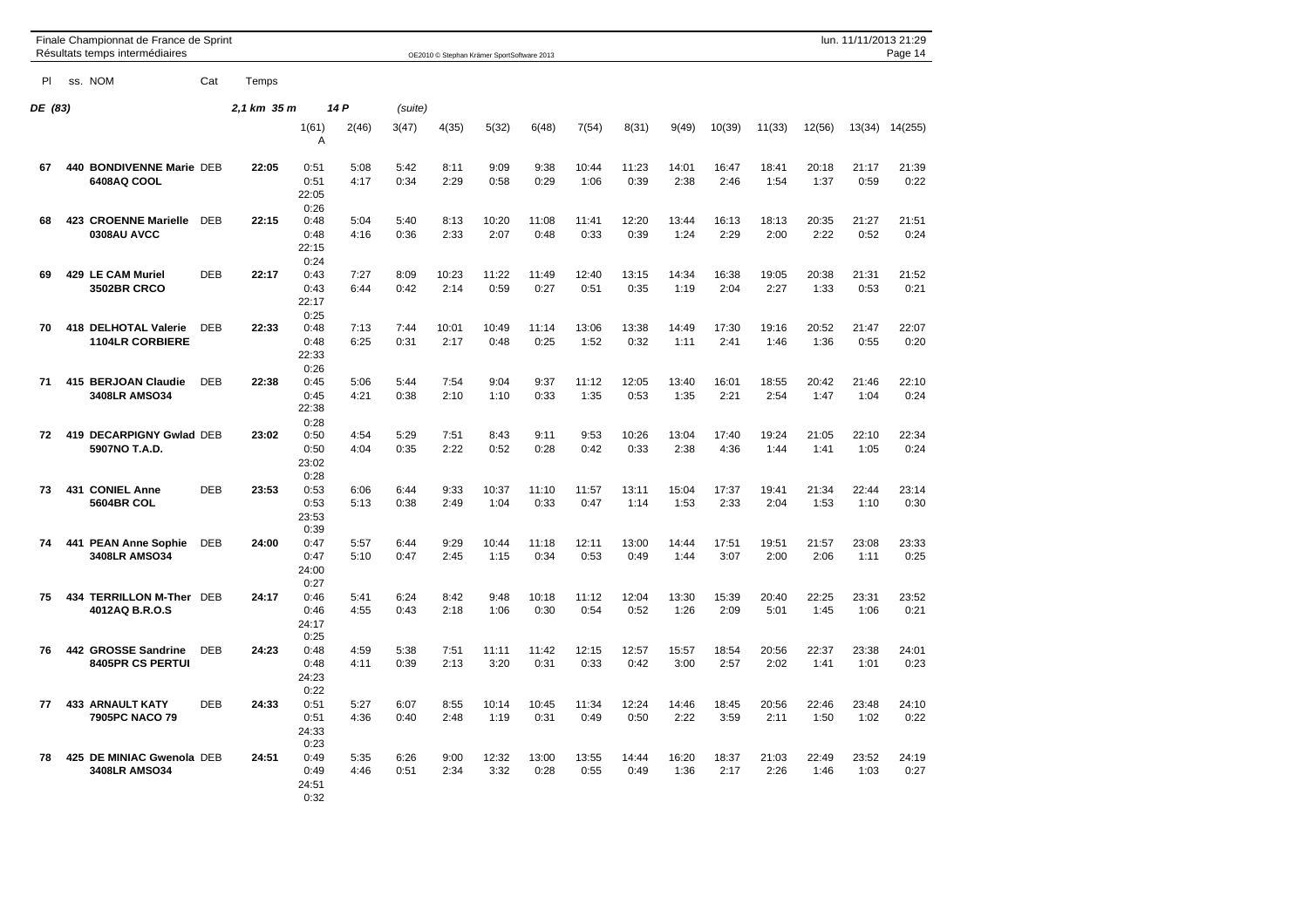|           |     | Finale Championnat de France de Sprint<br>Résultats temps intermédiaires |            |             |                               |              |              | OE2010 © Stephan Krämer SportSoftware 2013 |               |               |               |               |               |               |               |               | lun. 11/11/2013 21:29 | Page 15       |
|-----------|-----|--------------------------------------------------------------------------|------------|-------------|-------------------------------|--------------|--------------|--------------------------------------------|---------------|---------------|---------------|---------------|---------------|---------------|---------------|---------------|-----------------------|---------------|
| <b>PI</b> | SS. | <b>NOM</b>                                                               | Cat        | Temps       |                               |              |              |                                            |               |               |               |               |               |               |               |               |                       |               |
| DE (83)   |     |                                                                          |            | 2,1 km 35 m |                               | 14 P         | (suite)      |                                            |               |               |               |               |               |               |               |               |                       |               |
|           |     |                                                                          |            |             | 1(61)<br>A                    | 2(46)        | 3(47)        | 4(35)                                      | 5(32)         | 6(48)         | 7(54)         | 8(31)         | 9(49)         | 10(39)        | 11(33)        | 12(56)        | 13(34)                | 14(255)       |
| 79        |     | 435 GIRE Camille<br>7707IF OPA MONTIG                                    | <b>DEB</b> | 25:32       | 0:49<br>0:49<br>25:32<br>0:24 | 4:47<br>3:58 | 5:24<br>0:37 | 7:34<br>2:10                               | 10:55<br>3:21 | 12:28<br>1:33 | 13:07<br>0:39 | 13:47<br>0:40 | 15:13<br>1:26 | 18:04<br>2:51 | 21:53<br>3:49 | 23:49<br>1:56 | 24:47<br>0:58         | 25:08<br>0:21 |
|           |     | 19 DEFIX Anne-Claire<br>4203RA OE42                                      | <b>DEA</b> | pm          | 0:38<br>0:38<br>17:38<br>0:21 | 4:05<br>3:27 | 4:36<br>0:31 | 6:26<br>1:50                               | 7:13<br>0:47  | 7:43<br>0:30  | 8:31<br>0:48  | $- - - - -$   | 10:29<br>1:58 | 13:12<br>2:43 | 14:41<br>1:29 | 16:04<br>1:23 | 16:58<br>0:54         | 17:17<br>0:19 |
|           |     | <b>438 OBSTETAR Perrine</b><br>3913FC O'JURA                             | <b>DEB</b> | abs         | -----                         |              |              |                                            |               |               |               |               |               |               |               |               |                       |               |
|           |     | 436 SEGUINOT Emilie<br>0801CA OSCM                                       | <b>DEB</b> | abs         | -----                         |              |              |                                            |               |               |               |               |               |               |               |               |                       |               |
|           |     | 437 KROL Helene<br>1307PR ACA AIX EN                                     | <b>DEB</b> | abs         |                               |              |              |                                            |               |               |               |               |               |               |               |               |                       |               |

| HJ (61) |                                                               |            | 2,2 km 35 m |                       | 16 P                  |                       |              |              |              |              |              |              |              |              |               |               |               |
|---------|---------------------------------------------------------------|------------|-------------|-----------------------|-----------------------|-----------------------|--------------|--------------|--------------|--------------|--------------|--------------|--------------|--------------|---------------|---------------|---------------|
|         |                                                               |            |             | 1(60)<br>15(34)       | 2(51)<br>16(255)      | 3(50)<br>A            | 4(35)        | 5(32)        | 6(41)        | 7(54)        | 8(31)        | 9(36)        | 10(49)       | 11(38)       | 12(33)        | 13(56)        | 14(37)        |
| 1       | <b>DELENNE Adrien</b><br>304<br>1307PR ACA AIX EN             | <b>JHA</b> | 11:43       | 0:29<br>0:29          | 3:13<br>2:44          | 3:26<br>0:13          | 4:38<br>1:12 | 5:09<br>0:31 | 5:29<br>0:20 | 5:49<br>0:20 | 6:11<br>0:22 | 6:40<br>0:29 | 7:10<br>0:30 | 8:33<br>1:23 | 9:19<br>0:46  | 10:28<br>1:09 | 10:45<br>0:17 |
|         |                                                               |            |             | 11:15<br>0:30         | 11:28<br>0:13         | 11:43<br>0:15         |              |              |              |              |              |              |              |              |               |               |               |
| 2       | <b>TOULIER--ANCIAN L JHA</b><br>301<br><b>6913RA CRAPAHUT</b> |            | 12:20       | 0:39<br>0:39          | 3:23<br>2:44          | 3:38<br>0:15          | 4:49<br>1:11 | 5:21<br>0:32 | 5:44<br>0:23 | 6:18<br>0:34 | 6:40<br>0:22 | 7:13<br>0:33 | 7:42<br>0:29 | 9:22<br>1:40 | 10:03<br>0:41 | 11:04<br>1:01 | 11:21<br>0:17 |
|         |                                                               |            |             | 11:52<br>0:31         | 12:05<br>0:13         | 12:20<br>0:15         |              |              |              |              |              |              |              |              |               |               |               |
| 2       | <b>302 RAUTURIER Quenti</b>                                   | JHA        | 12:20       | 0:38                  | 3:31                  | 3:46                  | 5:01         | 5:35         | 5:57         | 6:20         | 6:46         | 7:15         | 7:43         | 9:14         | 9:56          | 11:07         | 11:24         |
|         | 7807IF GO78                                                   |            |             | 0:38<br>11:51<br>0:27 | 2:53<br>12:04<br>0:13 | 0:15<br>12:20<br>0:16 | 1:15         | 0:34         | 0:22         | 0:23         | 0:26         | 0:29         | 0:28         | 1:31         | 0:42          | 1:11          | 0:17          |
| 4       | 303 PERRIN Arnaud                                             | <b>JHA</b> | 12:27       | 0:34                  | 3:15                  | 3:30                  | 4:41         | 5:15         | 5:39         | 6:15         | 6:38         | 7:10         | 7:37         | 9:17         | 9:59          | 11:12         | 11:29         |
|         | 4201RA NOSE                                                   |            |             | 0:34<br>11:58<br>0:29 | 2:41<br>12:12<br>0:14 | 0:15<br>12:27<br>0:15 | 1:11         | 0:34         | 0:24         | 0:36         | 0:23         | 0:32         | 0:27         | 1:40         | 0:42          | 1:13          | 0:17          |
|         | 306 PERRIN Mathieu                                            | <b>JHA</b> | 12:42       | 0:34                  | 3:33                  | 3:48                  | 5:05         | 5:40         | 6:05         | 6:29         | 6:56         | 7:30         | 7:59         | 9:34         | 10:17         | 11:19         | 11:37         |
| 5       | 4201RA NOSE                                                   |            |             | 0:34<br>12:07         | 2:59<br>12:23         | 0:15<br>12:42         | 1:17         | 0:35         | 0:25         | 0:24         | 0:27         | 0:34         | 0:29         | 1:35         | 0:43          | 1:02          | 0:18          |
| 6       | <b>MARTINEZ Pierre</b><br>839                                 | <b>JHB</b> | 13:07       | 0:30<br>0:33          | 0:16<br>3:20          | 0:19<br>3:39          | 4:54         | 5:30         | 5:57         | 6:21         | 6:44         | 7:19         | 7:48         | 9:33         | 10:26         | 11:45         | 12:02         |
|         | 4012AQ B.R.O.S                                                |            |             | 0:33<br>12:37         | 2:47<br>12:50         | 0:19<br>13:07         | 1:15         | 0:36         | 0:27         | 0:24         | 0:23         | 0:35         | 0:29         | 1:45         | 0:53          | 1:19          | 0:17          |
|         |                                                               |            |             | 0:35                  | 0:13                  | 0:17                  |              |              |              |              |              |              |              |              |               |               |               |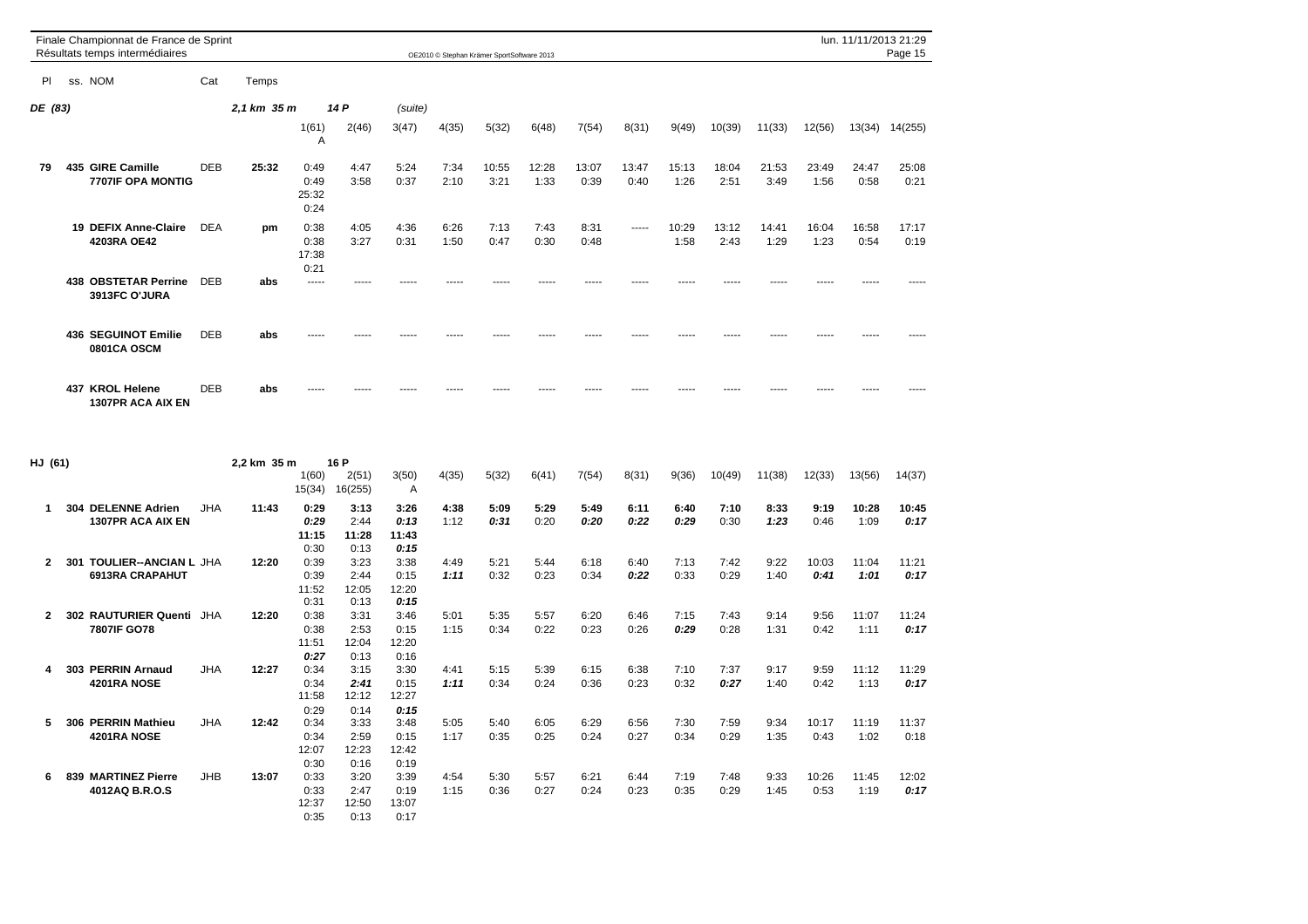|                | Finale Championnat de France de Sprint<br>Résultats temps intermédiaires |            |             |                               |                               |                               |              | OE2010 © Stephan Krämer SportSoftware 2013 |              |              |              |              |              |               |               | lun. 11/11/2013 21:29 | Page 16       |
|----------------|--------------------------------------------------------------------------|------------|-------------|-------------------------------|-------------------------------|-------------------------------|--------------|--------------------------------------------|--------------|--------------|--------------|--------------|--------------|---------------|---------------|-----------------------|---------------|
| <b>PI</b>      | ss. NOM                                                                  | Cat        | Temps       |                               |                               |                               |              |                                            |              |              |              |              |              |               |               |                       |               |
| HJ (61)        |                                                                          |            | 2,2 km 35 m |                               | 16 P                          | (suite)                       |              |                                            |              |              |              |              |              |               |               |                       |               |
|                |                                                                          |            |             | 1(60)<br>15(34)               | 2(51)<br>16(255)              | 3(50)<br>Α                    | 4(35)        | 5(32)                                      | 6(41)        | 7(54)        | 8(31)        | 9(36)        | 10(49)       | 11(38)        | 12(33)        | 13(56)                | 14(37)        |
| $\overline{7}$ | 309 HALTZ Louis<br>5907NO T.A.D.                                         | <b>JHA</b> | 13:12       | 0:30<br>0:30<br>12:43<br>0:32 | 3:19<br>2:49<br>12:57<br>0:14 | 3:38<br>0:19<br>13:12<br>0:15 | 5:00<br>1:22 | 5:44<br>0:44                               | 6:13<br>0:29 | 6:42<br>0:29 | 7:07<br>0:25 | 7:40<br>0:33 | 8:11<br>0:31 | 10:01<br>1:50 | 10:46<br>0:45 | 11:53<br>1:07         | 12:11<br>0:18 |
| 8              | 311 GUENIN Antoine<br>5116CA ASO Sillery                                 | <b>JHA</b> | 13:15       | 0:37<br>0:37<br>12:43<br>0:34 | 3:35<br>2:58<br>12:58<br>0:15 | 3:55<br>0:20<br>13:15<br>0:17 | 5:18<br>1:23 | 5:56<br>0:38                               | 6:19<br>0:23 | 6:46<br>0:27 | 7:12<br>0:26 | 7:46<br>0:34 | 8:17<br>0:31 | 9:54<br>1:37  | 10:40<br>0:46 | 11:50<br>1:10         | 12:09<br>0:19 |
| 9              | 809 JANAND Pierre-Loui JHB<br>2508FC BALISE 25                           |            | 13:17       | 0:34<br>0:34<br>12:45<br>0:33 | 3:38<br>3:04<br>13:00<br>0:15 | 3:56<br>0:18<br>13:17<br>0:17 | 5:14<br>1:18 | 5:55<br>0:41                               | 6:18<br>0:23 | 6:51<br>0:33 | 7:17<br>0:26 | 7:52<br>0:35 | 8:23<br>0:31 | 9:57<br>1:34  | 10:45<br>0:48 | 11:54<br>1:09         | 12:12<br>0:18 |
| 10             | 317 RINGOT Paul<br>6911RA CSMR                                           | <b>JHA</b> | 13:24       | 0:42<br>0:42<br>12:57<br>0:33 | 3:42<br>3:00<br>13:09<br>0:12 | 3:58<br>0:16<br>13:24<br>0:15 | 5:21<br>1:23 | 6:11<br>0:50                               | 6:32<br>0:21 | 6:59<br>0:27 | 7:28<br>0:29 | 8:06<br>0:38 | 8:37<br>0:31 | 10:12<br>1:35 | 10:58<br>0:46 | 12:06<br>1:08         | 12:24<br>0:18 |
| 10             | 312 DELENNE William<br>1307PR ACA AIX EN                                 | JHA        | 13:24       | 0:34<br>0:34<br>12:53<br>0:31 | 3:35<br>3:01<br>13:08<br>0:15 | 3:53<br>0:18<br>13:24<br>0:16 | 5:05<br>1:12 | 6:13<br>1:08                               | 6:35<br>0:22 | 7:00<br>0:25 | 7:28<br>0:28 | 8:04<br>0:36 | 8:34<br>0:30 | 10:09<br>1:35 | 10:54<br>0:45 | 12:03<br>1:09         | 12:22<br>0:19 |
| 12             | 807 WOLZ Aymeric<br><b>2508FC BALISE 25</b>                              | JHB        | 13:27       | 0:35<br>0:35<br>12:55<br>0:35 | 3:27<br>2:52<br>13:10<br>0:15 | 3:45<br>0:18<br>13:27<br>0:17 | 5:08<br>1:23 | 5:43<br>0:35                               | 6:09<br>0:26 | 6:34<br>0:25 | 7:02<br>0:28 | 7:39<br>0:37 | 8:12<br>0:33 | 10:02<br>1:50 | 10:49<br>0:47 | 12:02<br>1:13         | 12:20<br>0:18 |
| 13             | 824 HANAUER Sébastien JHB<br>6806AL COBuhl.Flo                           |            | 13:32       | 0:35<br>0:35<br>12:56<br>0:33 | 3:36<br>3:01<br>13:12<br>0:16 | 3:53<br>0:17<br>13:32<br>0:20 | 5:14<br>1:21 | 5:51<br>0:37                               | 6:17<br>0:26 | 6:50<br>0:33 | 7:15<br>0:25 | 7:54<br>0:39 | 8:31<br>0:37 | 10:13<br>1:42 | 10:59<br>0:46 | 12:06<br>1:07         | 12:23<br>0:17 |
| 14             | 310 ROUX Fleury<br>4201RA NOSE                                           | <b>JHA</b> | 13:34       | 0:32<br>0:32<br>13:01<br>0:30 | 3:27<br>2:55<br>13:16<br>0:15 | 3:46<br>0:19<br>13:34<br>0:18 | 5:07<br>1:21 | 5:46<br>0:39                               | 6:12<br>0:26 | 6:40<br>0:28 | 7:09<br>0:29 | 7:43<br>0:34 | 8:13<br>0:30 | 10:20<br>2:07 | 11:05<br>0:45 | 12:14<br>1:09         | 12:31<br>0:17 |
| 15             | 320 RAMBLIERE Théo<br>4601MP FINO46                                      | JHA        | 13:39       | 0:33<br>0:33<br>13:11<br>0:31 | 3:44<br>3:11<br>13:24<br>0:13 | 4:01<br>0:17<br>13:39<br>0:15 | 5:16<br>1:15 | 5:54<br>0:38<br>12:04<br>$*37$             | 6:22<br>0:28 | 7:00<br>0:38 | 7:23<br>0:23 | 7:56<br>0:33 | 8:26<br>0:30 | 10:15<br>1:49 | 11:01<br>0:46 | 12:23<br>1:22         | 12:40<br>0:17 |
| 16             | 313 MADEC-GUILLOT Th JHA<br>2105BO ADOChenôv                             |            | 13:49       | 0:33<br>0:33<br>13:20<br>0:32 | 4:01<br>3:28<br>13:33<br>0:13 | 4:17<br>0:16<br>13:49<br>0:16 | 5:38<br>1:21 | 6:13<br>0:35                               | 6:40<br>0:27 | 7:04<br>0:24 | 7:28<br>0:24 | 8:02<br>0:34 | 8:38<br>0:36 | 10:25<br>1:47 | 11:12<br>0:47 | 12:30<br>1:18         | 12:48<br>0:18 |
| 17             | 316 ESTIVAL Thierry<br><b>7709IF USM/CO</b>                              | <b>JHA</b> | 13:50       | 0:32<br>0:32<br>13:16<br>0:34 | 3:33<br>3:01<br>13:34<br>0:18 | 3:55<br>0:22<br>13:50<br>0:16 | 5:14<br>1:19 | 5:52<br>0:38                               | 6:20<br>0:28 | 6:53<br>0:33 | 7:19<br>0:26 | 7:52<br>0:33 | 8:30<br>0:38 | 10:23<br>1:53 | 11:08<br>0:45 | 12:22<br>1:14         | 12:42<br>0:20 |
| 18             | 800 DERIAZ Samson<br>2105BO ADOChenôv                                    | JHB        | 14:07       | 0:35<br>0:35<br>13:36<br>0:34 | 3:21<br>2:46<br>13:51<br>0:15 | 3:43<br>0:22<br>14:07<br>0:16 | 5:02<br>1:19 | 6:21<br>1:19<br>7:08<br>*44                | 6:46<br>0:25 | 7:17<br>0:31 | 7:45<br>0:28 | 8:18<br>0:33 | 8:49<br>0:31 | 10:43<br>1:54 | 11:32<br>0:49 | 12:43<br>1:11         | 13:02<br>0:19 |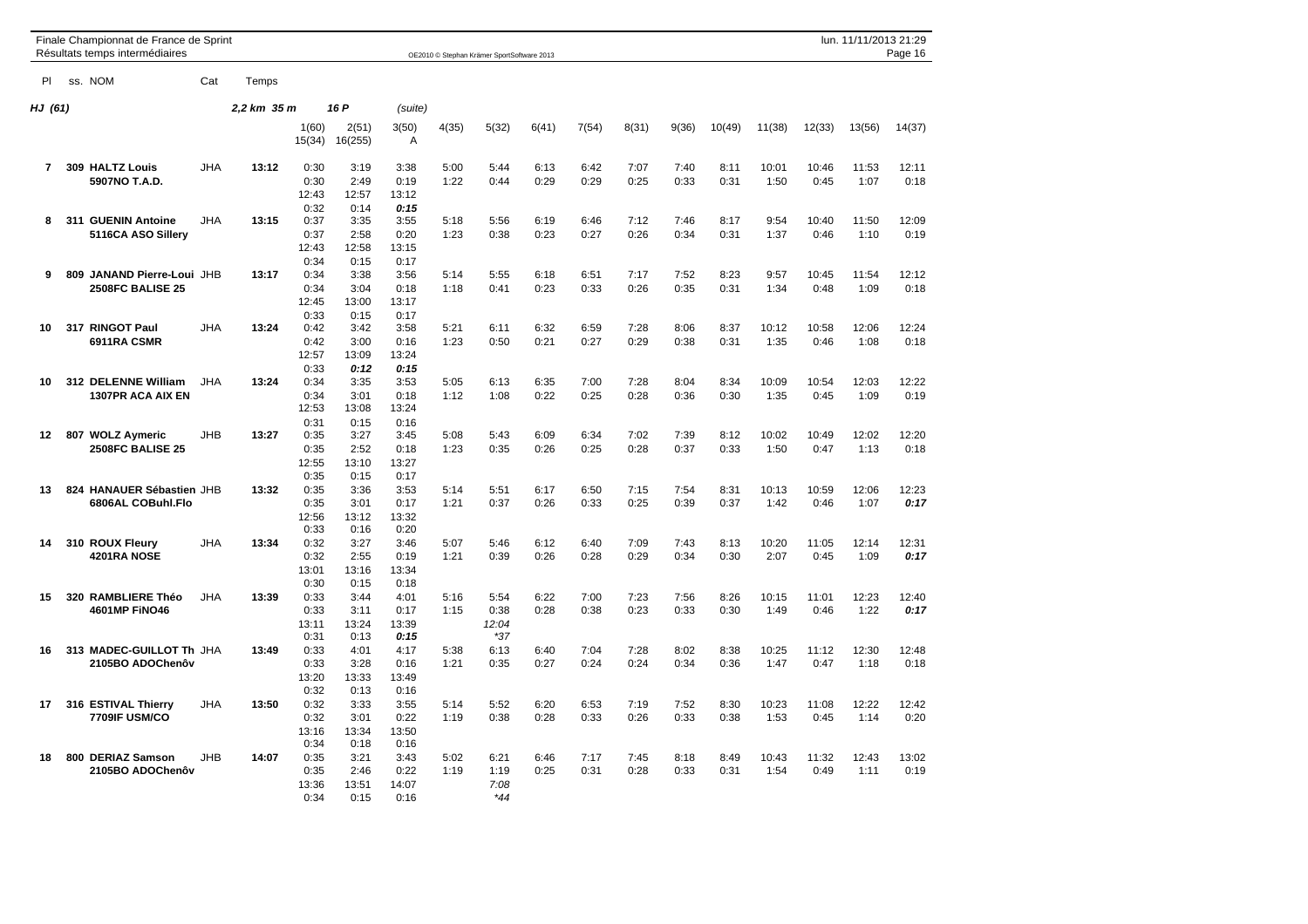|         | Finale Championnat de France de Sprint<br>Résultats temps intermédiaires |            |             |                               |                               |                               |              | OE2010 @ Stephan Krämer SportSoftware 2013 |              |              |              |              |              |               |               | lun. 11/11/2013 21:29 | Page 17       |
|---------|--------------------------------------------------------------------------|------------|-------------|-------------------------------|-------------------------------|-------------------------------|--------------|--------------------------------------------|--------------|--------------|--------------|--------------|--------------|---------------|---------------|-----------------------|---------------|
| PI.     | ss. NOM                                                                  | Cat        | Temps       |                               |                               |                               |              |                                            |              |              |              |              |              |               |               |                       |               |
| HJ (61) |                                                                          |            | 2,2 km 35 m |                               | 16 P                          | (suite)                       |              |                                            |              |              |              |              |              |               |               |                       |               |
|         |                                                                          |            |             | 1(60)<br>15(34)               | 2(51)<br>16(255)              | 3(50)<br>Α                    | 4(35)        | 5(32)                                      | 6(41)        | 7(54)        | 8(31)        | 9(36)        | 10(49)       | 11(38)        | 12(33)        | 13(56)                | 14(37)        |
| 19      | 802 CHABANCE Thomas JHB<br>4201RA NOSE                                   |            | 14:17       | 0:35<br>0:35<br>13:45<br>0:35 | 3:44<br>3:09<br>14:01<br>0:16 | 4:05<br>0:21<br>14:17<br>0:16 | 5:30<br>1:25 | 6:17<br>0:47                               | 6:43<br>0:26 | 7:10<br>0:27 | 7:40<br>0:30 | 8:17<br>0:37 | 8:50<br>0:33 | 10:50<br>2:00 | 11:40<br>0:50 | 12:52<br>1:12         | 13:10<br>0:18 |
| 20      | 307 BASSET Marian<br>6911RA CSMR                                         | <b>JHA</b> | 14:23       | 0:34<br>0:34<br>13:52<br>0:30 | 4:59<br>4:25<br>14:06<br>0:14 | 5:15<br>0:16<br>14:23<br>0:17 | 6:34<br>1:19 | 7:12<br>0:38                               | 7:35<br>0:23 | 8:00<br>0:25 | 8:24<br>0:24 | 8:59<br>0:35 | 9:32<br>0:33 | 11:13<br>1:41 | 11:56<br>0:43 | 13:04<br>1:08         | 13:22<br>0:18 |
| 21      | 305 ERBLAND Thibault<br>9105IF COLE                                      | JHA        | 14:27       | 0:34<br>0:34<br>13:57<br>0:32 | 3:32<br>2:58<br>14:11<br>0:14 | 3:49<br>0:17<br>14:27<br>0:16 | 5:06<br>1:17 | 7:05<br>1:59                               | 7:24<br>0:19 | 7:50<br>0:26 | 8:16<br>0:26 | 8:49<br>0:33 | 9:26<br>0:37 | 11:11<br>1:45 | 11:56<br>0:45 | 13:07<br>1:11         | 13:25<br>0:18 |
| 22      | 806 BOUCHAN Jérôme<br>9006FC RAMBO                                       | JHB        | 14:28       | 0:37<br>0:37<br>13:54<br>0:37 | 3:54<br>3:17<br>14:11<br>0:17 | 4:13<br>0:19<br>14:28<br>0:17 | 5:37<br>1:24 | 6:14<br>0:37                               | 6:54<br>0:40 | 7:25<br>0:31 | 7:51<br>0:26 | 8:26<br>0:35 | 9:00<br>0:34 | 10:49<br>1:49 | 11:35<br>0:46 | 12:59<br>1:24         | 13:17<br>0:18 |
| 23      | 812 KORAL Alexis<br>5907NO T.A.D.                                        | <b>JHB</b> | 14:29       | 0:33<br>0:33<br>13:58<br>0:37 | 4:06<br>3:33<br>14:13<br>0:15 | 4:27<br>0:21<br>14:29<br>0:16 | 5:52<br>1:25 | 6:36<br>0:44                               | 7:00<br>0:24 | 7:29<br>0:29 | 8:01<br>0:32 | 8:37<br>0:36 | 9:09<br>0:32 | 11:10<br>2:01 | 11:56<br>0:46 | 13:03<br>1:07         | 13:21<br>0:18 |
| 24      | 308 ERBLAND Pierre<br>9105IF COLE                                        | JHA        | 14:35       | 0:32<br>0:32<br>14:02<br>0:33 | 3:32<br>3:00<br>14:17<br>0:15 | 3:48<br>0:16<br>14:35<br>0:18 | 5:09<br>1:21 | 6:53<br>1:44                               | 7:12<br>0:19 | 7:35<br>0:23 | 7:59<br>0:24 | 8:33<br>0:34 | 9:04<br>0:31 | 10:59<br>1:55 | 11:44<br>0:45 | 13:09<br>1:25         | 13:29<br>0:20 |
| 25      | 819 DOTT Anathael<br>6806AL COBuhl.Flo                                   | JHB        | 14:38       | 0:44<br>0:44<br>14:01<br>0:36 | 4:03<br>3:19<br>14:19<br>0:18 | 4:21<br>0:18<br>14:38<br>0:19 | 5:45<br>1:24 | 6:23<br>0:38                               | 6:50<br>0:27 | 7:21<br>0:31 | 7:50<br>0:29 | 8:41<br>0:51 | 9:14<br>0:33 | 11:04<br>1:50 | 11:52<br>0:48 | 13:05<br>1:13         | 13:25<br>0:20 |
| 26      | 810 VOLPATO Augustin<br>4709AQ PSNO                                      | JHB        | 14:45       | 0:34<br>0:34<br>14:13<br>0:36 | 4:15<br>3:41<br>14:29<br>0:16 | 4:33<br>0:18<br>14:45<br>0:16 | 6:03<br>1:30 | 6:48<br>0:45                               | 7:11<br>0:23 | 7:47<br>0:36 | 8:14<br>0:27 | 8:50<br>0:36 | 9:20<br>0:30 | 11:10<br>1:50 | 11:57<br>0:47 | 13:17<br>1:20         | 13:37<br>0:20 |
| 26      | 816 SIAUD Ulysse<br>8311AZ POLES                                         | <b>JHB</b> | 14:45       | 0:38<br>0:38<br>14:13<br>0:34 | 3:58<br>3:20<br>14:28<br>0:15 | 4:15<br>0:17<br>14:45<br>0:17 | 5:41<br>1:26 | 6:31<br>0:50                               | 6:53<br>0:22 | 7:20<br>0:27 | 7:47<br>0:27 | 8:22<br>0:35 | 9:13<br>0:51 | 11:03<br>1:50 | 11:51<br>0:48 | 13:19<br>1:28         | 13:39<br>0:20 |
| 28      | 817 SOGNO Martin<br><b>1307PR ACA AIX EN</b>                             | <b>JHB</b> | 14:48       | 0:37<br>0:37<br>14:11<br>0:36 | 4:04<br>3:27<br>14:29<br>0:18 | 4:21<br>0:17<br>14:48<br>0:19 | 5:52<br>1:31 | 6:32<br>0:40                               | 6:57<br>0:25 | 7:24<br>0:27 | 7:52<br>0:28 | 8:34<br>0:42 | 9:09<br>0:35 | 10:58<br>1:49 | 11:49<br>0:51 | 13:15<br>1:26         | 13:35<br>0:20 |
| 29      | 814 CAVARROC Hugo<br><b>1104LR CORBIERE</b>                              | JHB        | 14:52       | 0:40<br>0:40<br>14:18<br>0:36 | 4:02<br>3:22<br>14:35<br>0:17 | 4:27<br>0:25<br>14:52<br>0:17 | 5:47<br>1:20 | 6:32<br>0:45                               | 6:58<br>0:26 | 7:39<br>0:41 | 8:08<br>0:29 | 8:44<br>0:36 | 9:19<br>0:35 | 11:17<br>1:58 | 12:09<br>0:52 | 13:22<br>1:13         | 13:42<br>0:20 |
| 30      | 835 DUPOUY Hugo<br>4012AQ B.R.O.S                                        | JHB        | 14:57       | 0:41<br>0:41<br>14:24<br>0:42 | 3:58<br>3:17<br>14:40<br>0:16 | 4:15<br>0:17<br>14:57<br>0:17 | 5:41<br>1:26 | 6:19<br>0:38<br>0:22<br>$*45$              | 6:48<br>0:29 | 7:13<br>0:25 | 7:40<br>0:27 | 8:22<br>0:42 | 8:55<br>0:33 | 11:05<br>2:10 | 11:54<br>0:49 | 13:21<br>1:27         | 13:42<br>0:21 |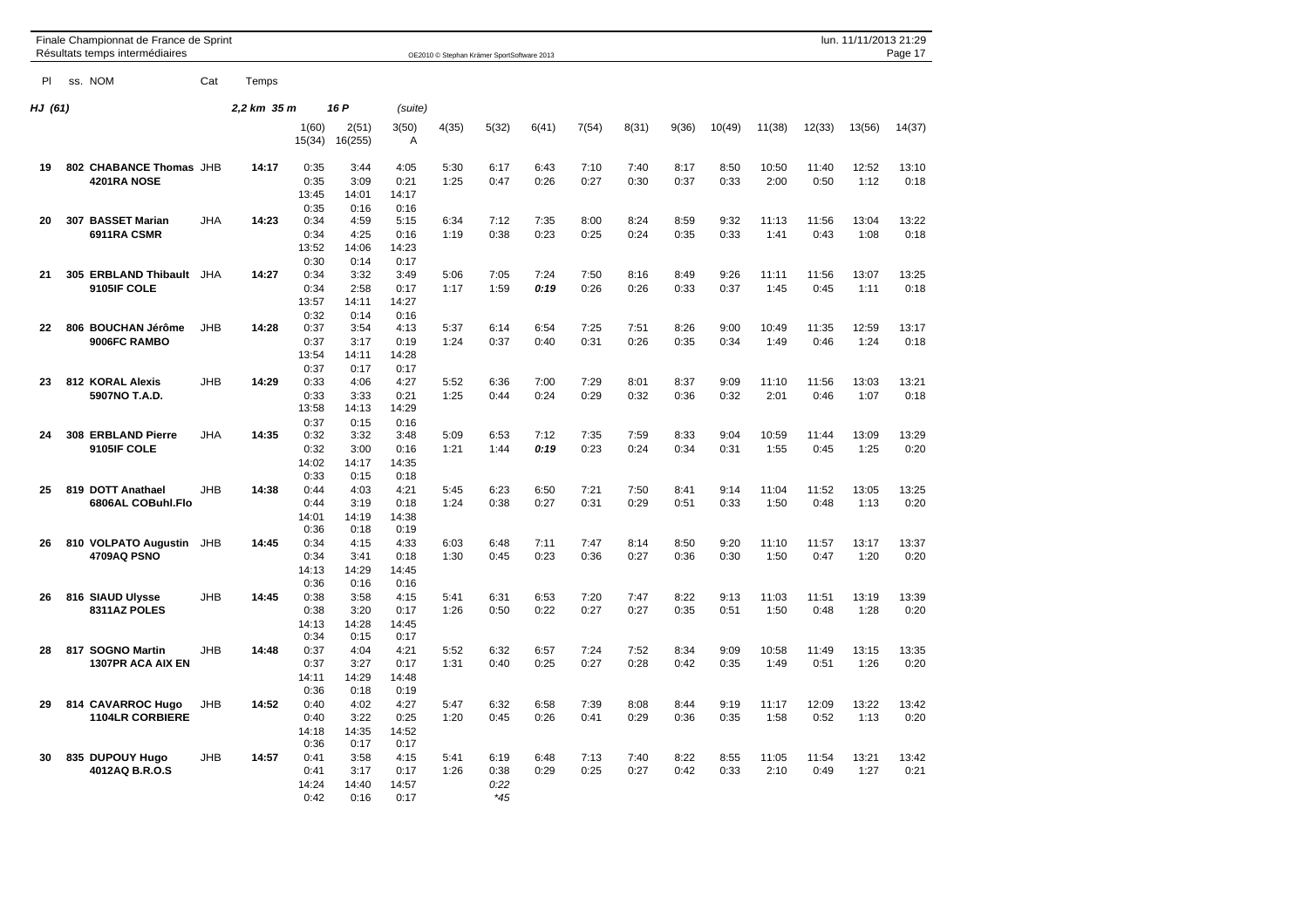|         | Finale Championnat de France de Sprint<br>Résultats temps intermédiaires |            |             |                               |                               |                               |              | OE2010 C Stephan Krämer SportSoftware 2013 |              |              |              |               |               |               |               | lun. 11/11/2013 21:29 | Page 18       |
|---------|--------------------------------------------------------------------------|------------|-------------|-------------------------------|-------------------------------|-------------------------------|--------------|--------------------------------------------|--------------|--------------|--------------|---------------|---------------|---------------|---------------|-----------------------|---------------|
| PI.     | ss. NOM                                                                  | Cat        | Temps       |                               |                               |                               |              |                                            |              |              |              |               |               |               |               |                       |               |
| HJ (61) |                                                                          |            | 2,2 km 35 m |                               | 16 P                          | (suite)                       |              |                                            |              |              |              |               |               |               |               |                       |               |
|         |                                                                          |            |             | 1(60)<br>15(34)               | 2(51)<br>16(255)              | 3(50)<br>Α                    | 4(35)        | 5(32)                                      | 6(41)        | 7(54)        | 8(31)        | 9(36)         | 10(49)        | 11(38)        | 12(33)        | 13(56)                | 14(37)        |
| 31      | 813 SERRANO Mickael<br>8104MP AOC                                        | <b>JHB</b> | 15:07       | 0:50<br>0:50<br>14:35<br>0:51 | 4:19<br>3:29<br>14:51<br>0:16 | 4:35<br>0:16<br>15:07<br>0:16 | 5:55<br>1:20 | 6:40<br>0:45                               | 7:05<br>0:25 | 7:37<br>0:32 | 8:06<br>0:29 | 8:41<br>0:35  | 9:14<br>0:33  | 11:23<br>2:09 | 12:11<br>0:48 | 13:25<br>1:14         | 13:44<br>0:19 |
| 32      | 818 BERGEGERE Cléme JHB<br>8405PR CS PERTUI                              |            | 15:12       | 0:40<br>0:40<br>14:37<br>0:33 | 4:02<br>3:22<br>14:53<br>0:16 | 4:18<br>0:16<br>15:12<br>0:19 | 5:44<br>1:26 | 6:24<br>0:40                               | 6:52<br>0:28 | 7:19<br>0:27 | 7:49<br>0:30 | 8:25<br>0:36  | 9:01<br>0:36  | 11:13<br>2:12 | 12:29<br>1:16 | 13:45<br>1:16         | 14:04<br>0:19 |
| 33      | 826 GOETTMANN Thoma JHB<br>6804AL COColmar                               |            | 15:18       | 0:40<br>0:40<br>14:47<br>0:36 | 4:24<br>3:44<br>15:02<br>0:15 | 4:42<br>0:18<br>15:18<br>0:16 | 6:20<br>1:38 | 7:02<br>0:42                               | 7:28<br>0:26 | 8:01<br>0:33 | 8:30<br>0:29 | 9:07<br>0:37  | 9:40<br>0:33  | 11:45<br>2:05 | 12:38<br>0:53 | 13:51<br>1:13         | 14:11<br>0:20 |
| 34      | 318 ELIAS Guilhem<br>1307PR ACA AIX EN                                   | JHA        | 15:23       | 0:33<br>0:33<br>14:46<br>0:35 | 5:19<br>4:46<br>15:03<br>0:17 | 5:35<br>0:16<br>15:23<br>0:20 | 7:01<br>1:26 | 7:38<br>0:37                               | 8:02<br>0:24 | 8:41<br>0:39 | 9:08<br>0:27 | 9:41<br>0:33  | 10:20<br>0:39 | 11:55<br>1:35 | 12:37<br>0:42 | 13:53<br>1:16         | 14:11<br>0:18 |
| 35      | 825 HABERKORN Guilh<br>2105BO ADOChenôv                                  | JHB        | 15:24       | 0:58<br>0:58<br>14:47<br>0:36 | 4:23<br>3:25<br>15:05<br>0:18 | 4:48<br>0:25<br>15:24<br>0:19 | 6:24<br>1:36 | 7:02<br>0:38<br>7:52<br>$*44$              | 7:29<br>0:27 | 8:03<br>0:34 | 8:31<br>0:28 | 9:12<br>0:41  | 9:48<br>0:36  | 11:46<br>1:58 | 12:41<br>0:55 | 13:52<br>1:11         | 14:11<br>0:19 |
| 36      | 314 LAVILLE Julien<br>1307PR ACA AIX EN                                  | <b>JHA</b> | 15:26       | 0:33<br>0:33<br>14:55<br>0:32 | 5:15<br>4:42<br>15:09<br>0:14 | 5:31<br>0:16<br>15:26<br>0:17 | 6:54<br>1:23 | 8:17<br>1:23                               | 8:39<br>0:22 | 9:04<br>0:25 | 9:30<br>0:26 | 10:05<br>0:35 | 10:35<br>0:30 | 12:10<br>1:35 | 12:56<br>0:46 | 14:04<br>1:08         | 14:23<br>0:19 |
| 37      | 832 BERGER Maxime<br><b>1705PC CMO</b>                                   | JHB        | 15:48       | 0:35<br>0:35<br>15:19<br>0:40 | 4:19<br>3:44<br>15:32<br>0:13 | 4:39<br>0:20<br>15:48<br>0:16 | 6:10<br>1:31 | 6:54<br>0:44                               | 7:30<br>0:36 | 8:10<br>0:40 | 8:42<br>0:32 | 9:24<br>0:42  | 9:58<br>0:34  | 12:07<br>2:09 | 12:56<br>0:49 | 14:19<br>1:23         | 14:39<br>0:20 |
| 38      | 827 CLERTON Anthony<br><b>1705PC CMO</b>                                 | JHB        | 16:19       | 0:40<br>0:40<br>15:45<br>0:36 | 4:13<br>3:33<br>16:03<br>0:18 | 4:33<br>0:20<br>16:19<br>0:16 | 6:08<br>1:35 | 7:00<br>0:52                               | 7:49<br>0:49 | 8:42<br>0:53 | 9:12<br>0:30 | 9:51<br>0:39  | 10:26<br>0:35 | 12:37<br>2:11 | 13:27<br>0:50 | 14:49<br>1:22         | 15:09<br>0:20 |
| 39      | 811 DREANO Benjamin<br>9105IF COLE                                       | <b>JHB</b> | 16:20       | 0:34<br>0:34<br>15:49<br>0:36 | 3:56<br>3:22<br>16:05<br>0:16 | 4:14<br>0:18<br>16:20<br>0:15 | 5:43<br>1:29 | 6:34<br>0:51                               | 7:02<br>0:28 | 9:03<br>2:01 | 9:28<br>0:25 | 10:02<br>0:34 | 10:36<br>0:34 | 12:46<br>2:10 | 13:34<br>0:48 | 14:53<br>1:19         | 15:13<br>0:20 |
| 40      | 828 BLAISE Mael<br><b>3502BR CRCO</b>                                    | <b>JHB</b> | 16:28       | 0:40<br>0:40<br>15:54<br>0:36 | 4:50<br>4:10<br>16:09<br>0:15 | 5:06<br>0:16<br>16:28<br>0:19 | 6:41<br>1:35 | 7:20<br>0:39                               | 7:47<br>0:27 | 8:19<br>0:32 | 8:58<br>0:39 | 9:42<br>0:44  | 10:18<br>0:36 | 12:38<br>2:20 | 13:32<br>0:54 | 14:55<br>1:23         | 15:18<br>0:23 |
| 41      | 803 VERGNAUD Alexand JHB<br>8702LI ORIENTATIO                            |            | 16:30       | 0:38<br>0:38<br>15:57<br>0:43 | 5:17<br>4:39<br>16:13<br>0:16 | 5:34<br>0:17<br>16:30<br>0:17 | 7:00<br>1:26 | 7:54<br>0:54                               | 8:18<br>0:24 | 8:55<br>0:37 | 9:36<br>0:41 | 10:12<br>0:36 | 10:49<br>0:37 | 12:33<br>1:44 | 13:21<br>0:48 | 14:51<br>1:30         | 15:14<br>0:23 |
| 42      | 804 DELCUSE Sébastie<br>6205NO O <sup>2</sup>                            | JHB        | 16:40       | 0:37<br>0:37<br>16:06<br>0:37 | 5:27<br>4:50<br>16:23<br>0:17 | 5:47<br>0:20<br>16:40<br>0:17 | 7:14<br>1:27 | 7:53<br>0:39                               | 8:25<br>0:32 | 9:01<br>0:36 | 9:33<br>0:32 | 10:11<br>0:38 | 10:54<br>0:43 | 12:57<br>2:03 | 13:47<br>0:50 | 15:08<br>1:21         | 15:29<br>0:21 |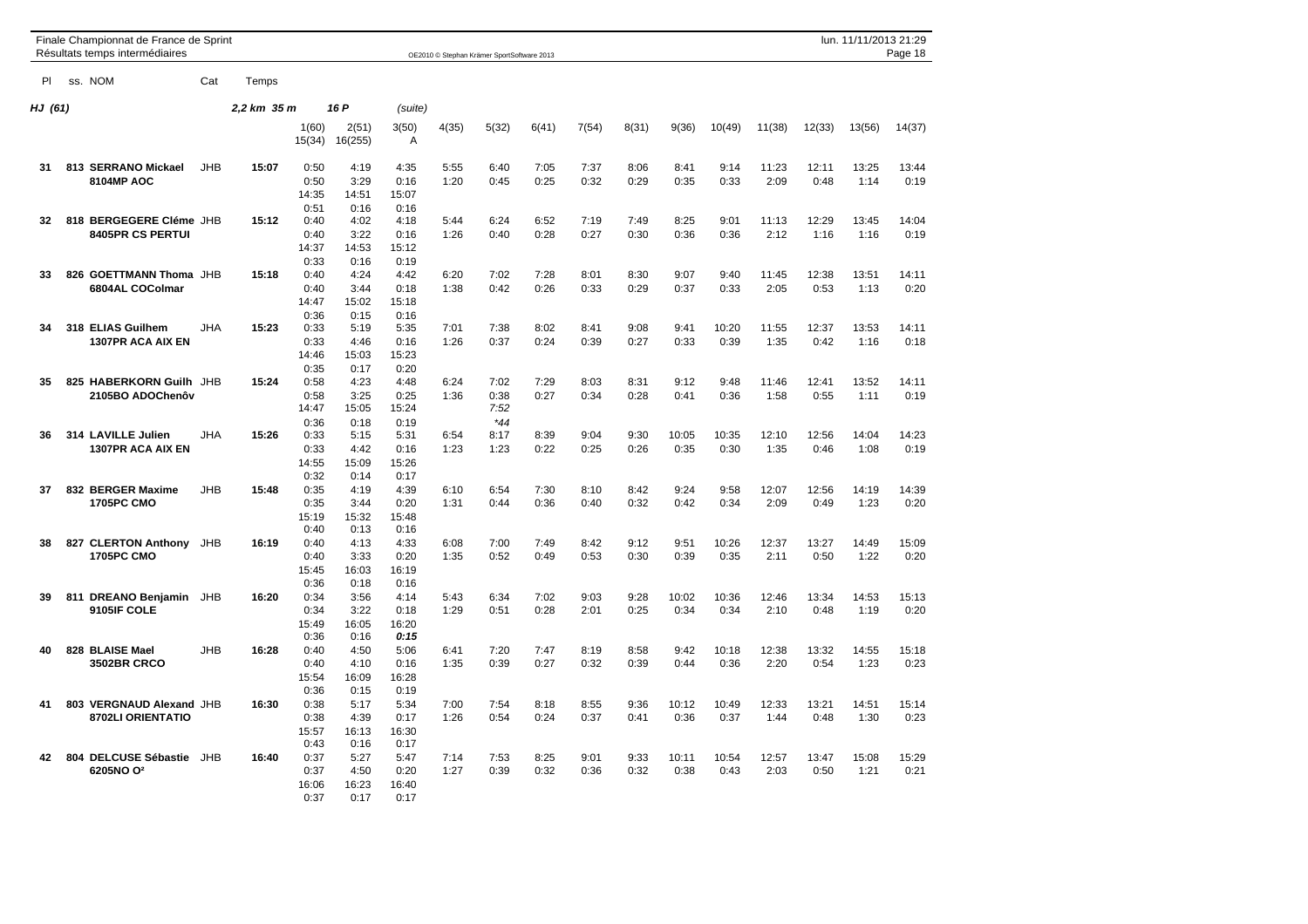|         | Finale Championnat de France de Sprint<br>Résultats temps intermédiaires |            |             |                                       |                                       |                                       |               | OE2010 © Stephan Krämer SportSoftware 2013 |                               |               |               |               |               |               |               | lun. 11/11/2013 21:29 | Page 19       |
|---------|--------------------------------------------------------------------------|------------|-------------|---------------------------------------|---------------------------------------|---------------------------------------|---------------|--------------------------------------------|-------------------------------|---------------|---------------|---------------|---------------|---------------|---------------|-----------------------|---------------|
| PI.     | ss. NOM                                                                  | Cat        | Temps       |                                       |                                       |                                       |               |                                            |                               |               |               |               |               |               |               |                       |               |
| HJ (61) |                                                                          |            | 2,2 km 35 m |                                       | 16 P                                  | (suite)                               |               |                                            |                               |               |               |               |               |               |               |                       |               |
|         |                                                                          |            |             | 1(60)<br>15(34)                       | 2(51)<br>16(255)                      | 3(50)<br>$\overline{A}$               | 4(35)         | 5(32)                                      | 6(41)                         | 7(54)         | 8(31)         | 9(36)         | 10(49)        | 11(38)        | 12(33)        | 13(56)                | 14(37)        |
| 43      | 831 LELOCH Theau<br>4705AQ N.O.R.D.                                      | JHB        | 16:41       | 0:38<br>0:38<br>16:09                 | 5:42<br>5:04<br>16:25                 | 6:00<br>0:18<br>16:41                 | 7:32<br>1:32  | 8:34<br>1:02                               | 9:03<br>0:29                  | 9:34<br>0:31  | 10:03<br>0:29 | 10:39<br>0:36 | 11:13<br>0:34 | 13:00<br>1:47 | 13:51<br>0:51 | 15:11<br>1:20         | 15:33<br>0:22 |
| 44      | 821 POULAIN Gael<br>5909NO GSO                                           | JHB        | 16:43       | 0:36<br>0:35<br>0:35<br>16:12         | 0:16<br>5:58<br>5:23<br>16:27         | 0:16<br>6:18<br>0:20<br>16:43         | 7:45<br>1:27  | 8:25<br>0:40                               | 8:54<br>0:29                  | 9:27<br>0:33  | 9:57<br>0:30  | 10:39<br>0:42 | 11:13<br>0:34 | 13:10<br>1:57 | 13:56<br>0:46 | 15:18<br>1:22         | 15:40<br>0:22 |
| 45      | 815 THOUVENIN Lucas<br>5407LO SO Lunevill                                | <b>JHB</b> | 16:55       | 0:32<br>0:43<br>0:43<br>16:18         | 0:15<br>6:12<br>5:29<br>16:36         | 0:16<br>6:29<br>0:17<br>16:55         | 8:02<br>1:33  | 8:40<br>0:38                               | 9:04<br>0:24                  | 9:36<br>0:32  | 10:09<br>0:33 | 10:46<br>0:37 | 11:21<br>0:35 | 13:16<br>1:55 | 14:08<br>0:52 | 15:24<br>1:16         | 15:43<br>0:19 |
| 46      | 823 GRANIER Quentin<br>8104MP AOC                                        | <b>JHB</b> | 17:36       | 0:35<br>0:44<br>0:44<br>17:04         | 0:18<br>5:43<br>4:59<br>17:19         | 0:19<br>6:00<br>0:17<br>17:36         | 7:29<br>1:29  | 8:14<br>0:45                               | 8:50<br>0:36                  | 9:43<br>0:53  | 10:08<br>0:25 | 10:58<br>0:50 | 11:37<br>0:39 | 13:47<br>2:10 | 14:36<br>0:49 | 16:08<br>1:32         | 16:30<br>0:22 |
| 47      | 830 TANGUY Leo<br><b>3502BR CRCO</b>                                     | JHB        | 18:33       | 0:34<br>0:39<br>0:39<br>17:59         | 0:15<br>6:42<br>6:03<br>18:14         | 0:17<br>7:01<br>0:19<br>18:33         | 8:43<br>1:42  | 9:28<br>0:45                               | 9:54<br>0:26                  | 10:25<br>0:31 | 11:00<br>0:35 | 11:46<br>0:46 | 12:21<br>0:35 | 14:34<br>2:13 | 15:31<br>0:57 | 16:59<br>1:28         | 17:21<br>0:22 |
| 48      | 820 POURRE Jeremi<br><b>2508FC BALISE 25</b>                             | JHB        | 20:21       | 0:38<br>0:39<br>0:39<br>19:21<br>0:46 | 0:15<br>6:12<br>5:33<br>19:47         | 0:19<br>6:32<br>0:20<br>20:21<br>0:34 | 8:12<br>1:40  | 9:07<br>0:55                               | 9:39<br>0:32                  | 10:20<br>0:41 | 11:00<br>0:40 | 11:50<br>0:50 | 12:42<br>0:52 | 15:21<br>2:39 | 16:29<br>1:08 | 18:09<br>1:40         | 18:35<br>0:26 |
| 49      | 829 DERIAZ Roméo<br>2105BO ADOChenôv                                     | JHB        | 20:30       | 0:38<br>0:38<br>19:51<br>0:47         | 0:26<br>7:17<br>6:39<br>20:12<br>0:21 | 7:40<br>0:23<br>20:30<br>0:18         | 9:34<br>1:54  | 10:29<br>0:55                              | 10:59<br>0:30                 | 11:52<br>0:53 | 12:28<br>0:36 | 13:07<br>0:39 | 13:44<br>0:37 | 16:03<br>2:19 | 17:01<br>0:58 | 18:35<br>1:34         | 19:04<br>0:29 |
| 49      | 834 DELHOTAL Nathan<br><b>1104LR CORBIERE</b>                            | JHB        | 20:30       | 0:43<br>0:43<br>19:56<br>0:43         | 6:48<br>6:05<br>20:15<br>0:19         | 7:17<br>0:29<br>20:30<br>0:15         | 9:01<br>1:44  | 9:55<br>0:54                               | 10:28<br>0:33                 | 11:16<br>0:48 | 11:53<br>0:37 | 12:37<br>0:44 | 13:18<br>0:41 | 15:45<br>2:27 | 16:45<br>1:00 | 18:43<br>1:58         | 19:13<br>0:30 |
| 51      | 805 LEGRAND Timothée JHB<br><b>7707IF OPA MONTIG</b>                     |            | 20:55       | 0:36<br>0:36<br>20:18<br>0:37         | 8:45<br>8:09<br>20:36<br>0:18         | 9:06<br>0:21<br>20:55<br>0:19         | 10:33<br>1:27 | 11:28<br>0:55                              | 11:57<br>0:29                 | 12:34<br>0:37 | 13:01<br>0:27 | 13:40<br>0:39 | 14:31<br>0:51 | 17:13<br>2:42 | 18:02<br>0:49 | 19:21<br>1:19         | 19:41<br>0:20 |
|         | 315 ROGER Aymeric<br>7807IF GO78                                         | JHA        | pm          | 0:42<br>0:42<br>12:22<br>0:30         | 3:24<br>2:42<br>12:36<br>0:14         | 3:38<br>0:14<br>12:53<br>0:17         | 4:53<br>1:15  | 5:34<br>0:41<br>6:24<br>$*44$              | 5:57<br>0:23                  | -----         | 6:57<br>1:00  | 7:30<br>0:33  | 8:07<br>0:37  | 9:38<br>1:31  | 10:29<br>0:51 | 11:35<br>1:06         | 11:52<br>0:17 |
|         | 300 MARTY Loïc<br>4601MP FINO46                                          | <b>JHA</b> | pm          | 0:33<br>0:33<br>13:17<br>0:30         | 4:53<br>4:20<br>13:30<br>0:13         | 5:09<br>0:16<br>13:45<br>0:15         | 6:29<br>1:20  | 7:03<br>0:34<br>5:45<br>*58                | 7:22<br>0:19<br>7:46<br>$*44$ | -----         | 8:10<br>0:48  | 8:42<br>0:32  | 9:12<br>0:30  | 10:41<br>1:29 | 11:28<br>0:47 | 12:30<br>1:02         | 12:47<br>0:17 |
|         | 801 BONNAVEIRA Fabie JHB<br>6911RA CSMR                                  |            | pm          | 0:34<br>0:34<br>14:46<br>0:35         | 5:05<br>4:31<br>14:59<br>0:13         | 5:22<br>0:17<br>15:15<br>0:16         | 6:46<br>1:24  | 7:28<br>0:42                               | 8:00<br>0:32                  | 8:24<br>0:24  | 1.1.1.1       | 9:24<br>1:00  | 9:57<br>0:33  | 11:49<br>1:52 | 12:37<br>0:48 | 13:51<br>1:14         | 14:11<br>0:20 |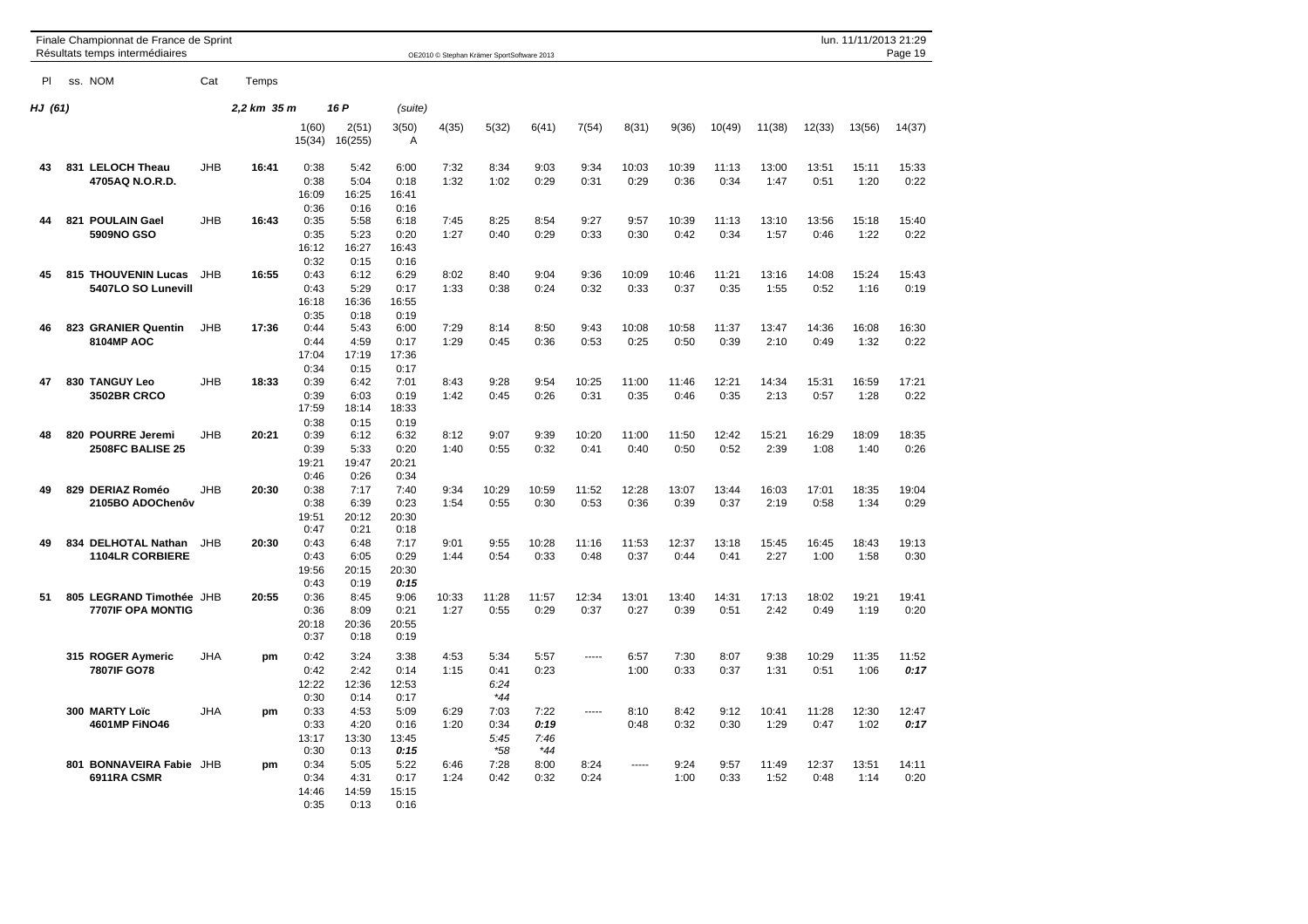|              | Finale Championnat de France de Sprint<br>Résultats temps intermédiaires |            |             |                               |                               |                               |              | OE2010 © Stephan Krämer SportSoftware 2013 |              |              |              |               |               |               |               | lun. 11/11/2013 21:29 | Page 20       |
|--------------|--------------------------------------------------------------------------|------------|-------------|-------------------------------|-------------------------------|-------------------------------|--------------|--------------------------------------------|--------------|--------------|--------------|---------------|---------------|---------------|---------------|-----------------------|---------------|
| PI           | ss. NOM                                                                  | Cat        | Temps       |                               |                               |                               |              |                                            |              |              |              |               |               |               |               |                       |               |
| HJ (61)      |                                                                          |            | 2,2 km 35 m |                               | 16 P                          | (suite)                       |              |                                            |              |              |              |               |               |               |               |                       |               |
|              |                                                                          |            |             | 1(60)<br>15(34)               | 2(51)<br>16(255)              | 3(50)<br>Α                    | 4(35)        | 5(32)                                      | 6(41)        | 7(54)        | 8(31)        | 9(36)         | 10(49)        | 11(38)        | 12(33)        | 13(56)                | 14(37)        |
|              | 833 BOURAUX Léopold JHB<br><b>2517FC OTB</b>                             |            | pm          | 0:35<br>0:35<br>15:03<br>0:33 | 3:54<br>3:19<br>15:18<br>0:15 | 4:15<br>0:21<br>15:33<br>0:15 | 5:34<br>1:19 | 6:13<br>0:39                               | -----        | 8:37<br>2:24 | 9:05<br>0:28 | 9:37<br>0:32  | 10:07<br>0:30 | 11:53<br>1:46 | 13:02<br>1:09 | 14:09<br>1:07         | 14:30<br>0:21 |
|              | 319 APOSTOL Victor<br>4201RA NOSE                                        | JHA        | pm          | 0:49<br>0:49<br>15:32<br>0:34 | 5:15<br>4:26<br>15:46<br>0:14 | 5:32<br>0:17<br>16:01<br>0:15 | 6:56<br>1:24 | 8:05<br>1:09                               | 8:27<br>0:22 | -----        | 9:23<br>0:56 | 10:03<br>0:40 | 10:35<br>0:32 | 12:26<br>1:51 | 13:12<br>0:46 | 14:40<br>1:28         | 14:58<br>0:18 |
|              | 808 BATTISTA Clement<br>3308AQ SAGC CEST                                 | <b>JHB</b> | pm          | 0:43<br>0:43<br>16:37<br>0:37 | 4:17<br>3:34<br>16:56<br>0:19 | 4:33<br>0:16<br>17:16<br>0:20 | 5:59<br>1:26 | 8:24<br>2:25                               | 8:50<br>0:26 | -----        | 9:49<br>0:59 | 10:28<br>0:39 | 11:03<br>0:35 | 13:06<br>2:03 | 13:56<br>0:50 | 15:39<br>1:43         | 16:00<br>0:21 |
|              | 837 RIO Nicolas<br>4203RA OE42                                           | JHB        | abs         | -----<br>                     | -----<br>-----                | 1.1.1.1                       | -----        |                                            |              |              |              |               | ----          | ----          | $- - - -$     |                       |               |
|              | 836 CHATELAIN Grégoir JHB<br><b>2517FC OTB</b>                           |            | abs         | -----<br>-----                | -----<br>-----                |                               |              |                                            |              |              |              |               |               |               |               |                       |               |
|              | 838 PINSARD Florian<br>7715IF AS SAMOIS                                  | <b>JHB</b> | abs         | -----<br>-----                | -----                         |                               |              |                                            |              |              |              |               |               |               |               |                       |               |
|              | 822 RADONDY Théo<br>5907NO T.A.D.                                        | JHB        | abs         | -----                         | -----                         |                               |              |                                            |              |              |              |               |               |               |               |                       |               |
|              |                                                                          |            |             | -----                         | -----                         |                               |              |                                            |              |              |              |               |               |               |               |                       |               |
| DJ (61)      |                                                                          |            | 1,7 km 25 m | 1(64)<br>Α                    | 14 P<br>2(57)                 | 3(58)                         | 4(35)        | 5(32)                                      | 6(59)        | 7(44)        | 8(31)        | 9(36)         | 10(38)        | 11(33)        | 12(37)        | 13(34)                | 14(255)       |
| 1            | 201 HANAUER Florence JDA<br>6806AL COBuhl.Flo                            |            | 13:30       | 0:56<br>0:56<br>13:30<br>0:19 | 3:55<br>2:59                  | 4:34<br>0:39                  | 5:21<br>0:47 | 6:06<br>0:45                               | 6:39<br>0:33 | 7:11<br>0:32 | 7:47<br>0:36 | 8:23<br>0:36  | 10:29<br>2:06 | 11:19<br>0:50 | 12:25<br>1:06 | 12:56<br>0:31         | 13:11<br>0:15 |
| $\mathbf{2}$ | 202 HUMMEL-AZAIS Mar JDA<br><b>2517FC OTB</b>                            |            | 14:20       | 0:49<br>0:49<br>14:20         | 4:03<br>3:14                  | 4:43<br>0:40                  | 5:34<br>0:51 | 6:26<br>0:52                               | 7:02<br>0:36 | 7:49<br>0:47 | 8:21<br>0:32 | 9:00<br>0:39  | 11:04<br>2:04 | 11:53<br>0:49 | 13:09<br>1:16 | 13:43<br>0:34         | 14:00<br>0:17 |
| 3            | 213 LENOBLE Lou<br>6208NO B.A                                            | <b>JDA</b> | 14:29       | 0:20<br>0:53<br>0:53<br>14:29 | 3:56<br>3:03                  | 4:32<br>0:36                  | 5:20<br>0:48 | 6:02<br>0:42                               | 6:39<br>0:37 | 7:25<br>0:46 | 7:59<br>0:34 | 8:41<br>0:42  | 11:22<br>2:41 | 12:16<br>0:54 | 13:18<br>1:02 | 13:55<br>0:37         | 14:11<br>0:16 |
| 4            | 203 HABERKORN Chloé JDA<br>2105BO ADOChenôv                              |            | 14:37       | 0:18<br>0:52<br>0:52<br>14:37 | 4:28<br>3:36                  | 5:10<br>0:42                  | 6:07<br>0:57 | 6:48<br>0:41                               | 7:23<br>0:35 | 8:00<br>0:37 | 8:36<br>0:36 | 9:16<br>0:40  | 11:25<br>2:09 | 12:18<br>0:53 | 13:25<br>1:07 | 14:02<br>0:37         | 14:19<br>0:17 |

0:18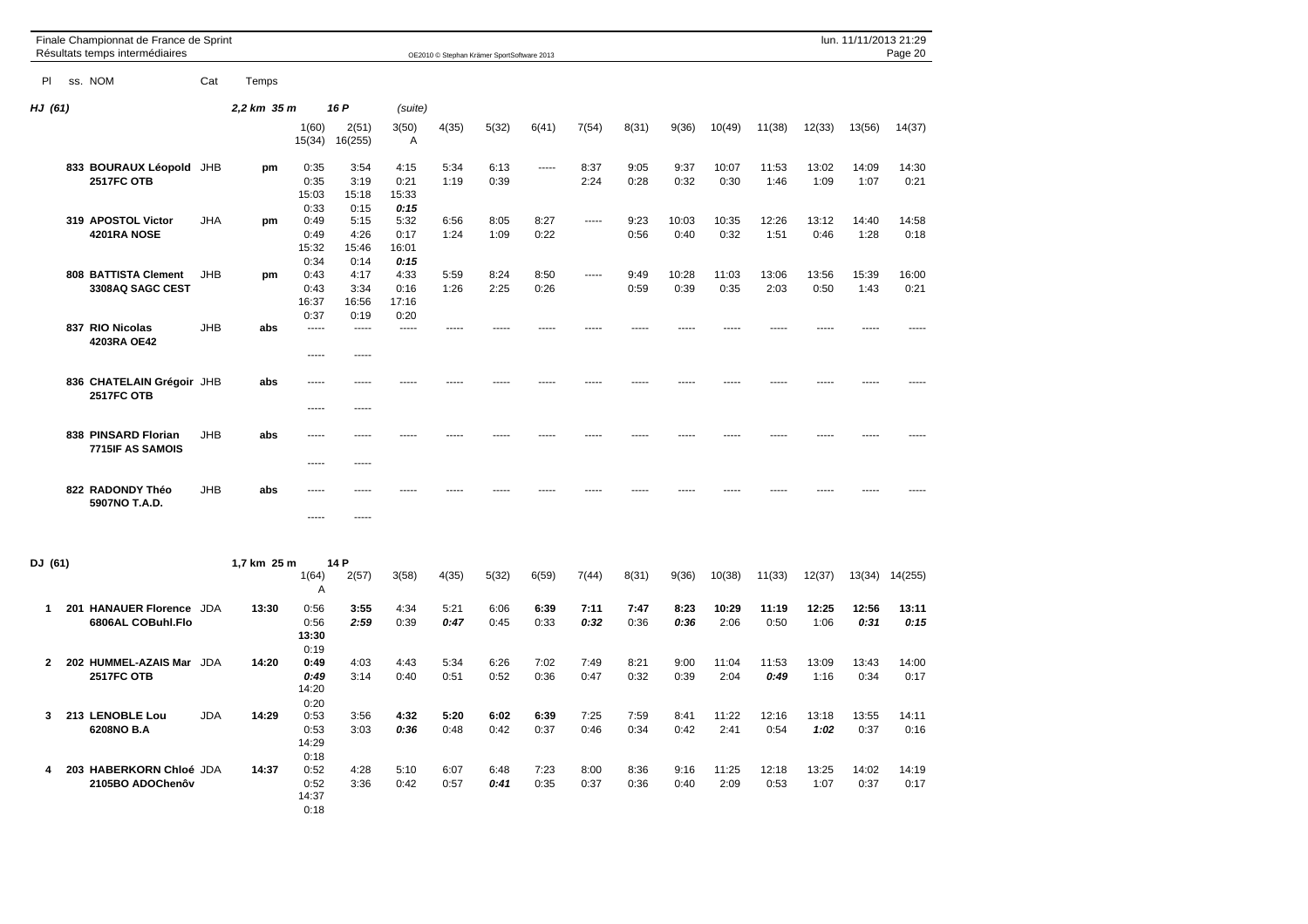|                | Finale Championnat de France de Sprint<br>Résultats temps intermédiaires |            |             |                               |              |                               |              | OE2010 © Stephan Krämer SportSoftware 2013 |              |              |              |               |               |               |               | lun. 11/11/2013 21:29 | Page 21       |
|----------------|--------------------------------------------------------------------------|------------|-------------|-------------------------------|--------------|-------------------------------|--------------|--------------------------------------------|--------------|--------------|--------------|---------------|---------------|---------------|---------------|-----------------------|---------------|
| <b>PI</b>      | ss. NOM                                                                  | Cat        | Temps       |                               |              |                               |              |                                            |              |              |              |               |               |               |               |                       |               |
| DJ (61)        |                                                                          |            | 1,7 km 25 m |                               | 14 P         | (suite)                       |              |                                            |              |              |              |               |               |               |               |                       |               |
|                |                                                                          |            |             | 1(64)<br>Α                    | 2(57)        | 3(58)                         | 4(35)        | 5(32)                                      | 6(59)        | 7(44)        | 8(31)        | 9(36)         | 10(38)        | 11(33)        | 12(37)        | 13(34)                | 14(255)       |
| 5              | 708 CREUSAT Eva<br>8809LO HVO                                            | <b>JDB</b> | 14:44       | 1:03<br>1:03<br>14:44<br>0:19 | 4:32<br>3:29 | 5:16<br>0:44                  | 6:09<br>0:53 | 7:18<br>1:09                               | 7:50<br>0:32 | 8:26<br>0:36 | 9:02<br>0:36 | 9:40<br>0:38  | 11:24<br>1:44 | 12:20<br>0:56 | 13:30<br>1:10 | 14:07<br>0:37         | 14:25<br>0:18 |
| 6              | 218 BASSET Juliette<br>6911RA CSMR                                       | <b>JDA</b> | 14:47       | 0:51<br>0:51<br>14:47<br>0:21 | 4:22<br>3:31 | 5:11<br>0:49                  | 6:06<br>0:55 | 6:57<br>0:51                               | 7:35<br>0:38 | 8:15<br>0:40 | 8:45<br>0:30 | 9:28<br>0:43  | 11:10<br>1:42 | 12:05<br>0:55 | 13:31<br>1:26 | 14:10<br>0:39         | 14:26<br>0:16 |
| $\overline{7}$ | 204 GUILLEMET Océane JDA<br>3318AQ ASM CO                                |            | 14:48       | 1:00<br>1:00<br>14:48<br>0:21 | 4:18<br>3:18 | 4:59<br>0:41<br>7:08<br>$*43$ | 5:50<br>0:51 | 6:36<br>0:46                               | 7:36<br>1:00 | 8:10<br>0:34 | 8:45<br>0:35 | 9:22<br>0:37  | 10:58<br>1:36 | 12:14<br>1:16 | 13:34<br>1:20 | 14:10<br>0:36         | 14:27<br>0:17 |
| 8              | 210 VALETTE Marion<br><b>6913RA CRAPAHUT</b>                             | <b>JDA</b> | 14:57       | 0:55<br>0:55<br>14:57<br>0:20 | 4:27<br>3:32 | 5:12<br>0:45                  | 6:05<br>0:53 | 6:56<br>0:51                               | 7:33<br>0:37 | 8:09<br>0:36 | 8:46<br>0:37 | 9:26<br>0:40  | 11:21<br>1:55 | 12:17<br>0:56 | 13:41<br>1:24 | 14:18<br>0:37         | 14:37<br>0:19 |
| 8              | 209 DUDOIGNON Chloé JDA<br><b>2605RA VSO</b>                             |            | 14:57       | 1:15<br>1:15<br>14:57<br>0:19 | 4:56<br>3:41 | 5:42<br>0:46                  | 6:36<br>0:54 | 7:22<br>0:46                               | 7:59<br>0:37 | 8:41<br>0:42 | 9:14<br>0:33 | 9:53<br>0:39  | 11:36<br>1:43 | 12:37<br>1:01 | 13:42<br>1:05 | 14:22<br>0:40         | 14:38<br>0:16 |
| 10             | 215 DELENNE Camilla<br><b>1307PR ACA AIX EN</b>                          | <b>JDA</b> | 15:29       | 1:02<br>1:02<br>15:29<br>0:23 | 4:44<br>3:42 | 5:31<br>0:47                  | 6:21<br>0:50 | 7:12<br>0:51                               | 7:47<br>0:35 | 8:22<br>0:35 | 8:59<br>0:37 | 9:41<br>0:42  | 12:05<br>2:24 | 13:03<br>0:58 | 14:13<br>1:10 | 14:50<br>0:37         | 15:06<br>0:16 |
| 11             | 206 GIRARD Lucille<br>3705CE COTS                                        | <b>JDA</b> | 15:36       | 0:53<br>0:53<br>15:36<br>0:22 | 4:20<br>3:27 | 5:04<br>0:44                  | 5:58<br>0:54 | 7:24<br>1:26                               | 8:06<br>0:42 | 8:40<br>0:34 | 9:15<br>0:35 | 9:53<br>0:38  | 12:07<br>2:14 | 13:01<br>0:54 | 14:18<br>1:17 | 14:55<br>0:37         | 15:14<br>0:19 |
| 12             | 207 DROIN Solène<br>4201RA NOSE                                          | <b>JDA</b> | 15:39       | 0:58<br>0:58<br>15:39<br>0:22 | 4:18<br>3:20 | 5:05<br>0:47                  | 5:58<br>0:53 | 6:52<br>0:54                               | 7:30<br>0:38 | 8:10<br>0:40 | 8:46<br>0:36 | 9:57<br>1:11  | 12:14<br>2:17 | 13:11<br>0:57 | 14:21<br>1:10 | 14:58<br>0:37         | 15:17<br>0:19 |
| 13             | 711 LUTHRINGER Colin JDB<br>8809LO HVO                                   |            | 15:40       | 0:56<br>0:56<br>15:40<br>0:20 | 4:50<br>3:54 | 5:43<br>0:53                  | 6:40<br>0:57 | 7:25<br>0:45                               | 8:18<br>0:53 | 9:04<br>0:46 | 9:40<br>0:36 | 10:22<br>0:42 | 12:03<br>1:41 | 13:06<br>1:03 | 14:23<br>1:17 | 15:01<br>0:38         | 15:20<br>0:19 |
| 14             | 214 BASSET Fiona<br>6911RA CSMR                                          | <b>JDA</b> | 15:44       | 0:57<br>0:57<br>15:44<br>0:25 | 4:32<br>3:35 | 5:15<br>0:43<br>0:47<br>$*53$ | 6:07<br>0:52 | 7:02<br>0:55                               | 7:42<br>0:40 | 8:22<br>0:40 | 9:02<br>0:40 | 9:48<br>0:46  | 12:14<br>2:26 | 13:18<br>1:04 | 14:25<br>1:07 | 15:02<br>0:37         | 15:19<br>0:17 |
| 15             | 700 CLOUARD Lucile<br>7807IF GO78                                        | <b>JDB</b> | 15:55       | 0:58<br>0:58<br>15:55<br>0:22 | 4:34<br>3:36 | 5:24<br>0:50                  | 6:18<br>0:54 | 7:09<br>0:51                               | 7:48<br>0:39 | 8:27<br>0:39 | 9:01<br>0:34 | 9:45<br>0:44  | 12:07<br>2:22 | 13:08<br>1:01 | 14:34<br>1:26 | 15:12<br>0:38         | 15:33<br>0:21 |
| 16             | 211 BONDIVENNE Perri JDA<br>6408AQ COOL                                  |            | 16:01       | 1:06<br>1:06<br>16:01<br>0:18 | 5:10<br>4:04 | 5:58<br>0:48                  | 6:56<br>0:58 | 7:51<br>0:55                               | 8:29<br>0:38 | 9:07<br>0:38 | 9:42<br>0:35 | 10:28<br>0:46 | 12:24<br>1:56 | 13:25<br>1:01 | 14:39<br>1:14 | 15:22<br>0:43         | 15:43<br>0:21 |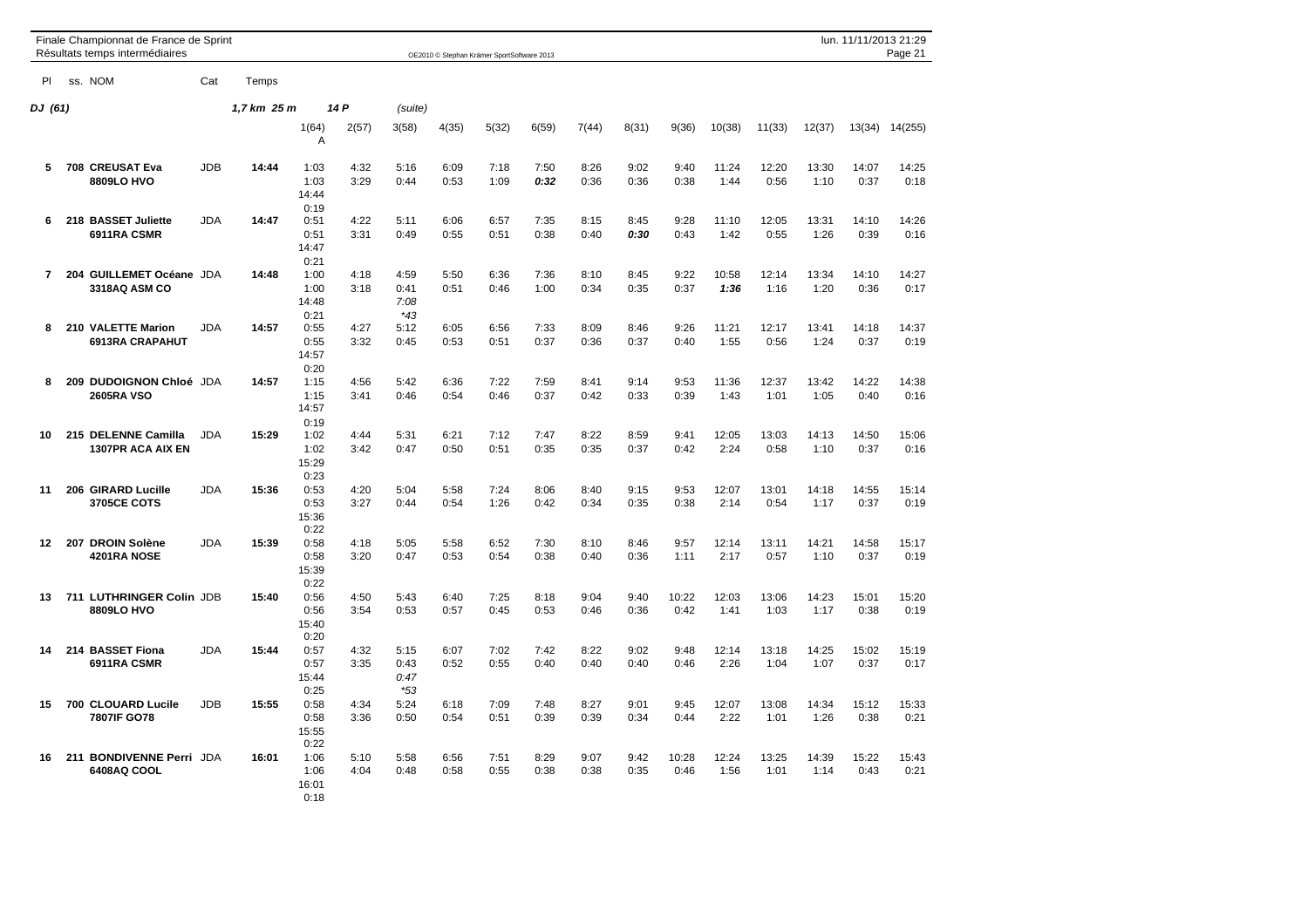|         |     | Finale Championnat de France de Sprint<br>Résultats temps intermédiaires |            |             |                               |              |              |              | OE2010 © Stephan Krämer SportSoftware 2013 |              |              |               |               |               |               |               |               | lun. 11/11/2013 21:29<br>Page 22 |
|---------|-----|--------------------------------------------------------------------------|------------|-------------|-------------------------------|--------------|--------------|--------------|--------------------------------------------|--------------|--------------|---------------|---------------|---------------|---------------|---------------|---------------|----------------------------------|
| PL      |     | ss. NOM                                                                  | Cat        | Temps       |                               |              |              |              |                                            |              |              |               |               |               |               |               |               |                                  |
| DJ (61) |     |                                                                          |            | 1,7 km 25 m |                               | 14 P         | (suite)      |              |                                            |              |              |               |               |               |               |               |               |                                  |
|         |     |                                                                          |            |             | 1(64)<br>Α                    | 2(57)        | 3(58)        | 4(35)        | 5(32)                                      | 6(59)        | 7(44)        | 8(31)         | 9(36)         | 10(38)        | 11(33)        | 12(37)        | 13(34)        | 14(255)                          |
| 17      |     | 217 CORBIN Emma<br>2604RA C.R.O.C.O                                      | JDA        | 16:07       | 1:03<br>1:03<br>16:07<br>0:24 | 4:54<br>3:51 | 5:45<br>0:51 | 6:37<br>0:52 | 7:25<br>0:48                               | 8:05<br>0:40 | 8:48<br>0:43 | 9:30<br>0:42  | 10:13<br>0:43 | 12:40<br>2:27 | 13:38<br>0:58 | 14:49<br>1:11 | 15:26<br>0:37 | 15:43<br>0:17                    |
| 18      |     | 719 FRANCOIS Agnès<br><b>3705CE COTS</b>                                 | <b>JDB</b> | 16:14       | 1:12<br>1:12<br>16:14<br>0:19 | 4:59<br>3:47 | 5:45<br>0:46 | 6:39<br>0:54 | 7:37<br>0:58                               | 8:22<br>0:45 | 9:03<br>0:41 | 9:40<br>0:37  | 10:41<br>1:01 | 12:27<br>1:46 | 13:51<br>1:24 | 14:57<br>1:06 | 15:38<br>0:41 | 15:55<br>0:17                    |
| 19      |     | 212 DUQUENNE Audrey JDA<br>5907NO T.A.D.                                 |            | 16:15       | 1:17<br>1:17<br>16:15<br>0:22 | 5:07<br>3:50 | 5:47<br>0:40 | 6:40<br>0:53 | 7:39<br>0:59                               | 8:14<br>0:35 | 9:04<br>0:50 | 9:44<br>0:40  | 10:37<br>0:53 | 12:51<br>2:14 | 13:50<br>0:59 | 14:59<br>1:09 | 15:35<br>0:36 | 15:53<br>0:18                    |
| 20      |     | 216 RIVOLLIER Isaline<br>4201RA NOSE                                     | <b>JDA</b> | 16:23       | 1:08<br>1:08<br>16:23<br>0:19 | 4:49<br>3:41 | 5:44<br>0:55 | 6:40<br>0:56 | 7:43<br>1:03                               | 8:28<br>0:45 | 9:22<br>0:54 | 10:03<br>0:41 | 10:46<br>0:43 | 13:04<br>2:18 | 14:00<br>0:56 | 15:09<br>1:09 | 15:46<br>0:37 | 16:04<br>0:18                    |
| 21      |     | 705 FOL Loreline<br>3105MP TOAC Orient                                   | <b>JDB</b> | 16:31       | 1:01<br>1:01<br>16:31<br>0:20 | 4:56<br>3:55 | 5:53<br>0:57 | 6:53<br>1:00 | 7:41<br>0:48                               | 8:30<br>0:49 | 9:32<br>1:02 | 10:07<br>0:35 | 10:54<br>0:47 | 12:53<br>1:59 | 13:55<br>1:02 | 15:11<br>1:16 | 15:52<br>0:41 | 16:11<br>0:19                    |
| 22      |     | <b>713 KORCHAK Emilie</b><br>6806AL COBuhl.Flo                           | JDB        | 16:34       | 1:02<br>1:02<br>16:34<br>0:21 | 4:51<br>3:49 | 5:31<br>0:40 | 6:29<br>0:58 | 7:15<br>0:46                               | 7:56<br>0:41 | 8:31<br>0:35 | 9:07<br>0:36  | 9:51<br>0:44  | 12:24<br>2:33 | 13:47<br>1:23 | 15:19<br>1:32 | 15:55<br>0:36 | 16:13<br>0:18                    |
| 23      |     | 702 PICAZO Marie<br>8405PR CS PERTUI                                     | JDB        | 16:40       | 1:00<br>1:00<br>16:40<br>0:24 | 4:49<br>3:49 | 5:38<br>0:49 | 6:36<br>0:58 | 7:40<br>1:04                               | 8:33<br>0:53 | 9:12<br>0:39 | 9:49<br>0:37  | 10:36<br>0:47 | 12:40<br>2:04 | 13:39<br>0:59 | 15:14<br>1:35 | 15:55<br>0:41 | 16:16<br>0:21                    |
| 24      |     | 205 FOLTZER Cécile<br><b>2517FC OTB</b>                                  | <b>JDA</b> | 16:41       | 1:07<br>1:07<br>16:41<br>0:20 | 4:55<br>3:48 | 5:47<br>0:52 | 6:41<br>0:54 | 7:33<br>0:52                               | 8:29<br>0:56 | 9:06<br>0:37 | 9:46<br>0:40  | 10:23<br>0:37 | 12:03<br>1:40 | 14:11<br>2:08 | 15:28<br>1:17 | 16:03<br>0:35 | 16:21<br>0:18                    |
| 25      |     | 724 GUILMAIN Melanie<br>6208NO B.A                                       | <b>JDB</b> | 16:47       | 0:58<br>0:58<br>16:47<br>0:23 | 4:57<br>3:59 | 5:53<br>0:56 | 6:55<br>1:02 | 7:49<br>0:54                               | 8:29<br>0:40 | 9:22<br>0:53 | 10:01<br>0:39 | 10:51<br>0:50 | 12:48<br>1:57 | 13:53<br>1:05 | 15:17<br>1:24 | 16:02<br>0:45 | 16:24<br>0:22                    |
| 25      | 709 | <b>GUILBAUD Jenny</b><br>4709AQ PSNO                                     | JDB        | 16:47       | 1:06<br>1:06<br>16:47<br>0:21 | 5:00<br>3:54 | 5:56<br>0:56 | 6:58<br>1:02 | 8:04<br>1:06                               | 8:40<br>0:36 | 9:18<br>0:38 | 9:54<br>0:36  | 10:35<br>0:41 | 13:25<br>2:50 | 14:17<br>0:52 | 15:27<br>1:10 | 16:08<br>0:41 | 16:26<br>0:18                    |
| 27      |     | 703 ELIAS Pauline<br>1307PR ACA AIX EN                                   | <b>JDB</b> | 16:48       | 0:57<br>0:57<br>16:48<br>0:23 | 5:05<br>4:08 | 5:51<br>0:46 | 6:48<br>0:57 | 7:45<br>0:57                               | 8:24<br>0:39 | 9:01<br>0:37 | 9:35<br>0:34  | 10:19<br>0:44 | 12:55<br>2:36 | 13:59<br>1:04 | 15:23<br>1:24 | 16:05<br>0:42 | 16:25<br>0:20                    |
| 28      |     | 706 DELENNE Joanna<br>1307PR ACA AIX EN                                  | <b>JDB</b> | 16:55       | 1:01<br>1:01<br>16:55<br>0:17 | 5:16<br>4:15 | 6:11<br>0:55 | 7:09<br>0:58 | 8:08<br>0:59                               | 8:50<br>0:42 | 9:28<br>0:38 | 10:04<br>0:36 | 10:52<br>0:48 | 13:21<br>2:29 | 14:24<br>1:03 | 15:39<br>1:15 | 16:21<br>0:42 | 16:38<br>0:17                    |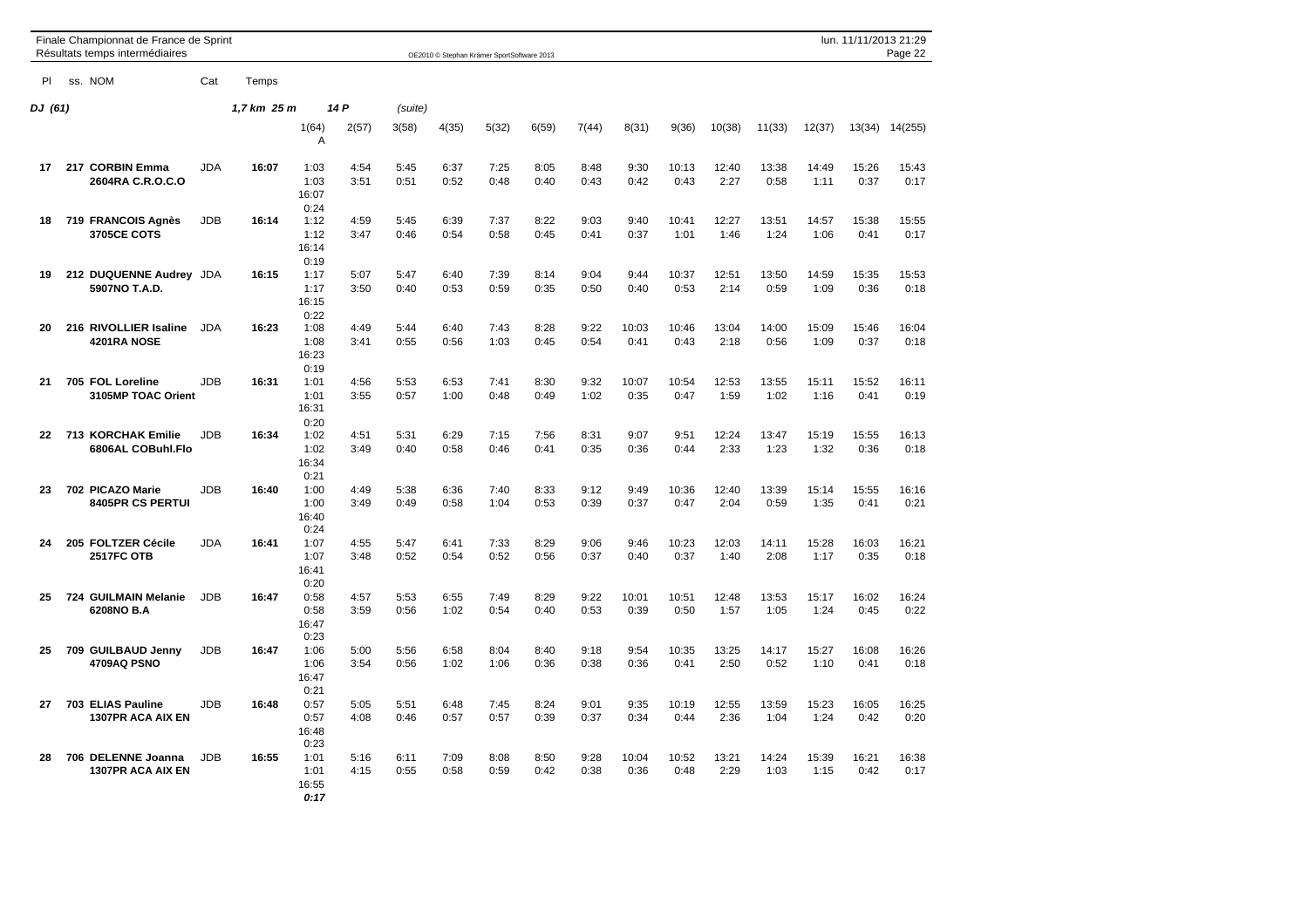|           | Finale Championnat de France de Sprint<br>Résultats temps intermédiaires |            |             |                               |              |              |              | OE2010 © Stephan Krämer SportSoftware 2013 |              |               |               |               |               |               |               | lun. 11/11/2013 21:29 | Page 23       |
|-----------|--------------------------------------------------------------------------|------------|-------------|-------------------------------|--------------|--------------|--------------|--------------------------------------------|--------------|---------------|---------------|---------------|---------------|---------------|---------------|-----------------------|---------------|
| <b>PI</b> | ss. NOM                                                                  | Cat        | Temps       |                               |              |              |              |                                            |              |               |               |               |               |               |               |                       |               |
| DJ (61)   |                                                                          |            | 1,7 km 25 m |                               | 14 P         | (suite)      |              |                                            |              |               |               |               |               |               |               |                       |               |
|           |                                                                          |            |             | 1(64)<br>Α                    | 2(57)        | 3(58)        | 4(35)        | 5(32)                                      | 6(59)        | 7(44)         | 8(31)         | 9(36)         | 10(38)        | 11(33)        | 12(37)        | 13(34)                | 14(255)       |
| 29        | 721 DUDOIGNON Marin JDB<br>2604RA C.R.O.C.O                              |            | 17:06       | 0:58<br>0:58<br>17:06<br>0:22 | 5:01<br>4:03 | 5:54<br>0:53 | 6:52<br>0:58 | 7:45<br>0:53                               | 8:23<br>0:38 | 9:08<br>0:45  | 9:47<br>0:39  | 10:32<br>0:45 | 13:29<br>2:57 | 14:28<br>0:59 | 15:50<br>1:22 | 16:27<br>0:37         | 16:44<br>0:17 |
| 30        | 730 LE CAM Miti<br><b>3502BR CRCO</b>                                    | <b>JDB</b> | 17:14       | 0:56<br>0:56<br>17:14<br>0:18 | 5:20<br>4:24 | 6:32<br>1:12 | 7:32<br>1:00 | 8:27<br>0:55                               | 9:06<br>0:39 | 9:54<br>0:48  | 10:30<br>0:36 | 11:26<br>0:56 | 13:32<br>2:06 | 14:40<br>1:08 | 15:55<br>1:15 | 16:38<br>0:43         | 16:56<br>0:18 |
| 31        | 701 PETER-JAN Lucile<br><b>3705CE COTS</b>                               | <b>JDB</b> | 17:20       | 1:04<br>1:04<br>17:20<br>0:26 | 5:04<br>4:00 | 5:55<br>0:51 | 6:51<br>0:56 | 7:47<br>0:56                               | 8:33<br>0:46 | 9:14<br>0:41  | 9:54<br>0:40  | 10:49<br>0:55 | 13:26<br>2:37 | 14:21<br>0:55 | 15:51<br>1:30 | 16:33<br>0:42         | 16:54<br>0:21 |
| 32        | 725 BOUDIN Lina<br>2301LI CRO2                                           | <b>JDB</b> | 17:44       | 2:05<br>2:05<br>17:44<br>0:22 | 5:52<br>3:47 | 6:54<br>1:02 | 7:50<br>0:56 | 8:50<br>1:00                               | 9:30<br>0:40 | 10:21<br>0:51 | 11:04<br>0:43 | 11:52<br>0:48 | 13:42<br>1:50 | 14:54<br>1:12 | 16:23<br>1:29 | 17:02<br>0:39         | 17:22<br>0:20 |
| 33        | 720 CLAUZEAU Cléa<br><b>1705PC CMO</b>                                   | <b>JDB</b> | 17:53       | 1:09<br>1:09<br>17:53<br>0:21 | 5:25<br>4:16 | 6:20<br>0:55 | 7:24<br>1:04 | 8:29<br>1:05                               | 9:13<br>0:44 | 10:00<br>0:47 | 10:43<br>0:43 | 11:34<br>0:51 | 13:41<br>2:07 | 14:54<br>1:13 | 16:24<br>1:30 | 17:12<br>0:48         | 17:32<br>0:20 |
| 33        | 714 BESTEL Sandra<br>9105IF COLE                                         | <b>JDB</b> | 17:53       | 1:18<br>1:18<br>17:53<br>0:21 | 5:12<br>3:54 | 5:59<br>0:47 | 7:06<br>1:07 | 8:03<br>0:57                               | 8:47<br>0:44 | 9:27<br>0:40  | 10:06<br>0:39 | 10:49<br>0:43 | 13:27<br>2:38 | 14:50<br>1:23 | 16:24<br>1:34 | 17:11<br>0:47         | 17:32<br>0:21 |
| 35        | 728 CONIEL Laura<br>5604BR COL                                           | <b>JDB</b> | 17:59       | 1:13<br>1:13<br>17:59<br>0:20 | 5:41<br>4:28 | 6:46<br>1:05 | 7:41<br>0:55 | 8:44<br>1:03                               | 9:30<br>0:46 | 10:10<br>0:40 | 10:58<br>0:48 | 11:57<br>0:59 | 14:02<br>2:05 | 15:10<br>1:08 | 16:41<br>1:31 | 17:21<br>0:40         | 17:39<br>0:18 |
| 36        | 219 CHARDOT Marion<br>7807IF GO78                                        | <b>JDA</b> | 18:09       | 1:18<br>1:18<br>18:09<br>0:21 | 5:06<br>3:48 | 6:06<br>1:00 | 7:11<br>1:05 | 8:07<br>0:56                               | 8:48<br>0:41 | 9:32<br>0:44  | 10:17<br>0:45 | 10:59<br>0:42 | 13:40<br>2:41 | 14:42<br>1:02 | 16:49<br>2:07 | 17:29<br>0:40         | 17:48<br>0:19 |
| 37        | 726 ANGLADE Lucile<br>5604BR COL                                         | <b>JDB</b> | 18:32       | 1:02<br>1:02<br>18:32<br>0:19 | 5:38<br>4:36 | 6:43<br>1:05 | 7:51<br>1:08 | 8:55<br>1:04                               | 9:50<br>0:55 | 10:34<br>0:44 | 11:26<br>0:52 | 12:20<br>0:54 | 14:30<br>2:10 | 15:35<br>1:05 | 17:05<br>1:30 | 17:51<br>0:46         | 18:13<br>0:22 |
| 38        | <b>727 ZIMMERMANN Phoe</b><br>5407LO SO Lunevill                         | <b>JDB</b> | 19:08       | 1:25<br>1:25<br>19:08<br>0:22 | 5:57<br>4:32 | 6:53<br>0:56 | 7:56<br>1:03 | 8:51<br>0:55                               | 9:51<br>1:00 | 10:52<br>1:01 | 12:13<br>1:21 | 13:16<br>1:03 | 15:14<br>1:58 | 16:17<br>1:03 | 17:43<br>1:26 | 18:25<br>0:42         | 18:46<br>0:21 |
| 38        | 717 DELHOTAL Chloe<br><b>1104LR CORBIERE</b>                             | <b>JDB</b> | 19:08       | 1:23<br>1:23<br>19:08<br>0:18 | 5:46<br>4:23 | 6:49<br>1:03 | 7:54<br>1:05 | 8:56<br>1:02                               | 9:46<br>0:50 | 10:57<br>1:11 | 11:35<br>0:38 | 12:35<br>1:00 | 15:15<br>2:40 | 16:21<br>1:06 | 17:46<br>1:25 | 18:30<br>0:44         | 18:50<br>0:20 |
| 40        | 729 ESCAUT Lorraine<br>3105MP TOAC Orient                                | JDB        | 19:10       | 1:32<br>1:32<br>19:10<br>0:21 | 5:57<br>4:25 | 6:55<br>0:58 | 8:02<br>1:07 | 9:09<br>1:07                               | 9:57<br>0:48 | 11:00<br>1:03 | 11:39<br>0:39 | 12:26<br>0:47 | 14:53<br>2:27 | 16:04<br>1:11 | 17:35<br>1:31 | 18:26<br>0:51         | 18:49<br>0:23 |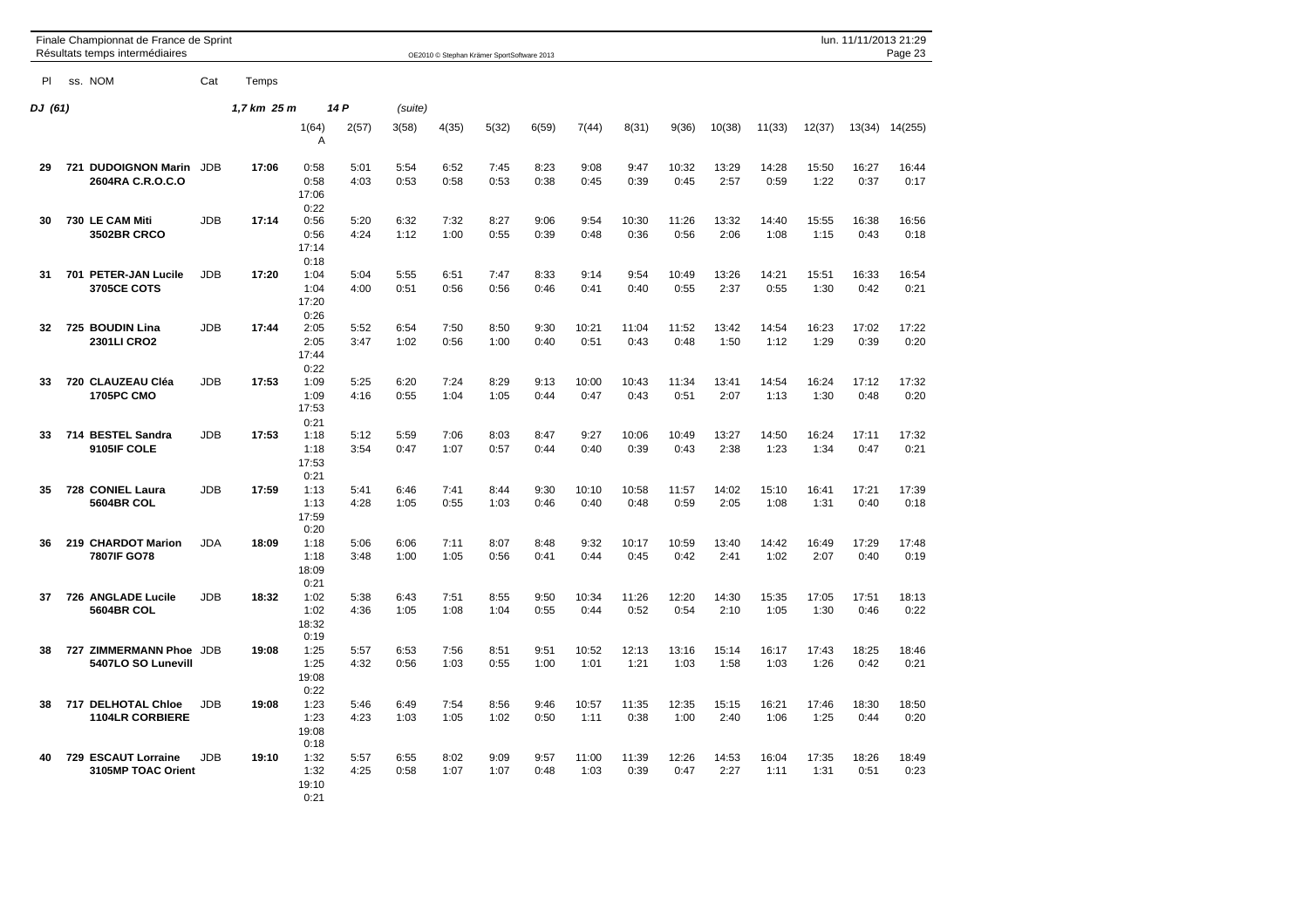|         |     | Finale Championnat de France de Sprint<br>Résultats temps intermédiaires |            |             | lun. 11/11/2013 21:29<br>OE2010 © Stephan Krämer SportSoftware 2013 |              |                                |               |               |               |               |               |               |               |               |               |               | Page 24        |
|---------|-----|--------------------------------------------------------------------------|------------|-------------|---------------------------------------------------------------------|--------------|--------------------------------|---------------|---------------|---------------|---------------|---------------|---------------|---------------|---------------|---------------|---------------|----------------|
| PI.     |     | ss. NOM                                                                  | Cat        | Temps       |                                                                     |              |                                |               |               |               |               |               |               |               |               |               |               |                |
| DJ (61) |     |                                                                          |            | 1,7 km 25 m |                                                                     | 14 P         | (suite)                        |               |               |               |               |               |               |               |               |               |               |                |
|         |     |                                                                          |            |             | 1(64)<br>Α                                                          | 2(57)        | 3(58)                          | 4(35)         | 5(32)         | 6(59)         | 7(44)         | 8(31)         | 9(36)         | 10(38)        | 11(33)        | 12(37)        |               | 13(34) 14(255) |
| 41      |     | 731 BEYLS Mathilde<br>7807IF GO78                                        | <b>JDB</b> | 19:15       | 0:56<br>0:56<br>19:15<br>0:26                                       | 5:05<br>4:09 | 6:05<br>1:00                   | 7:09<br>1:04  | 8:07<br>0:58  | 9:09<br>1:02  | 9:56<br>0:47  | 10:50<br>0:54 | 11:38<br>0:48 | 14:38<br>3:00 | 15:48<br>1:10 | 17:44<br>1:56 | 18:28<br>0:44 | 18:49<br>0:21  |
| 42      |     | 220 DEVRIEUX Naïs<br>4203RA OE42                                         | JDA        | 19:16       | 1:03<br>1:03<br>19:16<br>0:24                                       | 7:21<br>6:18 | 8:21<br>1:00<br>10:47<br>$*43$ | 9:22<br>1:01  | 10:13<br>0:51 | 10:58<br>0:45 | 11:42<br>0:44 | 12:24<br>0:42 | 13:09<br>0:45 | 15:32<br>2:23 | 16:35<br>1:03 | 17:51<br>1:16 | 18:32<br>0:41 | 18:52<br>0:20  |
| 43      |     | 716 GILLIARD Amélie<br>2407AQ POP                                        | JDB        | 19:21       | 1:41<br>1:41<br>19:21<br>0:20                                       | 6:54<br>5:13 | 7:41<br>0:47                   | 8:49<br>1:08  | 9:44<br>0:55  | 10:24<br>0:40 | 11:17<br>0:53 | 12:00<br>0:43 | 12:46<br>0:46 | 15:20<br>2:34 | 16:28<br>1:08 | 17:59<br>1:31 | 18:42<br>0:43 | 19:01<br>0:19  |
| 44      |     | 718 LEPERQUE Ophelie JDB<br>6208NO B.A                                   |            | 19:29       | 1:07<br>1:07<br>19:29<br>0:22                                       | 7:55<br>6:48 | 8:55<br>1:00<br>0:56<br>$*53$  | 9:57<br>1:02  | 10:49<br>0:52 | 11:33<br>0:44 | 12:14<br>0:41 | 12:52<br>0:38 | 13:43<br>0:51 | 15:35<br>1:52 | 16:34<br>0:59 | 18:06<br>1:32 | 18:48<br>0:42 | 19:07<br>0:19  |
| 45      |     | 722 FLORENT Roxane<br>5907NO T.A.D.                                      | <b>JDB</b> | 19:48       | 3:37<br>3:37<br>19:48<br>0:18                                       | 7:55<br>4:18 | 8:47<br>0:52                   | 9:50<br>1:03  | 10:48<br>0:58 | 11:30<br>0:42 | 12:15<br>0:45 | 12:50<br>0:35 | 13:44<br>0:54 | 15:46<br>2:02 | 16:55<br>1:09 | 18:19<br>1:24 | 19:08<br>0:49 | 19:30<br>0:22  |
| 46      |     | 723 GRENEY Diane<br>6804AL COColmar                                      | JDB        | 20:13       | 1:34<br>1:34<br>20:13<br>0:19                                       | 6:14<br>4:40 | 7:18<br>1:04                   | 8:21<br>1:03  | 9:22<br>1:01  | 10:10<br>0:48 | 11:04<br>0:54 | 11:55<br>0:51 | 12:51<br>0:56 | 16:08<br>3:17 | 17:13<br>1:05 | 18:52<br>1:39 | 19:35<br>0:43 | 19:54<br>0:19  |
| 47      |     | 704 BOLZER Marie<br>5407LO SO Lunevill                                   | <b>JDB</b> | 20:15       | 1:13<br>1:13<br>20:15<br>0:22                                       | 5:09<br>3:56 | 5:59<br>0:50                   | 7:01<br>1:02  | 8:54<br>1:53  | 9:30<br>0:36  | 10:16<br>0:46 | 11:03<br>0:47 | 13:54<br>2:51 | 16:25<br>2:31 | 17:22<br>0:57 | 18:53<br>1:31 | 19:35<br>0:42 | 19:53<br>0:18  |
| 48      |     | 712 TRESSOL Marine<br>4709AQ PSNO                                        | <b>JDB</b> | 20:48       | 0:57<br>0:57<br>20:48<br>0:23                                       | 8:31<br>7:34 | 9:13<br>0:42                   | 10:07<br>0:54 | 11:13<br>1:06 | 11:47<br>0:34 | 12:25<br>0:38 | 12:59<br>0:34 | 13:38<br>0:39 | 16:55<br>3:17 | 17:47<br>0:52 | 19:09<br>1:22 | 20:05<br>0:56 | 20:25<br>0:20  |
| 49      |     | 735 BERJOAN Julia<br><b>3408LR AMSO34</b>                                | JDB        | 21:09       | 1:07<br>1:07<br>21:09<br>0:23                                       | 5:43<br>4:36 | 6:42<br>0:59                   | 7:51<br>1:09  | 10:14<br>2:23 | 10:59<br>0:45 | 11:47<br>0:48 | 12:35<br>0:48 | 13:39<br>1:04 | 16:49<br>3:10 | 17:53<br>1:04 | 19:41<br>1:48 | 20:23<br>0:42 | 20:46<br>0:23  |
| 50      | 707 | <b>DEVILLERS Consta</b><br><b>2508FC BALISE 25</b>                       | JDB        | 21:10       | 1:24<br>1:24<br>21:10<br>0:19                                       | 8:10<br>6:46 | 9:01<br>0:51                   | 9:58<br>0:57  | 12:47<br>2:49 | 13:31<br>0:44 | 14:05<br>0:34 | 14:39<br>0:34 | 15:23<br>0:44 | 17:24<br>2:01 | 18:18<br>0:54 | 19:50<br>1:32 | 20:34<br>0:44 | 20:51<br>0:17  |
| 51      |     | 732 SARION Emilie<br>4705AQ N.O.R.D.                                     | JDB        | 21:54       | 1:36<br>1:36<br>21:54<br>0:22                                       | 6:32<br>4:56 | 7:34<br>1:02                   | 8:55<br>1:21  | 10:04<br>1:09 | 10:50<br>0:46 | 11:45<br>0:55 | 12:30<br>0:45 | 13:24<br>0:54 | 17:08<br>3:44 | 18:25<br>1:17 | 20:06<br>1:41 | 21:09<br>1:03 | 21:32<br>0:23  |
| 52      |     | 739 FEIGNIER Nathalie<br>9105IF COLE                                     | <b>JDB</b> | 23:48       | 1:36<br>1:36<br>23:48<br>0:21                                       | 8:56<br>7:20 | 9:41<br>0:45<br>1:26<br>$*53$  | 10:49<br>1:08 | 11:47<br>0:58 | 12:36<br>0:49 | 13:28<br>0:52 | 14:01<br>0:33 | 14:51<br>0:50 | 17:49<br>2:58 | 19:47<br>1:58 | 22:23<br>2:36 | 23:06<br>0:43 | 23:27<br>0:21  |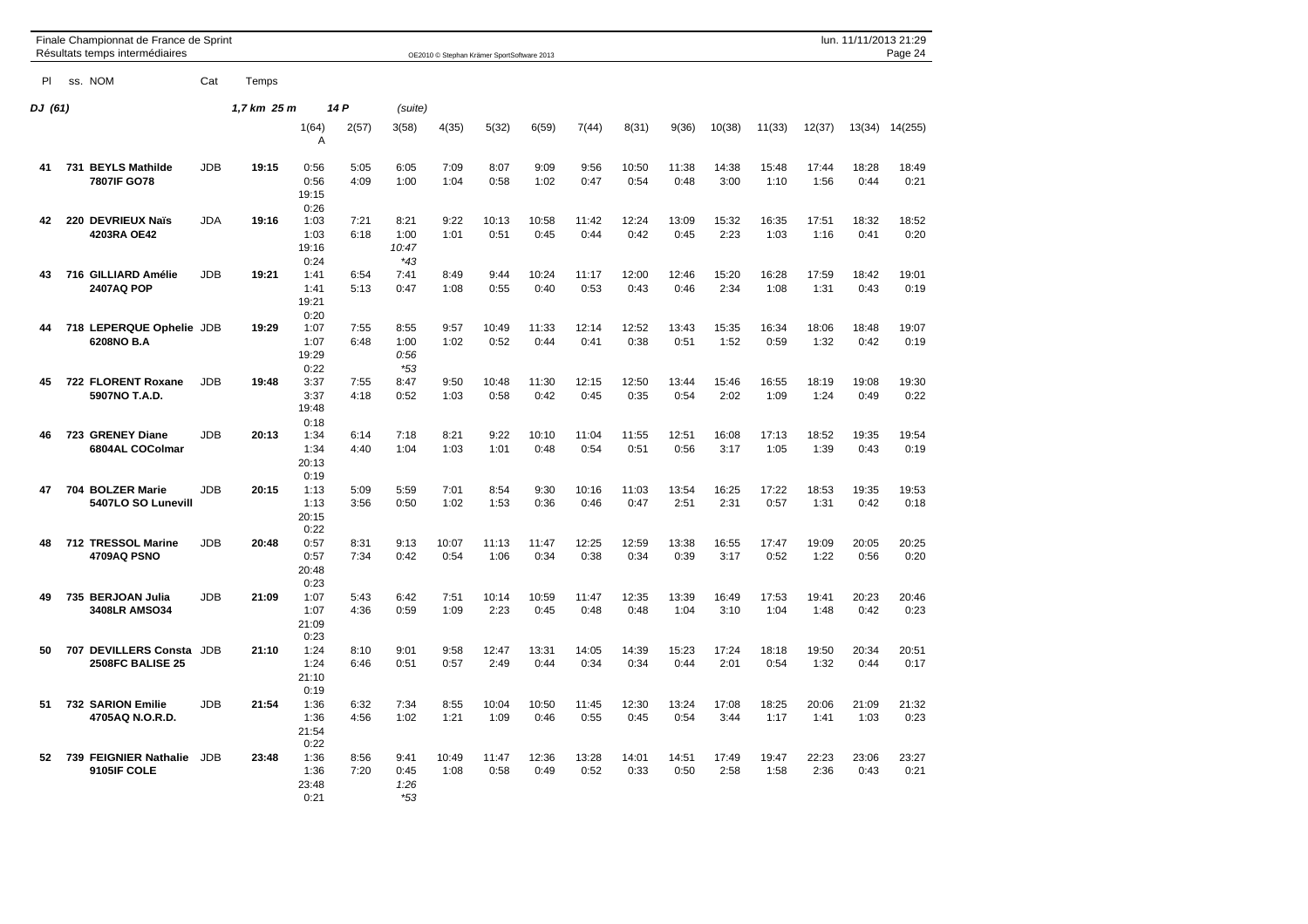|              | lun. 11/11/2013 21:29<br>Finale Championnat de France de Sprint<br>Résultats temps intermédiaires<br>Page 25<br>OE2010 © Stephan Krämer SportSoftware 2013 |                                              |                  |             |                                       |               |                                |               |               |               |               |               |               |               |               |               |               |                |
|--------------|------------------------------------------------------------------------------------------------------------------------------------------------------------|----------------------------------------------|------------------|-------------|---------------------------------------|---------------|--------------------------------|---------------|---------------|---------------|---------------|---------------|---------------|---------------|---------------|---------------|---------------|----------------|
| PI           |                                                                                                                                                            | ss. NOM                                      | Cat              | Temps       |                                       |               |                                |               |               |               |               |               |               |               |               |               |               |                |
| DJ (61)      |                                                                                                                                                            |                                              |                  | 1,7 km 25 m |                                       | 14 P          | (suite)                        |               |               |               |               |               |               |               |               |               |               |                |
|              |                                                                                                                                                            |                                              |                  |             | 1(64)<br>A                            | 2(57)         | 3(58)                          | 4(35)         | 5(32)         | 6(59)         | 7(44)         | 8(31)         | 9(36)         | 10(38)        | 11(33)        | 12(37)        |               | 13(34) 14(255) |
| 53           |                                                                                                                                                            | 733 CHAZAL Marina<br>2105BO ADOChenôv        | <b>JDB</b>       | 23:58       | 1:06<br>1:06<br>23:58<br>0:22         | 8:26<br>7:20  | 9:46<br>1:20                   | 10:44<br>0:58 | 11:54<br>1:10 | 13:25<br>1:31 | 14:06<br>0:41 | 14:47<br>0:41 | 15:41<br>0:54 | 18:47<br>3:06 | 20:58<br>2:11 | 22:23<br>1:25 | 23:11<br>0:48 | 23:36<br>0:25  |
| 54           |                                                                                                                                                            | 734 MAZIER Margaux<br><b>5604BR COL</b>      | JDB              | 28:47       | 1:52<br>1:52<br>28:47<br>0:26         | 10:54<br>9:02 | 12:09<br>1:15                  | 13:25<br>1:16 | 14:40<br>1:15 | 15:38<br>0:58 | 16:32<br>0:54 | 17:43<br>1:11 | 20:05<br>2:22 | 23:16<br>3:11 | 25:10<br>1:54 | 26:59<br>1:49 | 27:56<br>0:57 | 28:21<br>0:25  |
|              |                                                                                                                                                            | 200 BEAUVIR Maëlle<br><b>3502BR CRCO</b>     | <b>JDA</b>       | pm          | 1:05<br>1:05<br>19:07<br>0:18         | 5:58<br>4:53  | 6:35<br>0:37<br>9:54<br>$*41$  | 7:22<br>0:47  | 9:31<br>2:09  | 10:35<br>1:04 | $- - - - -$   | 11:55<br>1:20 | 14:21<br>2:26 | 16:17<br>1:56 | 17:03<br>0:46 | 18:02<br>0:59 | 18:35<br>0:33 | 18:49<br>0:14  |
|              |                                                                                                                                                            | 715 VILLAR Zoe<br>6701AL COSE                | JDB              | pm          | $\cdots$<br>20:09<br>0:22             | 7:54<br>7:54  | 8:46<br>0:52<br>0:56<br>$*53$  | 9:51<br>1:05  | 10:40<br>0:49 | 11:24<br>0:44 | 12:09<br>0:45 | 12:52<br>0:43 | 13:38<br>0:46 | 16:28<br>2:50 | 17:27<br>0:59 | 18:49<br>1:22 | 19:29<br>0:40 | 19:47<br>0:18  |
|              |                                                                                                                                                            | 208 MARTIN Agathe<br><b>2508FC BALISE 25</b> | <b>JDA</b>       | pm          | 1:16<br>1:16<br>21:05<br>0:23         | 4:41<br>3:25  | 5:20<br>0:39<br>11:02<br>$*43$ | 6:08<br>0:48  | 8:57<br>2:49  | -----         | 12:01<br>3:04 | 12:39<br>0:38 | 13:16<br>0:37 | 17:36<br>4:20 | 18:28<br>0:52 | 19:43<br>1:15 | 20:23<br>0:40 | 20:42<br>0:19  |
|              |                                                                                                                                                            | 710 CHATELAIN Eloïse<br><b>2517FC OTB</b>    | JDB              | pm          | 1.1.1.1<br>22:41<br>0:22              | 6:09<br>6:09  | 7:19<br>1:10                   | 8:36<br>1:17  | 9:32<br>0:56  | 10:37<br>1:05 | 11:41<br>1:04 | 12:29<br>0:48 | 14:59<br>2:30 | 17:52<br>2:53 | 19:43<br>1:51 | 21:08<br>1:25 | 21:56<br>0:48 | 22:19<br>0:23  |
|              |                                                                                                                                                            | 737 AMOUR Océane<br>6307AU Balise 63         | <b>JDB</b>       | abs         | 1.1.1.1                               |               |                                |               |               |               |               |               |               |               |               |               |               |                |
|              |                                                                                                                                                            | 736 SIRET Marie<br>0308AU AVCC               | JDB              | abs         |                                       |               |                                |               |               |               |               |               |               |               |               |               |               |                |
|              |                                                                                                                                                            | 738 POIROT Delphine<br>8809LO HVO            | <b>JDB</b>       | abs         |                                       |               |                                |               |               |               |               |               |               |               |               |               |               |                |
| HE2 (48)     |                                                                                                                                                            |                                              |                  | 2,0 km 25 m | 1(45)<br>Α                            | 14 P<br>2(46) | 3(47)                          | 4(35)         | 5(32)         | 6(48)         | 7(54)         | 8(31)         | 9(49)         | 10(39)        | 11(33)        | 12(56)        |               | 13(34) 14(255) |
| 1.           |                                                                                                                                                            | 605 ESTELA Olivier<br>1307PR ACA AIX EN      | HEB <sub>2</sub> | 13:39       | 0:23<br>0:23<br>13:39                 | 3:36<br>3:13  | 4:04<br>0:28                   | 5:33<br>1:29  | 6:11<br>0:38  | 6:31<br>0:20  | 7:02<br>0:31  | 7:33<br>0:31  | 8:39<br>1:06  | 10:06<br>1:27 | 11:12<br>1:06 | 12:26<br>1:14 | 13:06<br>0:40 | 13:21<br>0:15  |
| $\mathbf{2}$ |                                                                                                                                                            | 604 LAUTRETE Pierre<br>3319AQ SMOG           | HEB <sub>2</sub> | 13:40       | 0:18<br>0:20<br>0:20<br>13:40<br>0:17 | 3:58<br>3:38  | 4:17<br>0:19                   | 5:46<br>1:29  | 6:24<br>0:38  | 6:47<br>0:23  | 7:12<br>0:25  | 7:41<br>0:29  | 8:42<br>1:01  | 10:07<br>1:25 | 11:09<br>1:02 | 12:22<br>1:13 | 13:03<br>0:41 | 13:23<br>0:20  |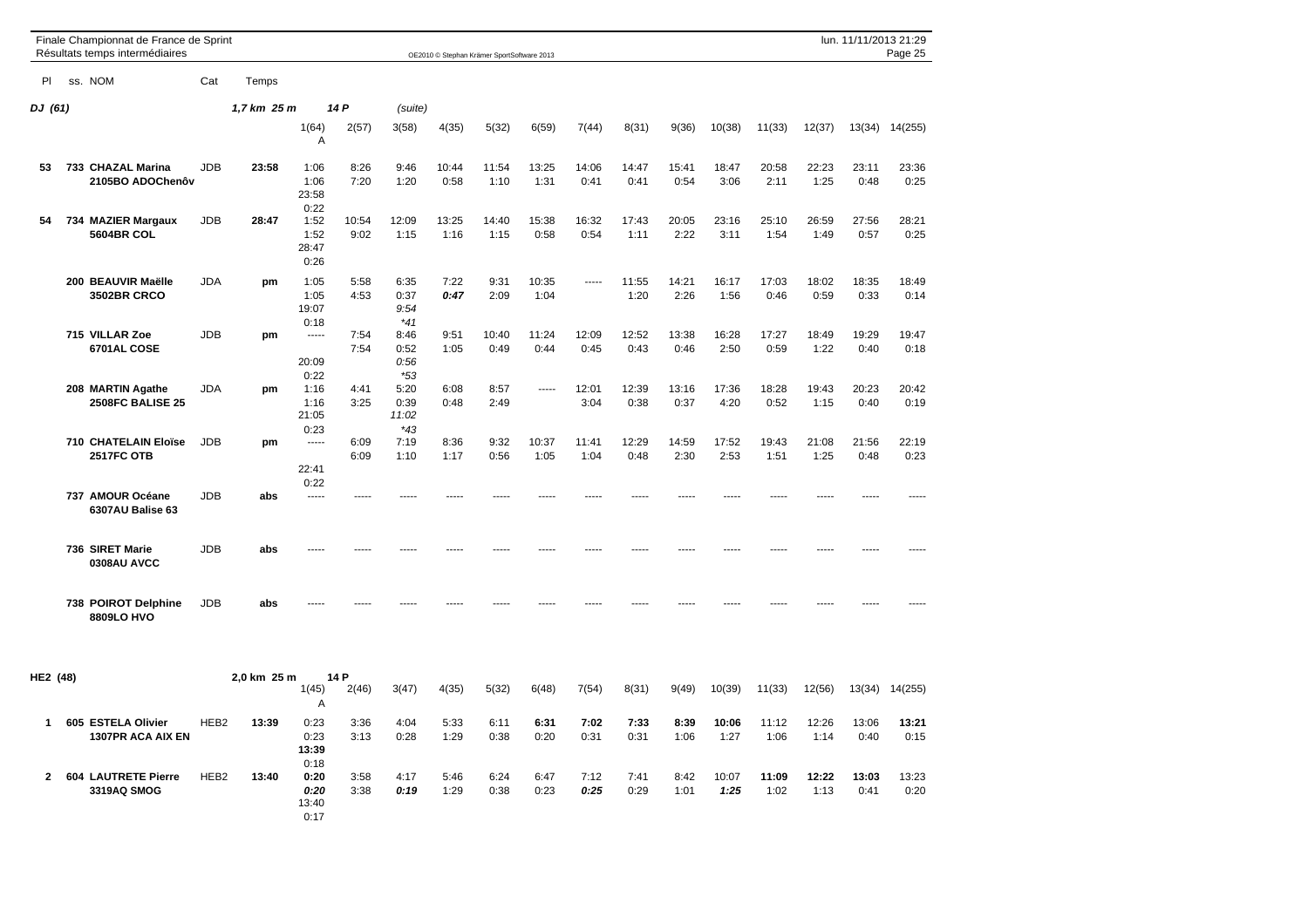|                               |  | Finale Championnat de France de Sprint<br>Résultats temps intermédiaires |                  |             |                               |              | lun. 11/11/2013 21:29<br>OE2010 © Stephan Krämer SportSoftware 2013 |              |              |              |              |              |               |               |               |               |               | Page 26       |
|-------------------------------|--|--------------------------------------------------------------------------|------------------|-------------|-------------------------------|--------------|---------------------------------------------------------------------|--------------|--------------|--------------|--------------|--------------|---------------|---------------|---------------|---------------|---------------|---------------|
| ss. NOM<br>Cat<br>PI<br>Temps |  |                                                                          |                  |             |                               |              |                                                                     |              |              |              |              |              |               |               |               |               |               |               |
| HE2 (48)                      |  |                                                                          |                  | 2,0 km 25 m |                               | 14 P         | (suite)                                                             |              |              |              |              |              |               |               |               |               |               |               |
|                               |  |                                                                          |                  |             | 1(45)<br>Α                    | 2(46)        | 3(47)                                                               | 4(35)        | 5(32)        | 6(48)        | 7(54)        | 8(31)        | 9(49)         | 10(39)        | 11(33)        | 12(56)        | 13(34)        | 14(255)       |
| 3                             |  | 610 THURIOT Kévin<br>9502IF ACBeaucham                                   | HEB <sub>2</sub> | 14:16       | 0:24<br>0:24<br>14:16<br>0:16 | 3:32<br>3:08 | 3:56<br>0:24                                                        | 5:37<br>1:41 | 6:15<br>0:38 | 6:37<br>0:22 | 7:06<br>0:29 | 7:35<br>0:29 | 8:41<br>1:06  | 10:32<br>1:51 | 11:43<br>1:11 | 12:59<br>1:16 | 13:44<br>0:45 | 14:00<br>0:16 |
| 4                             |  | 614 PAULY Alexis<br><b>1705PC CMO</b>                                    | HEB <sub>2</sub> | 14:18       | 0:23<br>0:23<br>14:18<br>0:18 | 3:40<br>3:17 | 4:04<br>0:24                                                        | 5:30<br>1:26 | 6:09<br>0:39 | 6:36<br>0:27 | 7:17<br>0:41 | 7:44<br>0:27 | 8:45<br>1:01  | 10:34<br>1:49 | 11:36<br>1:02 | 13:03<br>1:27 | 13:42<br>0:39 | 14:00<br>0:18 |
| 5                             |  | 634 FALCONE Leo<br>1103LR RDPA                                           | HEB <sub>2</sub> | 14:24       | 0:23<br>0:23<br>14:24<br>0:17 | 3:59<br>3:36 | 4:23<br>0:24                                                        | 5:55<br>1:32 | 6:37<br>0:42 | 6:58<br>0:21 | 7:25<br>0:27 | 7:49<br>0:24 | 8:55<br>1:06  | 10:48<br>1:53 | 11:58<br>1:10 | 13:13<br>1:15 | 13:53<br>0:40 | 14:07<br>0:14 |
| 5                             |  | <b>627 NEGRE ARNAUD</b><br>3105MP TOAC Orient                            | HEB <sub>2</sub> | 14:24       | 0:24<br>0:24<br>14:24<br>0:16 | 3:50<br>3:26 | 4:11<br>0:21                                                        | 5:42<br>1:31 | 6:20<br>0:38 | 6:38<br>0:18 | 7:20<br>0:42 | 7:46<br>0:26 | 8:44<br>0:58  | 10:50<br>2:06 | 11:48<br>0:58 | 13:06<br>1:18 | 13:52<br>0:46 | 14:08<br>0:16 |
| 7                             |  | 611 FARDEL Florent<br>5907NO T.A.D.                                      | HEB2             | 14:25       | 0:25<br>0:25<br>14:25<br>0:16 | 3:41<br>3:16 | 4:05<br>0:24                                                        | 5:40<br>1:35 | 6:19<br>0:39 | 6:38<br>0:19 | 7:08<br>0:30 | 7:37<br>0:29 | 8:42<br>1:05  | 10:47<br>2:05 | 12:00<br>1:13 | 13:12<br>1:12 | 13:53<br>0:41 | 14:09<br>0:16 |
| 8                             |  | 607 GIBIAT Xavier<br><b>8405PR CS PERTUI</b>                             | HEB <sub>2</sub> | 14:56       | 0:24<br>0:24<br>14:56<br>0:19 | 3:50<br>3:26 | 4:15<br>0:25                                                        | 6:03<br>1:48 | 6:48<br>0:45 | 7:09<br>0:21 | 7:41<br>0:32 | 8:11<br>0:30 | 9:24<br>1:13  | 11:02<br>1:38 | 12:13<br>1:11 | 13:32<br>1:19 | 14:20<br>0:48 | 14:37<br>0:17 |
| 8                             |  | 620 TASTET Xavier<br>4012AQ B.R.O.S                                      | HEB <sub>2</sub> | 14:56       | 0:20<br>0:20<br>14:56<br>0:22 | 3:32<br>3:12 | 3:56<br>0:24                                                        | 5:30<br>1:34 | 6:11<br>0:41 | 6:31<br>0:20 | 7:10<br>0:39 | 7:38<br>0:28 | 8:43<br>1:05  | 10:55<br>2:12 | 12:01<br>1:06 | 13:29<br>1:28 | 14:16<br>0:47 | 14:34<br>0:18 |
| 10                            |  | 624 LUTHRINGER Franc HEB2<br>8809LO HVO                                  |                  | 14:59       | 0:22<br>0:22<br>14:59<br>0:21 | 3:53<br>3:31 | 4:18<br>0:25                                                        | 6:04<br>1:46 | 6:47<br>0:43 | 7:09<br>0:22 | 7:40<br>0:31 | 8:12<br>0:32 | 9:18<br>1:06  | 11:04<br>1:46 | 12:21<br>1:17 | 13:36<br>1:15 | 14:21<br>0:45 | 14:38<br>0:17 |
| 11                            |  | 600 PAYSSAN Valentin<br><b>3502BR CRCO</b>                               | HEB <sub>2</sub> | 15:18       | 0:24<br>0:24<br>15:18<br>0:15 | 5:46<br>5:22 | 6:05<br>0:19                                                        | 7:38<br>1:33 | 8:14<br>0:36 | 8:33<br>0:19 | 9:08<br>0:35 | 9:34<br>0:26 | 10:36<br>1:02 | 12:05<br>1:29 | 13:00<br>0.55 | 14:07<br>1:07 | 14:48<br>0:41 | 15:03<br>0:15 |
| 12                            |  | 622 DUBOIS Philippe<br>7709IF USM/CO                                     | HEB <sub>2</sub> | 15:26       | 0:25<br>0:25<br>15:26<br>0:19 | 3:43<br>3:18 | 4:07<br>0:24                                                        | 5:49<br>1:42 | 6:29<br>0:40 | 6:51<br>0:22 | 7:58<br>1:07 | 8:27<br>0:29 | 9:24<br>0:57  | 11:33<br>2:09 | 12:51<br>1:18 | 14:05<br>1:14 | 14:50<br>0:45 | 15:07<br>0:17 |
| 13                            |  | 645 LONCHAMPT Loïc<br><b>2508FC BALISE 25</b>                            | HEB <sub>2</sub> | 15:36       | 0:21<br>0:21<br>15:36<br>0:17 | 3:41<br>3:20 | 4:04<br>0:23                                                        | 5:34<br>1:30 | 6:49<br>1:15 | 7:13<br>0:24 | 7:46<br>0:33 | 8:17<br>0:31 | 10:00<br>1:43 | 11:51<br>1:51 | 13:07<br>1:16 | 14:20<br>1:13 | 15:05<br>0:45 | 15:19<br>0:14 |
| 14                            |  | 603 LAUZIER Cédric<br>4201RA NOSE                                        | HEB <sub>2</sub> | 15:37       | 0:22<br>0:22<br>15:37<br>0:17 | 3:40<br>3:18 | 4:05<br>0:25                                                        | 5:45<br>1:40 | 6:26<br>0:41 | 7:04<br>0:38 | 7:40<br>0:36 | 8:10<br>0:30 | 9:22<br>1:12  | 11:04<br>1:42 | 12:33<br>1:29 | 14:07<br>1:34 | 15:01<br>0:54 | 15:20<br>0:19 |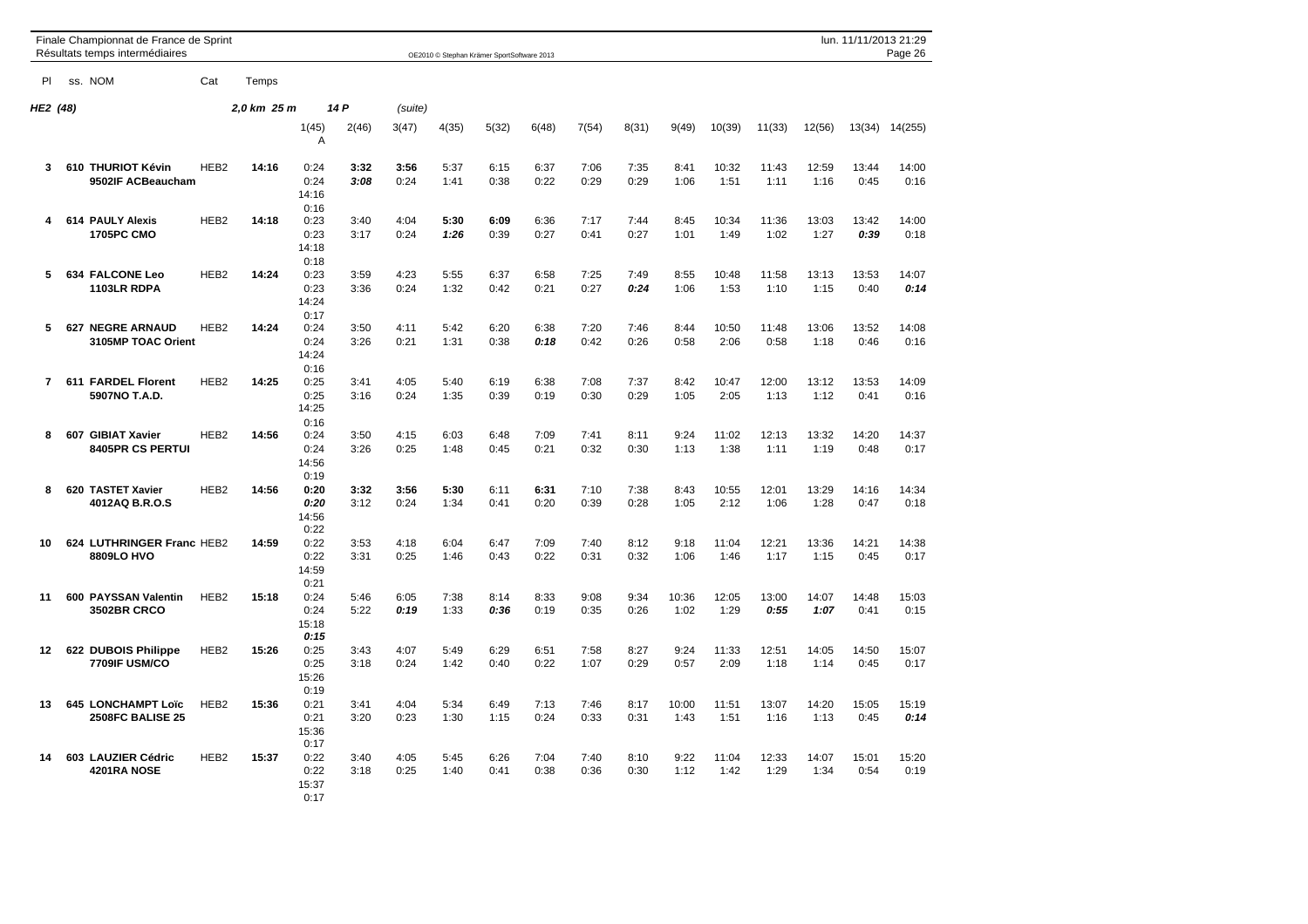|          |     | Finale Championnat de France de Sprint<br>Résultats temps intermédiaires |                  |             |                               |              |              |              | OE2010 C Stephan Krämer SportSoftware 2013 |              |              |              |               |               |               |               | lun. 11/11/2013 21:29 | Page 27       |
|----------|-----|--------------------------------------------------------------------------|------------------|-------------|-------------------------------|--------------|--------------|--------------|--------------------------------------------|--------------|--------------|--------------|---------------|---------------|---------------|---------------|-----------------------|---------------|
| PI       |     | ss. NOM                                                                  | Cat              | Temps       |                               |              |              |              |                                            |              |              |              |               |               |               |               |                       |               |
| HE2 (48) |     |                                                                          |                  | 2,0 km 25 m |                               | 14 P         | (suite)      |              |                                            |              |              |              |               |               |               |               |                       |               |
|          |     |                                                                          |                  |             | 1(45)<br>Α                    | 2(46)        | 3(47)        | 4(35)        | 5(32)                                      | 6(48)        | 7(54)        | 8(31)        | 9(49)         | 10(39)        | 11(33)        | 12(56)        | 13(34)                | 14(255)       |
| 15       |     | 613 VALOIS Laurent<br><b>3502BR CRCO</b>                                 | HEB <sub>2</sub> | 15:38       | 0:25<br>0:25<br>15:38<br>0:21 | 4:00<br>3:35 | 4:31<br>0:31 | 6:09<br>1:38 | 6:55<br>0:46                               | 7:18<br>0:23 | 8:00<br>0:42 | 8:32<br>0:32 | 9:38<br>1:06  | 11:32<br>1:54 | 13:02<br>1:30 | 14:18<br>1:16 | 15:01<br>0:43         | 15:17<br>0:16 |
| 16       |     | 608 STOURM jordan<br><b>3502BR CRCO</b>                                  | HEB <sub>2</sub> | 15:41       | 0:22<br>0:22<br>15:41<br>0:15 | 5:37<br>5:15 | 6:01<br>0:24 | 7:27<br>1:26 | 8:06<br>0:39                               | 8:33<br>0:27 | 9:08<br>0:35 | 9:38<br>0:30 | 10:35<br>0:57 | 12:01<br>1:26 | 13:18<br>1:17 | 14:28<br>1:10 | 15:11<br>0:43         | 15:26<br>0:15 |
| 17       |     | 635 LEFUMAT Thomas<br>3319AQ SMOG                                        | HEB <sub>2</sub> | 15:45       | 0:26<br>0:26<br>15:45<br>0:19 | 3:56<br>3:30 | 4:20<br>0:24 | 5:57<br>1:37 | 6:59<br>1:02                               | 7:18<br>0:19 | 7:53<br>0:35 | 8:22<br>0:29 | 9:32<br>1:10  | 11:52<br>2:20 | 13:11<br>1:19 | 14:25<br>1:14 | 15:10<br>0:45         | 15:26<br>0:16 |
| 18       |     | 616 MOUTAULT Pascal<br><b>3705CE COTS</b>                                | HEB <sub>2</sub> | 15:46       | 0:24<br>0:24<br>15:46<br>0:23 | 3:35<br>3:11 | 4:04<br>0:29 | 5:49<br>1:45 | 6:33<br>0:44                               | 6:59<br>0:26 | 7:43<br>0:44 | 8:12<br>0:29 | 9:17<br>1:05  | 11:21<br>2:04 | 12:51<br>1:30 | 14:14<br>1:23 | 15:03<br>0:49         | 15:23<br>0:20 |
| 19       | 601 | <b>CHARBONNIER Oliv HEB2</b><br>4203RA OE42                              |                  | 15:59       | 0:21<br>0:21<br>15:59<br>0:19 | 5:30<br>5:09 | 5:54<br>0:24 | 7:26<br>1:32 | 8:05<br>0:39                               | 8:30<br>0:25 | 9:09<br>0:39 | 9:51<br>0:42 | 10:47<br>0:56 | 12:13<br>1:26 | 13:27<br>1:14 | 14:41<br>1:14 | 15:25<br>0:44         | 15:40<br>0:15 |
| 20       |     | 609 TAMUZS Kristaps<br>6804AL COColmar                                   | HEB <sub>2</sub> | 16:04       | 0:23<br>0:23<br>16:04<br>0:21 | 3:38<br>3:15 | 4:05<br>0:27 | 5:46<br>1:41 | 6:43<br>0:57                               | 7:03<br>0:20 | 7:52<br>0:49 | 8:20<br>0:28 | 10:06<br>1:46 | 11:41<br>1:35 | 13:24<br>1:43 | 14:40<br>1:16 | 15:27<br>0:47         | 15:43<br>0:16 |
| 21       |     | 637 RAIMBAULT Philipp HEB2<br><b>7716IF BALISE 77</b>                    |                  | 16:05       | 0:23<br>0:23<br>16:05<br>0:21 | 3:59<br>3:36 | 4:30<br>0:31 | 6:15<br>1:45 | 7:08<br>0:53                               | 7:33<br>0:25 | 8:11<br>0:38 | 8:46<br>0:35 | 10:01<br>1:15 | 11:48<br>1:47 | 13:08<br>1:20 | 14:34<br>1:26 | 15:25<br>0:51         | 15:44<br>0:19 |
| 22       |     | 625 THEZE Julien<br>4201RA NOSE                                          | HEB <sub>2</sub> | 16:06       | 0:23<br>0:23<br>16:06<br>0:21 | 3:55<br>3:32 | 4:20<br>0:25 | 6:05<br>1:45 | 6:49<br>0:44                               | 7:16<br>0:27 | 7:59<br>0:43 | 8:33<br>0:34 | 9:40<br>1:07  | 11:51<br>2:11 | 13:04<br>1:13 | 14:35<br>1:31 | 15:26<br>0:51         | 15:45<br>0:19 |
| 23       |     | 621 BASSET Olivier<br>6911RA CSMR                                        | HEB <sub>2</sub> | 16:21       | 0:24<br>0:24<br>16:21<br>0:21 | 3:52<br>3:28 | 4:17<br>0:25 | 5:57<br>1:40 | 6:47<br>0:50                               | 7:14<br>0:27 | 8:05<br>0:51 | 8:32<br>0:27 | 9:38<br>1:06  | 11:32<br>1:54 | 13:35<br>2:03 | 14:57<br>1:22 | 15:42<br>0:45         | 16:00<br>0:18 |
| 24       |     | 623 FEUGEAS Nicolas<br>1905LI Corrèze C.O                                | HEB <sub>2</sub> | 16:37       | 0:24<br>0:24<br>16:37<br>0:21 | 4:44<br>4:20 | 5:09<br>0:25 | 6:43<br>1:34 | 7:28<br>0:45                               | 7:49<br>0:21 | 8:57<br>1:08 | 9:27<br>0:30 | 10:28<br>1:01 | 12:52<br>2:24 | 14:00<br>1:08 | 15:15<br>1:15 | 15:59<br>0:44         | 16:16<br>0:17 |
| 25       |     | 632 PINSARD Nicolas<br>7715IF AS SAMOIS                                  | HEB <sub>2</sub> | 16:51       | 0:23<br>0:23<br>16:51<br>0:17 | 4:03<br>3:40 | 4:29<br>0:26 | 6:29<br>2:00 | 7:17<br>0:48                               | 7:39<br>0:22 | 8:22<br>0:43 | 8:55<br>0:33 | 10:09<br>1:14 | 12:36<br>2:27 | 14:01<br>1:25 | 15:29<br>1:28 | 16:17<br>0:48         | 16:34<br>0:17 |
| 26       |     | 630 PEAN Bruno<br>3408LR AMSO34                                          | HEB <sub>2</sub> | 16:52       | 0:28<br>0:28<br>16:52<br>0:23 | 4:01<br>3:33 | 4:31<br>0:30 | 6:25<br>1:54 | 7:11<br>0:46                               | 7:35<br>0:24 | 8:18<br>0:43 | 8:51<br>0:33 | 9:57<br>1:06  | 11:56<br>1:59 | 13:58<br>2:02 | 15:20<br>1:22 | 16:09<br>0:49         | 16:29<br>0:20 |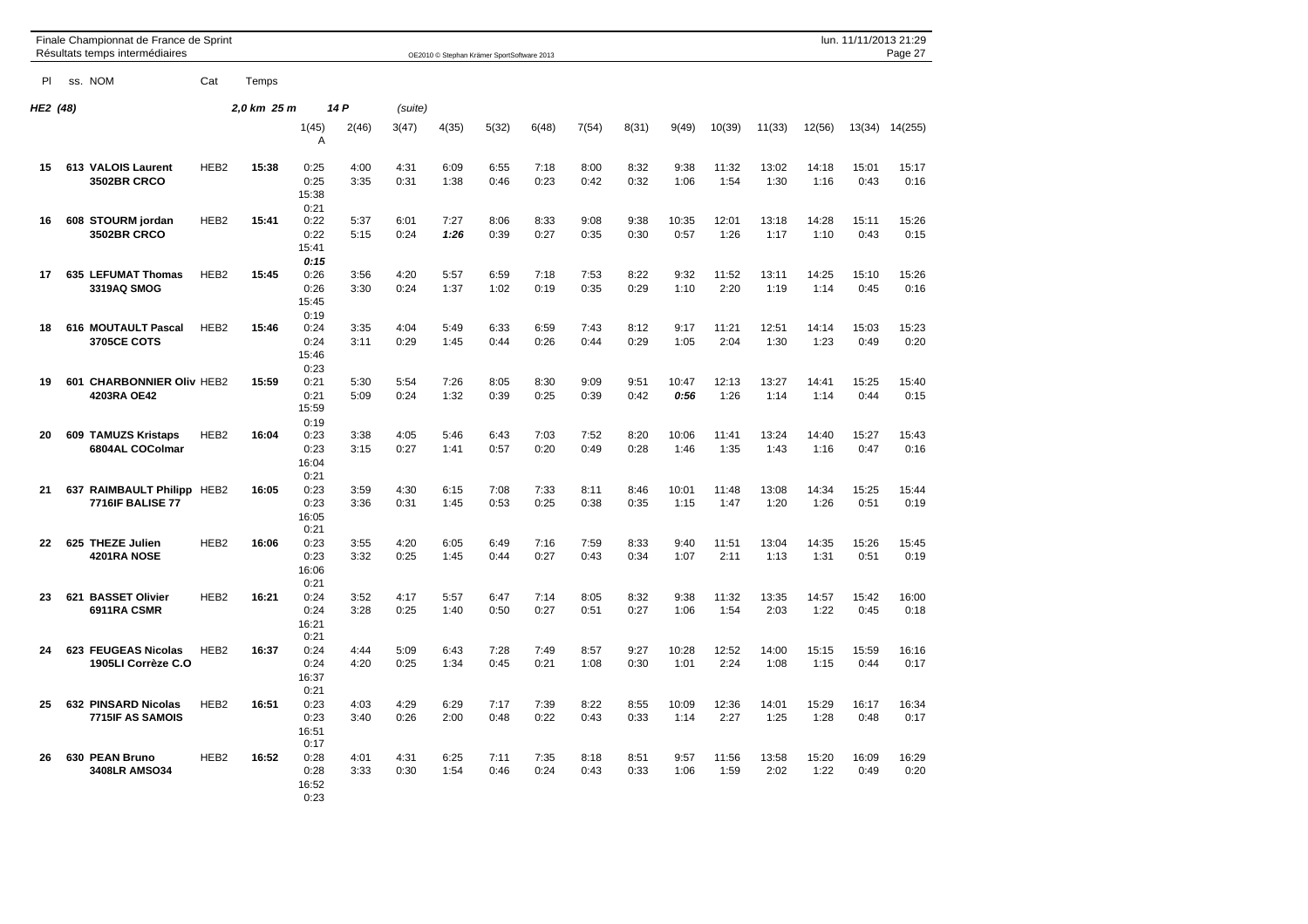|          |     | Finale Championnat de France de Sprint<br>Résultats temps intermédiaires |                  |             |                               |              |                               |              | OE2010 © Stephan Krämer SportSoftware 2013 |              |               |               |               |               |               |               |               | lun. 11/11/2013 21:29<br>Page 28 |
|----------|-----|--------------------------------------------------------------------------|------------------|-------------|-------------------------------|--------------|-------------------------------|--------------|--------------------------------------------|--------------|---------------|---------------|---------------|---------------|---------------|---------------|---------------|----------------------------------|
| PI       |     | ss. NOM                                                                  | Cat              | Temps       |                               |              |                               |              |                                            |              |               |               |               |               |               |               |               |                                  |
| HE2 (48) |     |                                                                          |                  | 2,0 km 25 m |                               | 14 P         | (suite)                       |              |                                            |              |               |               |               |               |               |               |               |                                  |
|          |     |                                                                          |                  |             | 1(45)<br>A                    | 2(46)        | 3(47)                         | 4(35)        | 5(32)                                      | 6(48)        | 7(54)         | 8(31)         | 9(49)         | 10(39)        | 11(33)        | 12(56)        | 13(34)        | 14(255)                          |
| 27       |     | 626 POEDRAS Gwendal HEB2<br>5604BR COL                                   |                  | 16:56       | 0:26<br>0:26<br>16:56<br>0:16 | 5:50<br>5:24 | 6:16<br>0:26                  | 8:02<br>1:46 | 8:43<br>0:41                               | 9:04<br>0:21 | 9:55<br>0:51  | 10:26<br>0:31 | 11:33<br>1:07 | 13:05<br>1:32 | 14:23<br>1:18 | 15:40<br>1:17 | 16:23<br>0:43 | 16:40<br>0:17                    |
| 27       |     | 628 HAYER Nicolas<br>8607PC Poitiers CO                                  | HEB <sub>2</sub> | 16:56       | 0:31<br>0:31<br>16:56<br>0:19 | 4:12<br>3:41 | 4:37<br>0:25                  | 6:18<br>1:41 | 7:05<br>0:47                               | 7:30<br>0:25 | 8:19<br>0:49  | 8:48<br>0:29  | 10:00<br>1:12 | 12:18<br>2:18 | 14:02<br>1:44 | 15:28<br>1:26 | 16:19<br>0:51 | 16:37<br>0:18                    |
| 29       |     | 606 DAEM Adriaan<br>7807IF GO78                                          | HEB <sub>2</sub> | 16:58       | 0:22<br>0:22<br>16:58<br>0:18 | 5:47<br>5:25 | 6:12<br>0:25                  | 7:59<br>1:47 | 8:39<br>0:40                               | 8:57<br>0:18 | 9:22<br>0:25  | 9:49<br>0:27  | 10:52<br>1:03 | 12:31<br>1:39 | 14:13<br>1:42 | 15:36<br>1:23 | 16:23<br>0:47 | 16:40<br>0:17                    |
| 30       | 619 | <b>STUCKELBERGER</b><br>8405PR CS PERTUI                                 | HEB <sub>2</sub> | 17:16       | 0:23<br>0:23<br>17:16<br>0:19 | 5:47<br>5:24 | 6:11<br>0:24                  | 7:47<br>1:36 | 8:57<br>1:10                               | 9:22<br>0:25 | 9:49<br>0:27  | 10:18<br>0:29 | 11:23<br>1:05 | 12:57<br>1:34 | 14:38<br>1:41 | 15:50<br>1:12 | 16:38<br>0:48 | 16:57<br>0:19                    |
| 31       |     | 602 PAGE Quentin<br><b>1307PR ACA AIX EN</b>                             | HEB <sub>2</sub> | 17:21       | 0:23<br>0:23<br>17:21<br>0:21 | 5:47<br>5:24 | 6:14<br>0:27<br>9:37<br>$*44$ | 7:58<br>1:44 | 8:39<br>0:41                               | 9:06<br>0:27 | 9:48<br>0:42  | 10:16<br>0:28 | 11:30<br>1:14 | 13:12<br>1:42 | 14:29<br>1:17 | 15:50<br>1:21 | 16:41<br>0:51 | 17:00<br>0:19                    |
| 32       |     | 612 HUCTIN Jerome<br>5609BR COPV                                         | HEB <sub>2</sub> | 17:35       | 0:25<br>0:25<br>17:35<br>0:19 | 6:03<br>5:38 | 6:31<br>0:28                  | 8:10<br>1:39 | 9:00<br>0:50                               | 9:21<br>0:21 | 9:57<br>0:36  | 10:28<br>0:31 | 11:32<br>1:04 | 13:01<br>1:29 | 14:54<br>1:53 | 16:19<br>1:25 | 16:59<br>0:40 | 17:16<br>0:17                    |
| 33       | 631 | <b>MANOPOULOS Patri HEB2</b><br>1303PR MARCO                             |                  | 17:53       | 0:21<br>0:21<br>17:53<br>0:18 | 6:28<br>6:07 | 6:52<br>0:24                  | 8:50<br>1:58 | 9:32<br>0:42                               | 9:55<br>0:23 | 10:27<br>0:32 | 10:59<br>0:32 | 12:12<br>1:13 | 13:51<br>1:39 | 15:10<br>1:19 | 16:31<br>1:21 | 17:19<br>0:48 | 17:35<br>0:16                    |
| 34       |     | 639 VALETTE Laurent<br>6913RA CRAPAHUT                                   | HEB <sub>2</sub> | 18:00       | 0:30<br>0:30<br>18:00<br>0:20 | 4:29<br>3:59 | 5:15<br>0:46                  | 7:11<br>1:56 | 7:53<br>0:42                               | 8:25<br>0:32 | 9:09<br>0:44  | 9:41<br>0:32  | 10:56<br>1:15 | 13:15<br>2:19 | 15:05<br>1:50 | 16:32<br>1:27 | 17:21<br>0:49 | 17:40<br>0:19                    |
| 35       |     | 642 FAVRET Romain<br>7722IF ASSAP 77                                     | HEB <sub>2</sub> | 18:08       | 0:24<br>0:24<br>18:08<br>0:16 | 6:01<br>5:37 | 6:54<br>0:53                  | 8:40<br>1:46 | 9:35<br>0:55                               | 9:59<br>0:24 | 10:32<br>0:33 | 11:05<br>0:33 | 12:11<br>1:06 | 14:10<br>1:59 | 15:31<br>1:21 | 16:51<br>1:20 | 17:37<br>0:46 | 17:52<br>0:15                    |
| 36       |     | 633 DABIN Stephane<br>0615AZ VSAO                                        | HEB <sub>2</sub> | 18:11       | 0:23<br>0:23<br>18:11<br>0:21 | 6:35<br>6:12 | 7:00<br>0:25                  | 8:44<br>1:44 | 9:36<br>0:52                               | 9:57<br>0:21 | 10:31<br>0:34 | 11:02<br>0:31 | 12:12<br>1:10 | 13:54<br>1:42 | 15:20<br>1:26 | 16:43<br>1:23 | 17:34<br>0:51 | 17:50<br>0:16                    |
| 37       | 615 | <b>CHAMPIGNY Lauren HEB2</b><br>8311AZ POLES                             |                  | 18:21       | 0:21<br>0:21<br>18:21<br>0:18 | 5:59<br>5:38 | 6:25<br>0:26                  | 8:47<br>2:22 | 9:29<br>0:42                               | 9:57<br>0:28 | 10:29<br>0:32 | 10:59<br>0:30 | 12:09<br>1:10 | 14:23<br>2:14 | 15:23<br>1:00 | 17:01<br>1:38 | 17:46<br>0:45 | 18:03<br>0:17                    |
| 38       |     | 636 REY Pierre-yves<br><b>8104MP AOC</b>                                 | HEB <sub>2</sub> | 18:37       | 0:22<br>0:22<br>18:37<br>0:19 | 6:19<br>5:57 | 6:45<br>0:26                  | 8:22<br>1:37 | 9:17<br>0:55                               | 9:37<br>0:20 | 10:10<br>0:33 | 10:36<br>0:26 | 11:44<br>1:08 | 14:17<br>2:33 | 15:46<br>1:29 | 17:15<br>1:29 | 18:00<br>0:45 | 18:18<br>0:18                    |